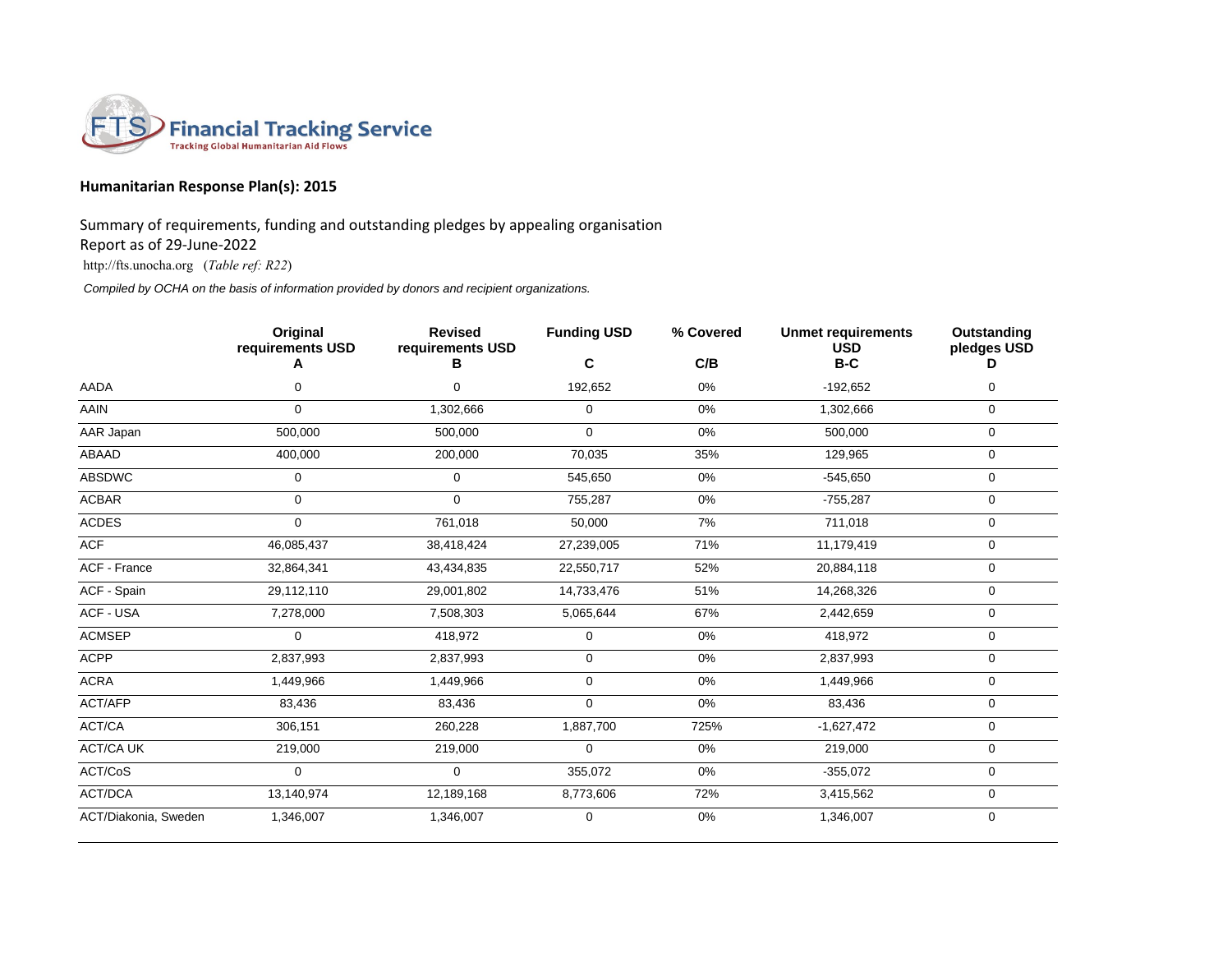| ACT/Diakonie<br><b>Emergency Aid</b> | 1,822,400           | 1,822,400   | 299,979     | 16%   | 1,522,421    | $\mathbf 0$         |  |
|--------------------------------------|---------------------|-------------|-------------|-------|--------------|---------------------|--|
| <b>ACT/FCA</b>                       | 2,769,760           | 4,844,760   | 2,874,729   | 59%   | 1,970,031    | $\mathbf 0$         |  |
| ACT/LWF                              | 8,711,400           | 9,148,951   | 9,707,855   | 106%  | $-558,904$   | $\mathbf 0$         |  |
| <b>ACT/LWF Nepal</b>                 | $\mathbf 0$         | 908,453     | $\mathsf 0$ | 0%    | 908,453      | $\mathbf 0$         |  |
| <b>ACT/NCA</b>                       | 6,862,818           | 10,533,831  | 4,763,890   | 45%   | 5,769,941    | $\mathbf 0$         |  |
| <b>ACT/UMCOR</b>                     | 1,089,134           | 1,089,134   | 4,725,595   | 434%  | $-3,636,461$ | $\mathbf 0$         |  |
| <b>ACTD</b>                          | $\mathbf 0$         | $\mathbf 0$ | 547,222     | 0%    | $-547,222$   | $\mathsf{O}\xspace$ |  |
| <b>ACTED</b>                         | 122,442,007         | 114,280,338 | 55,894,493  | 49%   | 58,385,845   | $\mathsf{O}\xspace$ |  |
| ActionAid                            | 3,214,830           | 3,017,330   | 596,513     | 20%   | 2,420,817    | $\mathbf 0$         |  |
| Activist                             | 128,000             | 128,000     | $\mathsf 0$ | 0%    | 128,000      | $\mathbf 0$         |  |
| <b>ACTPIN</b>                        | $\mathbf 0$         | $\mathbf 0$ | $\mathbf 0$ | 0%    | $\mathbf{0}$ | $\mathbf 0$         |  |
| AD                                   | $\mathbf 0$         | $\mathbf 0$ | 113,379     | 0%    | $-113,379$   | $\mathbf 0$         |  |
| ADA                                  | 1,470,792           | 1,720,730   | 249,938     | 15%   | 1,470,792    | $\mathbf 0$         |  |
| ADC                                  | $\mathbf 0$         | 4,850       | $\mathsf 0$ | 0%    | 4,850        | $\mathbf 0$         |  |
| <b>ADCORD</b>                        | 391,440             | 391,440     | 201,100     | 51%   | 190,340      | $\mathbf 0$         |  |
| <b>ADE</b>                           | $\mathbf 0$         | $\mathbf 0$ | 400,000     | $0\%$ | $-400,000$   | $\mathbf 0$         |  |
| <b>ADEM</b>                          | $\mathbf 0$         | 908,085     | 160,000     | 18%   | 748,085      | $\mathbf 0$         |  |
| <b>ADIG</b>                          | 792,000             | 132,000     | $\mathbf 0$ | 0%    | 132,000      | $\mathbf 0$         |  |
| ADRA                                 | 14,422,170          | 18,530,185  | 11,980,299  | 65%   | 6,549,886    | $\mathbf 0$         |  |
| <b>ADS</b>                           | $\mathbf 0$         | $\mathbf 0$ | 499,994     | 0%    | $-499,994$   | $\mathsf{O}\xspace$ |  |
| ADSEM                                | $\mathbf 0$         | 8,274,593   | $\pmb{0}$   | 0%    | 8,274,593    | $\mathbf 0$         |  |
| AET                                  | 309,516             | 154,798     | $\mathbf 0$ | 0%    | 154,798      | $\mathbf 0$         |  |
| <b>AFASO</b>                         | 227,000             | 227,000     | $\pmb{0}$   | 0%    | 227,000      | $\mathbf 0$         |  |
| AFDO                                 | 257,923             | 257,923     | $\pmb{0}$   | 0%    | 257,923      | $\mathbf 0$         |  |
| AFEB                                 | $\pmb{0}$           | 1,283,021   | $\mathbf 0$ | 0%    | 1,283,021    | $\mathbf 0$         |  |
| Afghanaid                            | $\mathbf 0$         | $\mathbf 0$ | 1,163,426   | 0%    | $-1,163,426$ | $\mathbf 0$         |  |
| <b>AFOD</b>                          | 837,011             | 489,261     | 71,262      | 15%   | 417,999      | $\mathbf 0$         |  |
| <b>AFPE</b>                          | $\mathbf 0$         | 441,142     | 381,773     | 87%   | 59,369       | $\mathbf 0$         |  |
| <b>AFRBD</b>                         | $\mathsf{O}\xspace$ | 207,514     | $\mathbf 0$ | 0%    | 207,514      | $\mathbf 0$         |  |
| AGED NGO                             | $\Omega$            | $\mathbf 0$ | 349,981     | 0%    | $-349,981$   | $\mathbf 0$         |  |
| AHA                                  | 6,537,414           | 4,696,532   | $\pmb{0}$   | 0%    | 4,696,532    | $\mathsf{O}\xspace$ |  |
| <b>AHANI</b>                         | 1,050,000           | 305,303     | $\mathbf 0$ | $0\%$ | 305,303      | $\mathsf{O}\xspace$ |  |
| <b>AIDES</b>                         | $\pmb{0}$           | $\mathbf 0$ | 2,834,739   | 0%    | $-2,834,739$ | $\mathbf 0$         |  |
| AIEC-MS                              | $\pmb{0}$           | 775,750     | $\mathsf 0$ | 0%    | 775,750      | $\mathbf 0$         |  |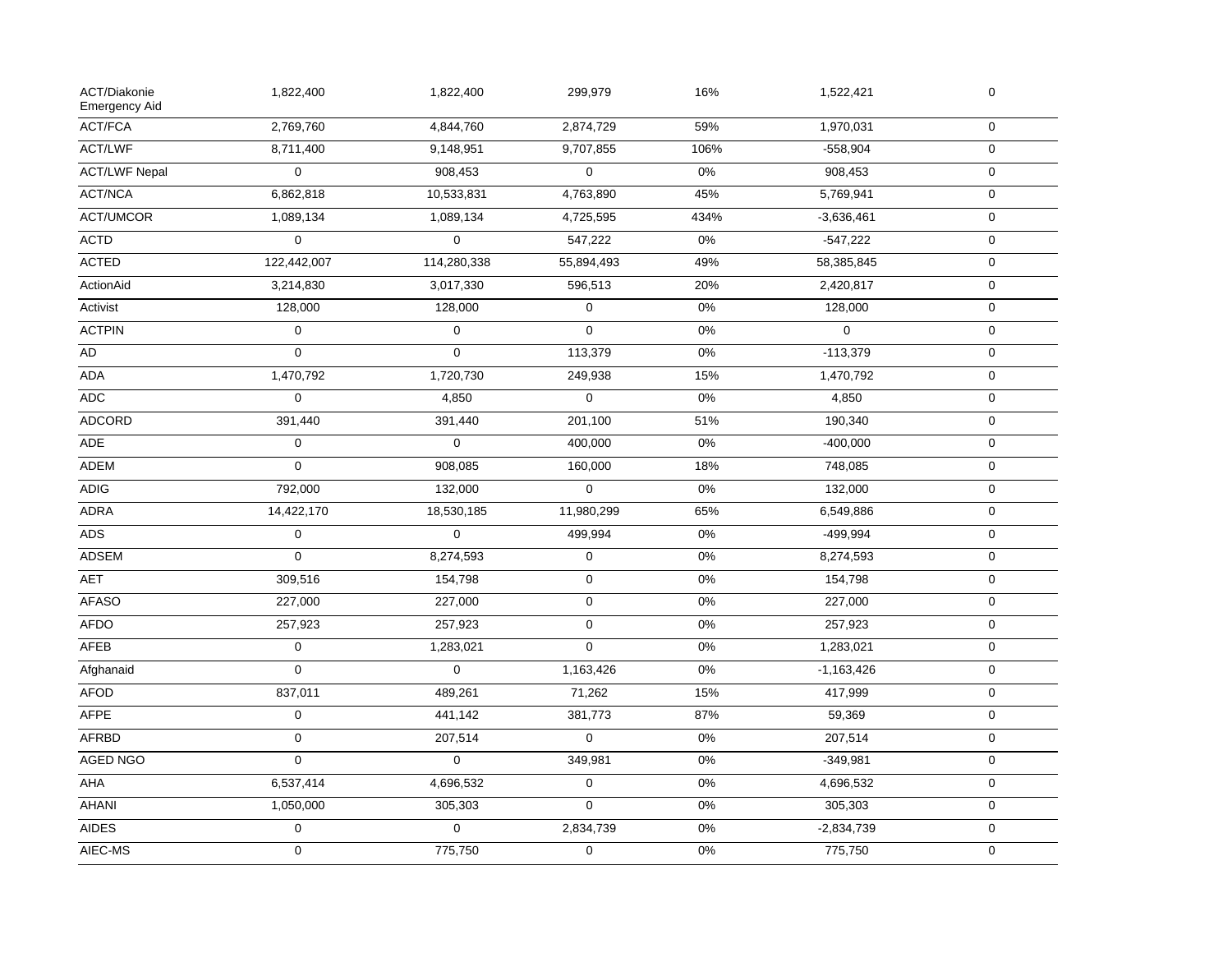| <b>AISHA</b><br>276,083<br>276,083<br>108,139<br>39%<br>$\mathbf 0$<br>167,944<br>AJDM<br>658,550<br>$0\%$<br>658,550<br>0<br>658,550<br>$\mathbf 0$<br><b>AJSDD</b><br>0<br>$\mathbf 0$<br>0%<br>$\Omega$<br>$\pmb{0}$<br>$\mathbf 0$<br>862,500<br>862,500<br>$\mathbf 0$<br>0%<br>862,500<br>Akarass<br>$\mathbf 0$<br><b>AKF</b><br>0<br>$\mathbf 0$<br>0%<br>1,207,786<br>$-1,207,786$<br>$\mathbf 0$<br>Al Nakheel<br>1,950,000<br>13%<br>1,950,000<br>249,631<br>1,700,369<br>$\pmb{0}$<br><b>ALDI</b><br>$\boldsymbol{0}$<br>$\pmb{0}$<br>$0\%$<br>$\pmb{0}$<br>1,790,001<br>$-1,790,001$<br><b>ALIMA</b><br>13,192,459<br>18,164,749<br>15,583,719<br>86%<br>$\pmb{0}$<br>2,581,030<br>250,000<br>$\mathbf 0$<br>$0\%$<br>Al-Magdese (MSD)<br>250,000<br>250,000<br>$\pmb{0}$<br>5%<br>133,921<br>Almassar<br>2,766,873<br>2,766,873<br>2,632,952<br>0<br>$\mathbf 0$<br>$\mathbf 0$<br>0%<br>$\pmb{0}$<br>250,000<br>$-250,000$<br>AMAL<br>180,000<br>180,000<br>$\mathbf 0$<br>$0\%$<br>$\boldsymbol{0}$<br>180,000<br>0<br>100,000<br>$0\%$<br>0<br>100,000<br>$\mathbf 0$<br>145,000<br>145,000<br>0<br>$0\%$<br>145,000<br>$\pmb{0}$<br><b>AMEL</b><br>1,296,705<br>48%<br>3,131,498<br>2,727,368<br>1,430,663<br>$\mathbf 0$<br>Americares<br>$\overline{0}$<br>0<br>0%<br>$\mathbf 0$<br>3,194,374<br>3,194,374<br>1,009,631<br>1,009,631<br>470,941<br>47%<br>$\pmb{0}$<br>538,690<br>0<br>82%<br>190,765<br>AN<br>1,080,000<br>889,235<br>$\pmb{0}$<br>9,923,120<br>$\pmb{0}$<br>$0\%$<br>$\pmb{0}$<br>8,087,480<br>8,087,480<br>$0\%$<br>$\pmb{0}$<br>180,000<br>180,000<br>0<br>180,000<br>0%<br><b>AODCA</b><br>221,203<br>221,203<br>$\mathbf 0$<br>$\mathbf 0$<br>221,203<br><b>AORD</b><br>79,206<br>3%<br>$\pmb{0}$<br>2,470,200<br>2,470,200<br>2,390,994<br>167,777<br>167,777<br>100,008<br>60%<br>67,769<br>$\boldsymbol{0}$<br>APD<br>1,318,346<br>1,318,346<br>0<br>$0\%$<br>1,318,346<br>$\mathbf 0$<br><b>APDHWO</b><br>1,775,680<br>222,774<br>13%<br>1,775,680<br>1,552,906<br>$\pmb{0}$<br>0%<br>0<br>351,450<br>0<br>351,450<br>$\mathbf 0$<br><b>APEC</b><br>$\mathbf 0$<br>0%<br>$\mathbf 0$<br>$\Omega$<br>$\Omega$<br>$\mathbf 0$<br><b>APS</b><br>629,620<br>417,511<br>66%<br>$\pmb{0}$<br>629,620<br>212,109<br><b>APSELPA</b><br>969,984<br>969,984<br>$0\%$<br>0<br>969,984<br>$\pmb{0}$<br><b>APSP</b><br>$\pmb{0}$<br>$\pmb{0}$<br>$0\%$<br>22,257<br>22,257<br>$\pmb{0}$<br><b>ARAN</b><br>$\Omega$<br>505,043<br>$\Omega$<br>$0\%$<br>$\pmb{0}$<br>505,043<br><b>ARC</b><br>69%<br>10,603,555<br>10,065,460<br>6,946,886<br>$\mathbf 0$<br>3,118,574<br><b>ARD</b><br>$0\%$<br>$\boldsymbol{0}$<br>1,365,909<br>1,365,909<br>0<br>1,365,909 | <b>AIRD</b>  | $\pmb{0}$ | $\pmb{0}$ | 984,527 | $0\%$ | $-984,527$ | $\pmb{0}$ |
|-----------------------------------------------------------------------------------------------------------------------------------------------------------------------------------------------------------------------------------------------------------------------------------------------------------------------------------------------------------------------------------------------------------------------------------------------------------------------------------------------------------------------------------------------------------------------------------------------------------------------------------------------------------------------------------------------------------------------------------------------------------------------------------------------------------------------------------------------------------------------------------------------------------------------------------------------------------------------------------------------------------------------------------------------------------------------------------------------------------------------------------------------------------------------------------------------------------------------------------------------------------------------------------------------------------------------------------------------------------------------------------------------------------------------------------------------------------------------------------------------------------------------------------------------------------------------------------------------------------------------------------------------------------------------------------------------------------------------------------------------------------------------------------------------------------------------------------------------------------------------------------------------------------------------------------------------------------------------------------------------------------------------------------------------------------------------------------------------------------------------------------------------------------------------------------------------------------------------------------------------------------------------------------------------------------------------------------------------------------------------------------------------------------------------------------------------------------------------------------------------------------------------------------------------------------------------------------------------------------------------------------------------------------------------------------------------|--------------|-----------|-----------|---------|-------|------------|-----------|
|                                                                                                                                                                                                                                                                                                                                                                                                                                                                                                                                                                                                                                                                                                                                                                                                                                                                                                                                                                                                                                                                                                                                                                                                                                                                                                                                                                                                                                                                                                                                                                                                                                                                                                                                                                                                                                                                                                                                                                                                                                                                                                                                                                                                                                                                                                                                                                                                                                                                                                                                                                                                                                                                                               |              |           |           |         |       |            |           |
|                                                                                                                                                                                                                                                                                                                                                                                                                                                                                                                                                                                                                                                                                                                                                                                                                                                                                                                                                                                                                                                                                                                                                                                                                                                                                                                                                                                                                                                                                                                                                                                                                                                                                                                                                                                                                                                                                                                                                                                                                                                                                                                                                                                                                                                                                                                                                                                                                                                                                                                                                                                                                                                                                               |              |           |           |         |       |            |           |
|                                                                                                                                                                                                                                                                                                                                                                                                                                                                                                                                                                                                                                                                                                                                                                                                                                                                                                                                                                                                                                                                                                                                                                                                                                                                                                                                                                                                                                                                                                                                                                                                                                                                                                                                                                                                                                                                                                                                                                                                                                                                                                                                                                                                                                                                                                                                                                                                                                                                                                                                                                                                                                                                                               |              |           |           |         |       |            |           |
|                                                                                                                                                                                                                                                                                                                                                                                                                                                                                                                                                                                                                                                                                                                                                                                                                                                                                                                                                                                                                                                                                                                                                                                                                                                                                                                                                                                                                                                                                                                                                                                                                                                                                                                                                                                                                                                                                                                                                                                                                                                                                                                                                                                                                                                                                                                                                                                                                                                                                                                                                                                                                                                                                               |              |           |           |         |       |            |           |
|                                                                                                                                                                                                                                                                                                                                                                                                                                                                                                                                                                                                                                                                                                                                                                                                                                                                                                                                                                                                                                                                                                                                                                                                                                                                                                                                                                                                                                                                                                                                                                                                                                                                                                                                                                                                                                                                                                                                                                                                                                                                                                                                                                                                                                                                                                                                                                                                                                                                                                                                                                                                                                                                                               |              |           |           |         |       |            |           |
|                                                                                                                                                                                                                                                                                                                                                                                                                                                                                                                                                                                                                                                                                                                                                                                                                                                                                                                                                                                                                                                                                                                                                                                                                                                                                                                                                                                                                                                                                                                                                                                                                                                                                                                                                                                                                                                                                                                                                                                                                                                                                                                                                                                                                                                                                                                                                                                                                                                                                                                                                                                                                                                                                               |              |           |           |         |       |            |           |
|                                                                                                                                                                                                                                                                                                                                                                                                                                                                                                                                                                                                                                                                                                                                                                                                                                                                                                                                                                                                                                                                                                                                                                                                                                                                                                                                                                                                                                                                                                                                                                                                                                                                                                                                                                                                                                                                                                                                                                                                                                                                                                                                                                                                                                                                                                                                                                                                                                                                                                                                                                                                                                                                                               |              |           |           |         |       |            |           |
|                                                                                                                                                                                                                                                                                                                                                                                                                                                                                                                                                                                                                                                                                                                                                                                                                                                                                                                                                                                                                                                                                                                                                                                                                                                                                                                                                                                                                                                                                                                                                                                                                                                                                                                                                                                                                                                                                                                                                                                                                                                                                                                                                                                                                                                                                                                                                                                                                                                                                                                                                                                                                                                                                               |              |           |           |         |       |            |           |
|                                                                                                                                                                                                                                                                                                                                                                                                                                                                                                                                                                                                                                                                                                                                                                                                                                                                                                                                                                                                                                                                                                                                                                                                                                                                                                                                                                                                                                                                                                                                                                                                                                                                                                                                                                                                                                                                                                                                                                                                                                                                                                                                                                                                                                                                                                                                                                                                                                                                                                                                                                                                                                                                                               |              |           |           |         |       |            |           |
|                                                                                                                                                                                                                                                                                                                                                                                                                                                                                                                                                                                                                                                                                                                                                                                                                                                                                                                                                                                                                                                                                                                                                                                                                                                                                                                                                                                                                                                                                                                                                                                                                                                                                                                                                                                                                                                                                                                                                                                                                                                                                                                                                                                                                                                                                                                                                                                                                                                                                                                                                                                                                                                                                               |              |           |           |         |       |            |           |
|                                                                                                                                                                                                                                                                                                                                                                                                                                                                                                                                                                                                                                                                                                                                                                                                                                                                                                                                                                                                                                                                                                                                                                                                                                                                                                                                                                                                                                                                                                                                                                                                                                                                                                                                                                                                                                                                                                                                                                                                                                                                                                                                                                                                                                                                                                                                                                                                                                                                                                                                                                                                                                                                                               | Alpha Ujuvi  |           |           |         |       |            |           |
|                                                                                                                                                                                                                                                                                                                                                                                                                                                                                                                                                                                                                                                                                                                                                                                                                                                                                                                                                                                                                                                                                                                                                                                                                                                                                                                                                                                                                                                                                                                                                                                                                                                                                                                                                                                                                                                                                                                                                                                                                                                                                                                                                                                                                                                                                                                                                                                                                                                                                                                                                                                                                                                                                               |              |           |           |         |       |            |           |
|                                                                                                                                                                                                                                                                                                                                                                                                                                                                                                                                                                                                                                                                                                                                                                                                                                                                                                                                                                                                                                                                                                                                                                                                                                                                                                                                                                                                                                                                                                                                                                                                                                                                                                                                                                                                                                                                                                                                                                                                                                                                                                                                                                                                                                                                                                                                                                                                                                                                                                                                                                                                                                                                                               | AMAP         |           |           |         |       |            |           |
|                                                                                                                                                                                                                                                                                                                                                                                                                                                                                                                                                                                                                                                                                                                                                                                                                                                                                                                                                                                                                                                                                                                                                                                                                                                                                                                                                                                                                                                                                                                                                                                                                                                                                                                                                                                                                                                                                                                                                                                                                                                                                                                                                                                                                                                                                                                                                                                                                                                                                                                                                                                                                                                                                               | AMDH         |           |           |         |       |            |           |
|                                                                                                                                                                                                                                                                                                                                                                                                                                                                                                                                                                                                                                                                                                                                                                                                                                                                                                                                                                                                                                                                                                                                                                                                                                                                                                                                                                                                                                                                                                                                                                                                                                                                                                                                                                                                                                                                                                                                                                                                                                                                                                                                                                                                                                                                                                                                                                                                                                                                                                                                                                                                                                                                                               |              |           |           |         |       |            |           |
|                                                                                                                                                                                                                                                                                                                                                                                                                                                                                                                                                                                                                                                                                                                                                                                                                                                                                                                                                                                                                                                                                                                                                                                                                                                                                                                                                                                                                                                                                                                                                                                                                                                                                                                                                                                                                                                                                                                                                                                                                                                                                                                                                                                                                                                                                                                                                                                                                                                                                                                                                                                                                                                                                               |              |           |           |         |       |            |           |
|                                                                                                                                                                                                                                                                                                                                                                                                                                                                                                                                                                                                                                                                                                                                                                                                                                                                                                                                                                                                                                                                                                                                                                                                                                                                                                                                                                                                                                                                                                                                                                                                                                                                                                                                                                                                                                                                                                                                                                                                                                                                                                                                                                                                                                                                                                                                                                                                                                                                                                                                                                                                                                                                                               | AMVO         |           |           |         |       |            |           |
|                                                                                                                                                                                                                                                                                                                                                                                                                                                                                                                                                                                                                                                                                                                                                                                                                                                                                                                                                                                                                                                                                                                                                                                                                                                                                                                                                                                                                                                                                                                                                                                                                                                                                                                                                                                                                                                                                                                                                                                                                                                                                                                                                                                                                                                                                                                                                                                                                                                                                                                                                                                                                                                                                               |              |           |           |         |       |            |           |
|                                                                                                                                                                                                                                                                                                                                                                                                                                                                                                                                                                                                                                                                                                                                                                                                                                                                                                                                                                                                                                                                                                                                                                                                                                                                                                                                                                                                                                                                                                                                                                                                                                                                                                                                                                                                                                                                                                                                                                                                                                                                                                                                                                                                                                                                                                                                                                                                                                                                                                                                                                                                                                                                                               | ANERA        |           |           |         |       |            |           |
|                                                                                                                                                                                                                                                                                                                                                                                                                                                                                                                                                                                                                                                                                                                                                                                                                                                                                                                                                                                                                                                                                                                                                                                                                                                                                                                                                                                                                                                                                                                                                                                                                                                                                                                                                                                                                                                                                                                                                                                                                                                                                                                                                                                                                                                                                                                                                                                                                                                                                                                                                                                                                                                                                               | <b>AOCD</b>  |           |           |         |       |            |           |
|                                                                                                                                                                                                                                                                                                                                                                                                                                                                                                                                                                                                                                                                                                                                                                                                                                                                                                                                                                                                                                                                                                                                                                                                                                                                                                                                                                                                                                                                                                                                                                                                                                                                                                                                                                                                                                                                                                                                                                                                                                                                                                                                                                                                                                                                                                                                                                                                                                                                                                                                                                                                                                                                                               |              |           |           |         |       |            |           |
|                                                                                                                                                                                                                                                                                                                                                                                                                                                                                                                                                                                                                                                                                                                                                                                                                                                                                                                                                                                                                                                                                                                                                                                                                                                                                                                                                                                                                                                                                                                                                                                                                                                                                                                                                                                                                                                                                                                                                                                                                                                                                                                                                                                                                                                                                                                                                                                                                                                                                                                                                                                                                                                                                               |              |           |           |         |       |            |           |
|                                                                                                                                                                                                                                                                                                                                                                                                                                                                                                                                                                                                                                                                                                                                                                                                                                                                                                                                                                                                                                                                                                                                                                                                                                                                                                                                                                                                                                                                                                                                                                                                                                                                                                                                                                                                                                                                                                                                                                                                                                                                                                                                                                                                                                                                                                                                                                                                                                                                                                                                                                                                                                                                                               | <b>AOSCD</b> |           |           |         |       |            |           |
|                                                                                                                                                                                                                                                                                                                                                                                                                                                                                                                                                                                                                                                                                                                                                                                                                                                                                                                                                                                                                                                                                                                                                                                                                                                                                                                                                                                                                                                                                                                                                                                                                                                                                                                                                                                                                                                                                                                                                                                                                                                                                                                                                                                                                                                                                                                                                                                                                                                                                                                                                                                                                                                                                               |              |           |           |         |       |            |           |
|                                                                                                                                                                                                                                                                                                                                                                                                                                                                                                                                                                                                                                                                                                                                                                                                                                                                                                                                                                                                                                                                                                                                                                                                                                                                                                                                                                                                                                                                                                                                                                                                                                                                                                                                                                                                                                                                                                                                                                                                                                                                                                                                                                                                                                                                                                                                                                                                                                                                                                                                                                                                                                                                                               |              |           |           |         |       |            |           |
|                                                                                                                                                                                                                                                                                                                                                                                                                                                                                                                                                                                                                                                                                                                                                                                                                                                                                                                                                                                                                                                                                                                                                                                                                                                                                                                                                                                                                                                                                                                                                                                                                                                                                                                                                                                                                                                                                                                                                                                                                                                                                                                                                                                                                                                                                                                                                                                                                                                                                                                                                                                                                                                                                               | <b>APE</b>   |           |           |         |       |            |           |
|                                                                                                                                                                                                                                                                                                                                                                                                                                                                                                                                                                                                                                                                                                                                                                                                                                                                                                                                                                                                                                                                                                                                                                                                                                                                                                                                                                                                                                                                                                                                                                                                                                                                                                                                                                                                                                                                                                                                                                                                                                                                                                                                                                                                                                                                                                                                                                                                                                                                                                                                                                                                                                                                                               |              |           |           |         |       |            |           |
|                                                                                                                                                                                                                                                                                                                                                                                                                                                                                                                                                                                                                                                                                                                                                                                                                                                                                                                                                                                                                                                                                                                                                                                                                                                                                                                                                                                                                                                                                                                                                                                                                                                                                                                                                                                                                                                                                                                                                                                                                                                                                                                                                                                                                                                                                                                                                                                                                                                                                                                                                                                                                                                                                               |              |           |           |         |       |            |           |
|                                                                                                                                                                                                                                                                                                                                                                                                                                                                                                                                                                                                                                                                                                                                                                                                                                                                                                                                                                                                                                                                                                                                                                                                                                                                                                                                                                                                                                                                                                                                                                                                                                                                                                                                                                                                                                                                                                                                                                                                                                                                                                                                                                                                                                                                                                                                                                                                                                                                                                                                                                                                                                                                                               |              |           |           |         |       |            |           |
|                                                                                                                                                                                                                                                                                                                                                                                                                                                                                                                                                                                                                                                                                                                                                                                                                                                                                                                                                                                                                                                                                                                                                                                                                                                                                                                                                                                                                                                                                                                                                                                                                                                                                                                                                                                                                                                                                                                                                                                                                                                                                                                                                                                                                                                                                                                                                                                                                                                                                                                                                                                                                                                                                               |              |           |           |         |       |            |           |
|                                                                                                                                                                                                                                                                                                                                                                                                                                                                                                                                                                                                                                                                                                                                                                                                                                                                                                                                                                                                                                                                                                                                                                                                                                                                                                                                                                                                                                                                                                                                                                                                                                                                                                                                                                                                                                                                                                                                                                                                                                                                                                                                                                                                                                                                                                                                                                                                                                                                                                                                                                                                                                                                                               |              |           |           |         |       |            |           |
|                                                                                                                                                                                                                                                                                                                                                                                                                                                                                                                                                                                                                                                                                                                                                                                                                                                                                                                                                                                                                                                                                                                                                                                                                                                                                                                                                                                                                                                                                                                                                                                                                                                                                                                                                                                                                                                                                                                                                                                                                                                                                                                                                                                                                                                                                                                                                                                                                                                                                                                                                                                                                                                                                               |              |           |           |         |       |            |           |
|                                                                                                                                                                                                                                                                                                                                                                                                                                                                                                                                                                                                                                                                                                                                                                                                                                                                                                                                                                                                                                                                                                                                                                                                                                                                                                                                                                                                                                                                                                                                                                                                                                                                                                                                                                                                                                                                                                                                                                                                                                                                                                                                                                                                                                                                                                                                                                                                                                                                                                                                                                                                                                                                                               |              |           |           |         |       |            |           |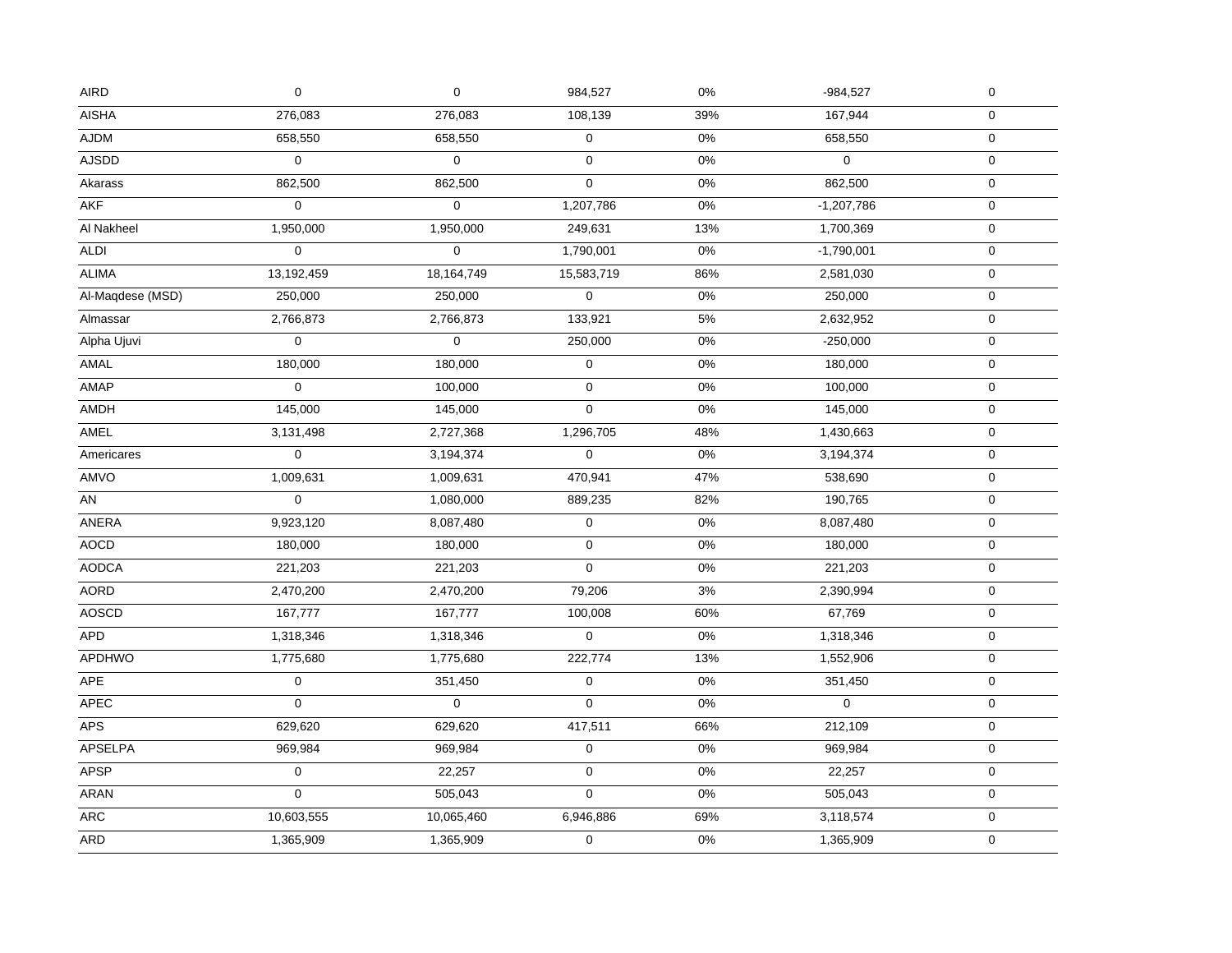| <b>ARESDI</b>                                    | $\mathbf 0$ | 423,640     | 0                   | 0%    | 423,640     | $\pmb{0}$   |
|--------------------------------------------------|-------------|-------------|---------------------|-------|-------------|-------------|
| ARIJ                                             | 286,300     | 286,300     | 74,965              | 26%   | 211,335     | 0           |
| Armadilla                                        | 358,788     | 358,788     | $\mathbf 0$         | 0%    | 358,788     | $\mathbf 0$ |
| <b>ARND</b>                                      | $\mathbf 0$ | 1,047,906   | 0                   | 0%    | 1,047,906   | $\mathbf 0$ |
| <b>ARUDA</b>                                     | 281,700     | 281,700     | $\mathbf 0$         | 0%    | 281,700     | $\mathbf 0$ |
| $\overline{AS}$                                  | 782,800     | $\Omega$    | $\mathsf{O}\xspace$ | 0%    | $\Omega$    | $\mathbf 0$ |
| ASB                                              | 2,198,360   | 2,198,360   | 1,096,704           | 50%   | 1,101,656   | $\mathbf 0$ |
| ASCDA                                            | 583,105     | 308,105     | 0                   | 0%    | 308,105     | $\mathbf 0$ |
| <b>ASDHR</b>                                     | $\mathbf 0$ | 702,120     | 504,486             | 72%   | 197,634     | $\mathbf 0$ |
| <b>ASDPD</b>                                     | 659,728     | 659,728     | 0                   | 0%    | 659,728     | $\pmb{0}$   |
| <b>ASIA Onlus</b>                                | $\mathbf 0$ | 619,629     | $\pmb{0}$           | $0\%$ | 619,629     | $\pmb{0}$   |
| <b>ASMP</b>                                      | 200,000     | $\mathbf 0$ | $\mathbf 0$         | 0%    | $\mathbf 0$ | $\mathbf 0$ |
| ASOL-Suisse                                      | 1,280,000   | 1,280,000   | $\mathbf 0$         | 0%    | 1,280,000   | 0           |
| <b>ASSIST</b>                                    | 9,136,890   | 9,136,890   | 1,528,955           | 17%   | 7,607,935   | $\mathbf 0$ |
| <b>ASSOPROFEN</b>                                | 208,374     | 208,374     | $\pmb{0}$           | 0%    | 208,374     | $\mathbf 0$ |
| Asuda for Combating<br>Violence against<br>Women | 12,000      | 272,591     | 0                   | $0\%$ | 272,591     | $\mathbf 0$ |
| ATTM                                             | $\mathbf 0$ | $\mathbf 0$ | 0                   | 0%    | $\mathbf 0$ | $\mathbf 0$ |
| <b>AVORD</b>                                     | 790,100     | 790,100     | $\mathbf 0$         | 0%    | 790,100     | $\mathbf 0$ |
| <b>AVSI</b>                                      | 2,825,673   | 2,389,399   | 1,975,159           | 83%   | 414,240     | $\mathbf 0$ |
| <b>AWODA</b>                                     | 300,000     | 150,000     | 0                   | 0%    | 150,000     | $\mathbf 0$ |
| <b>AYUUB</b>                                     | 933,000     | 933,000     | $\mathbf 0$         | 0%    | 933,000     | $\mathbf 0$ |
| <b>BBC Media Action</b>                          | $\mathbf 0$ | 200,000     | 199,603             | 100%  | 397         | $\mathbf 0$ |
| <b>BCO</b>                                       | 300,000     | 300,000     | $\mathbf 0$         | 0%    | 300,000     | $\mathbf 0$ |
| Belgium RC                                       | 546,993     | 546,993     | $\mathsf 0$         | 0%    | 546,993     | $\mathbf 0$ |
| <b>BOHD</b>                                      | $\mathbf 0$ | 250,800     | 0                   | 0%    | 250,800     | $\mathbf 0$ |
| <b>BPF</b>                                       | 2,181,650   | 2,181,650   | 0                   | $0\%$ | 2,181,650   | $\mathbf 0$ |
| <b>BPWO</b>                                      | 497,940     | 497,940     | 169,957             | 34%   | 327,983     | $\mathbf 0$ |
| <b>BRAC</b>                                      | $\Omega$    | 1,380,500   | 0                   | 0%    | 1,380,500   | $\mathbf 0$ |
| <b>British Council</b>                           | 1,451,000   | 1,451,000   | $\pmb{0}$           | $0\%$ | 1,451,000   | $\pmb{0}$   |
| BT                                               | $\mathbf 0$ | 113,000     | $\pmb{0}$           | 0%    | 113,000     | $\pmb{0}$   |
| Burkina Faso RC                                  | 2,753,907   | 2,753,907   | $\pmb{0}$           | 0%    | 2,753,907   | $\mathsf 0$ |
|                                                  |             |             |                     |       |             |             |
| C&D                                              | 1,452,301   | 920,738     | $\pmb{0}$           | 0%    | 920,738     | $\pmb{0}$   |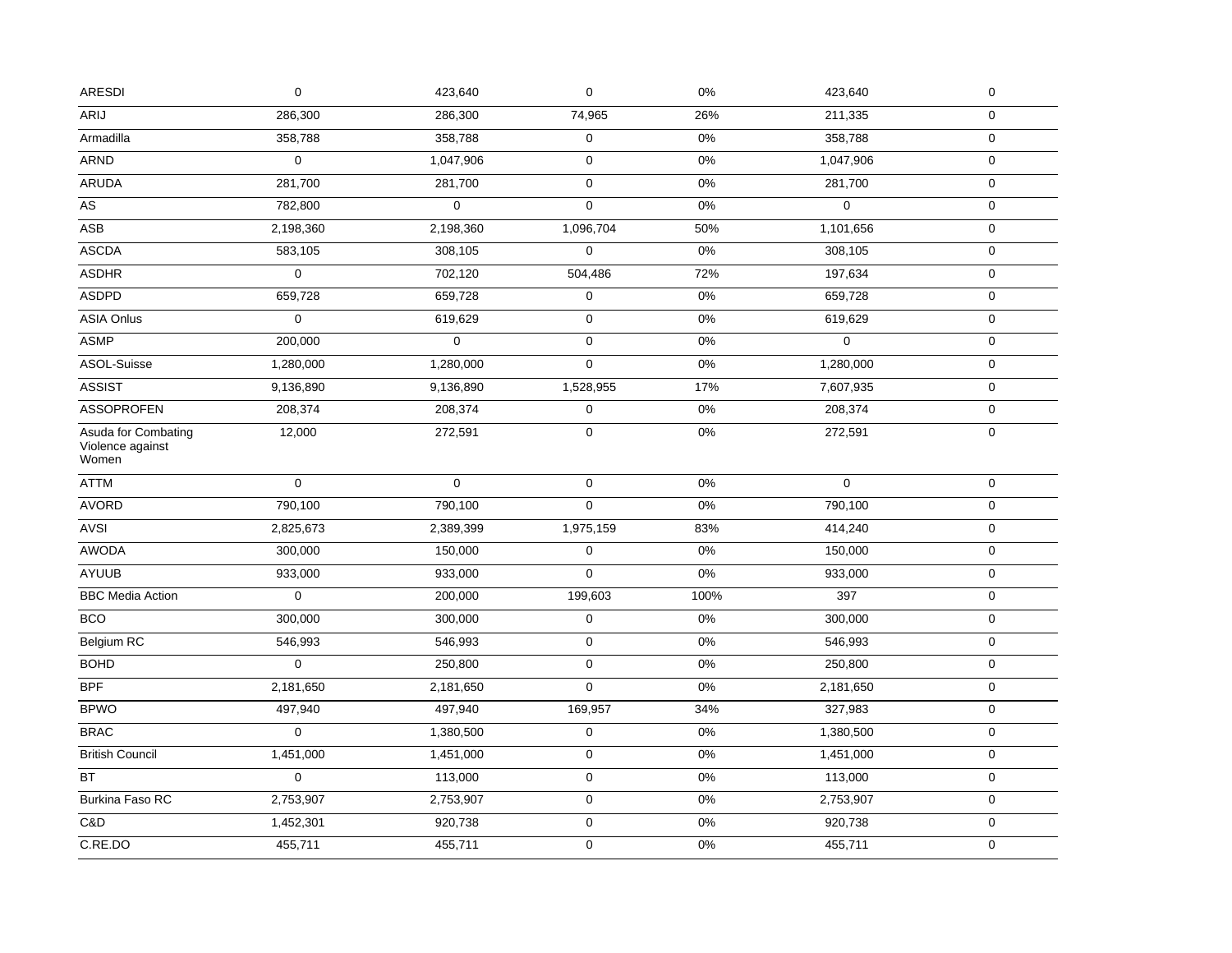| CAD                    | 624,382          | 353,904     | 202,779     | 57%   | 151,125       | $\pmb{0}$           |
|------------------------|------------------|-------------|-------------|-------|---------------|---------------------|
| CADA                   | 662,000          | 556,000     | $\mathbf 0$ | $0\%$ | 556,000       | $\mathbf 0$         |
| CADAPI                 | $\mathbf 0$      | 920,200     | $\pmb{0}$   | 0%    | 920,200       | $\mathbf 0$         |
| CAFDARO                | 299,600          | 299,600     | $\mathbf 0$ | 0%    | 299,600       | $\mathsf{O}\xspace$ |
| CAFOD                  | 1,952,080        | 1,952,080   | 705,652     | 36%   | 1,246,428     | $\mathbf 0$         |
| CAIDEL                 | 195,458          | 195,458     | 700,000     | 358%  | $-504,542$    | $\mathbf 0$         |
| CARCONGO               | $\mathbf 0$      | 0           | $\pmb{0}$   | 0%    | $\mathbf 0$   | $\mathsf{O}\xspace$ |
| $\mathsf{CARE}$        | 42,171,291       | 30,577,786  | 62,302,671  | 204%  | $-31,724,885$ | $\mathsf{O}\xspace$ |
| <b>CARE</b> Australia  | $\pmb{0}$        | $\mathbf 0$ | 180,000     | 0%    | $-180,000$    | $\mathbf 0$         |
| CARE Canada            | $\mathbf 0$      | $\mathsf 0$ | 800,641     | 0%    | $-800,641$    | $\mathsf{O}\xspace$ |
| <b>CARE Nepal</b>      | $\mathbf 0$      | 11,245,000  | 4,985,000   | 44%   | 6,260,000     | $\mathbf 0$         |
| CARE Somalia           | 637,271          | 637,271     | 637,271     | 100%  | $\mathbf 0$   | $\mathsf{O}\xspace$ |
| CARE USA               | 4,621,770        | 4,621,770   | $\mathbf 0$ | $0\%$ | 4,621,770     | $\mathsf{O}\xspace$ |
| <b>CARITAS</b>         | 17,774,503       | 18,724,503  | 25,657,221  | 137%  | $-6,932,718$  | $\mathbf 0$         |
| Caritas CCR            | 87,100           | 87,100      | $\mathbf 0$ | $0\%$ | 87,100        | $\mathbf 0$         |
| Caritas Centrafricaine | $\mathbf 0$      | 60,223      | $\mathbf 0$ | 0%    | 60,223        | $\mathbf 0$         |
| Caritas Chad           | 772,488          | 772,488     | $\mathbf 0$ | 0%    | 772,488       | 553,636             |
| Caritas Denmark        | $\mathsf 0$      | $\mathbf 0$ | 92,000      | 0%    | $-92,000$     | $\mathsf{O}\xspace$ |
| Caritas Germany (DCV)  | $\mathbf 0$      | $\mathbf 0$ | 1,470,588   | $0\%$ | $-1,470,588$  | $\mathbf 0$         |
| CASI                   | 404,126          | 404,126     | $\mathbf 0$ | 0%    | 404,126       | $\mathbf 0$         |
| CASS                   | 150,000          | $\mathbf 0$ | $\mathbf 0$ | 0%    | $\mathbf 0$   | $\mathsf{O}\xspace$ |
| <b>CCM</b>             | 1,700,000        | 880,306     | 563,030     | 64%   | 317,276       | $\mathsf{O}\xspace$ |
| $\overline{CCOC}$      | 900,400          | 900,400     | 756,878     | 84%   | 143,522       | $\mathsf{O}\xspace$ |
| CCODP                  | $\boldsymbol{0}$ | $\mathbf 0$ | 1,000,801   | 0%    | $-1,000,801$  | $\mathbf 0$         |
| <b>CCOSS</b>           | 150,000          | 0           | $\mathbf 0$ | $0\%$ | $\mathbf 0$   | $\mathbf 0$         |
| CCPA Lebanon           | 360,000          | 360,000     | $\mathbf 0$ | 0%    | 360,000       | $\mathsf{O}\xspace$ |
| CCS Italia onlus       | $\mathbf 0$      | 25,000      | $\mathbf 0$ | 0%    | 25,000        | $\mathsf{O}\xspace$ |
| CDA                    | $\mathbf 0$      | $\mathbf 0$ | 123,137     | $0\%$ | $-123,137$    | $\mathsf{O}\xspace$ |
| CDJP                   | 0                | $\mathbf 0$ | 330,000     | $0\%$ | $-330,000$    | $\mathsf{O}\xspace$ |
| CDO                    | 59,735           | 302,207     | $\pmb{0}$   | $0\%$ | 302,207       | $\mathsf{O}\xspace$ |
| $\overline{CDS}$       | $\mathsf 0$      | $\mathbf 0$ | $\pmb{0}$   | $0\%$ | $\Omega$      | $\mathsf{O}\xspace$ |
| <b>CDSS</b>            | 271,510          | 271,510     | $\mathbf 0$ | 0%    | 271,510       | $\mathbf 0$         |
| CECI                   | $\mathbf 0$      | 494,648     | 555,823     | 112%  | $-61,175$     | $\mathbf 0$         |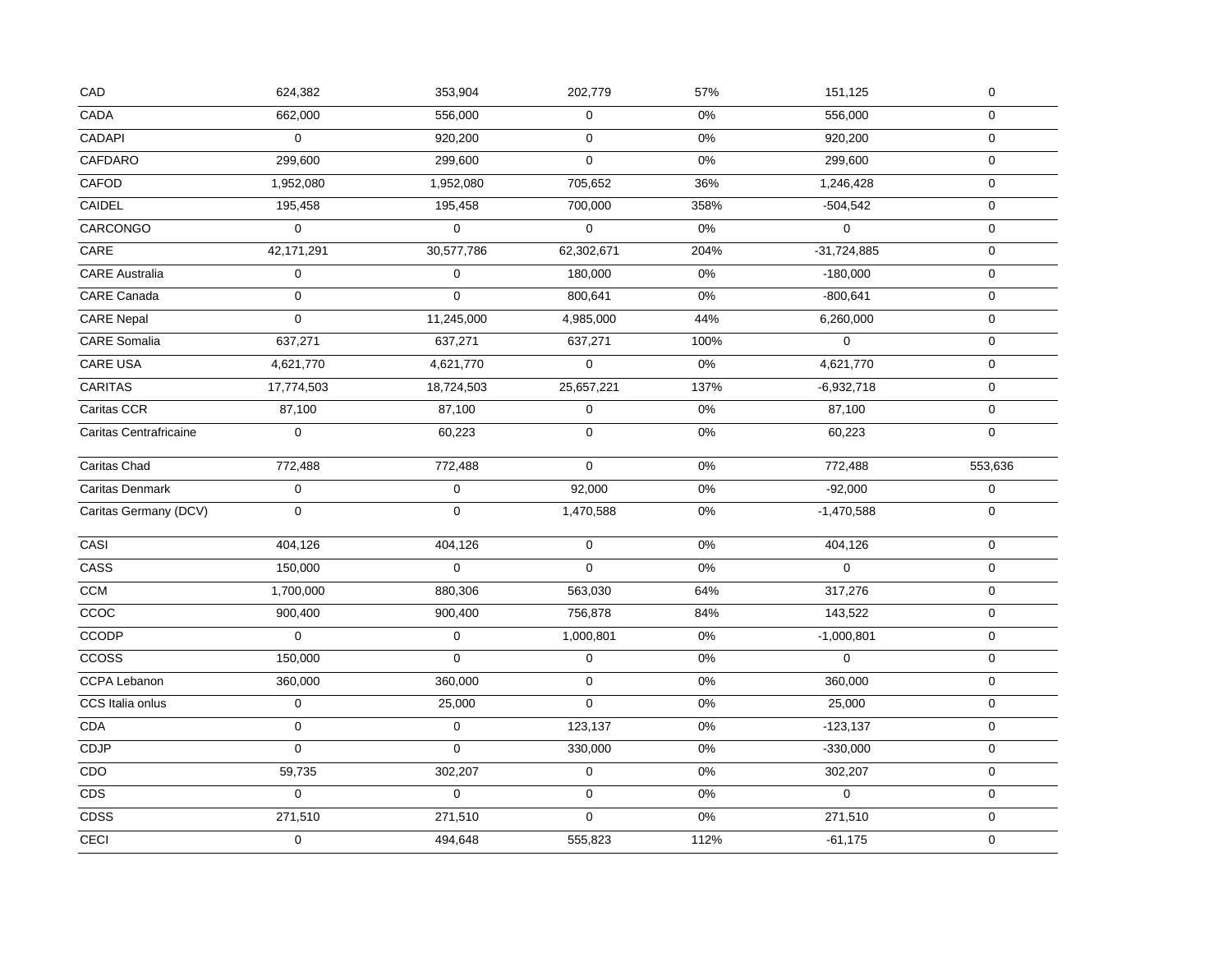| CED                  | 1,102,200      | 1,102,200   | $\mathbf 0$ | $0\%$ | 1,102,200     | $\mathsf{O}\xspace$ |
|----------------------|----------------|-------------|-------------|-------|---------------|---------------------|
| <b>CEDA</b>          | 123,650        | 123,650     | $\mathsf 0$ | $0\%$ | 123,650       | $\mathbf 0$         |
| <b>CEDIFOD</b>       | $\mathbf 0$    | 140,722     | 0           | $0\%$ | 140,722       | $\mathbf 0$         |
| <b>CESVI</b>         | 3,388,169      | 3,388,169   | 1,166,730   | 34%   | 2,221,439     | $\mathbf 0$         |
| CHF                  | $\mathbf{0}$   | $\mathbf 0$ | 50,784,760  | 0%    | $-50,784,760$ | $\mathbf 0$         |
| ChildFund            | 0              | $\mathbf 0$ | 313,797     | $0\%$ | $-313,797$    | $\mathbf 0$         |
| <b>CINA</b>          | 392,400        | 467,000     | 408,457     | 87%   | 58,543        | 0                   |
| CIS                  | 5,776,695      | 5,776,695   | 3,378,378   | 58%   | 2,398,317     | $\mathsf{O}\xspace$ |
| <b>CISP</b>          | 8,787,327      | 8,787,327   | 1,735,130   | 20%   | 7,052,197     | 0                   |
| <b>CLMC</b>          | 24,086,852     | 15,682,839  | 6,243,729   | 40%   | 9,439,110     | 0                   |
| CMA                  | 875,000        | 675,000     | 600,433     | 89%   | 74,567        | $\mathbf{0}$        |
| <b>CMBF</b>          | 416,973        | 416,973     | $\mathbf 0$ | $0\%$ | 416,973       | $\mathbf{0}$        |
| <b>CMBM</b>          | 834,596        | 834,596     | $\mathbf 0$ | $0\%$ | 834,596       | $\mathbf{0}$        |
| <b>CMD</b>           | 3,892,550      | 2,946,272   | 1,078,659   | 37%   | 1,867,613     | 12,509              |
| CODICOM              | $\mathbf 0$    | 948,600     | $\mathbf 0$ | $0\%$ | 948,600       | $\mathbf 0$         |
| <b>COHEB</b>         | $\mathbf 0$    | 3,681,063   | 2,082,330   | 57%   | 1,598,733     | $\mathbf 0$         |
| COOIAP               | 0              | 272,850     | 0           | $0\%$ | 272,850       | $\mathbf 0$         |
| <b>COOPI</b>         | 14,661,971     | 26,923,624  | 11,500,875  | 43%   | 15,422,749    | $\mathbf 0$         |
| CORD                 | 618,000        | 618,000     | $\mathbf 0$ | $0\%$ | 618,000       | $\mathsf{O}\xspace$ |
| CORDAID              | 1,410,699      | 2,243,513   | 2,855,635   | 127%  | $-612,122$    | 0                   |
| COSV                 | 3,581,679      | 3,381,472   | 1,114,864   | 33%   | 2,266,608     | $\mathbf 0$         |
| CPCRS-UoD            | $\Omega$       | 176,341     | $\Omega$    | $0\%$ | 176,341       | $\mathbf 0$         |
| CPD                  | 6,810,748      | 6,810,748   | 549,654     | 8%    | 6,261,094     | $\mathbf 0$         |
| CPT                  | 226,567        | 226,567     | $\pmb{0}$   | $0\%$ | 226,567       | $\mathbf 0$         |
| <b>CRADA</b>         | 100,000        | 80,303      | $\mathbf 0$ | $0\%$ | 80,303        | $\mathbf 0$         |
| CREDAC               | $\mathbf 0$    | 480,573     | 0           | $0\%$ | 480,573       | $\mathbf 0$         |
| <b>CRS</b>           | 30,403,869     | 44,021,528  | 24,709,207  | 56%   | 19,312,321    | $\mathbf{0}$        |
| <b>CRW</b>           | 241,700        | 241,700     | $\mathbf 0$ | $0\%$ | 241,700       | $\mathbf 0$         |
| <b>CSSI</b>          | 257,478        | 257,478     | $\mathbf 0$ | $0\%$ | 257,478       | $\mathbf 0$         |
| <b>CSSW</b>          | $\mathbf 0$    | $\mathbf 0$ | 2,024,652   | 0%    | $-2,024,652$  | $\mathbf 0$         |
| <b>CUAMM</b>         | 875,000        | 830,056     | 437,500     | 53%   | 392,556       | 0                   |
| <b>CVT</b>           | 3,600,000      | 3,600,000   | $\mathbf 0$ | $0\%$ | 3,600,000     | $\mathbf 0$         |
| <b>CW</b>            | 37,230,219     | 40,708,147  | 49,473,994  | 122%  | $-8,765,847$  | $\mathsf{O}\xspace$ |
| Czech Evang. Diacony | $\overline{0}$ | $\Omega$    | 37,752      | $0\%$ | $-37,752$     | 0                   |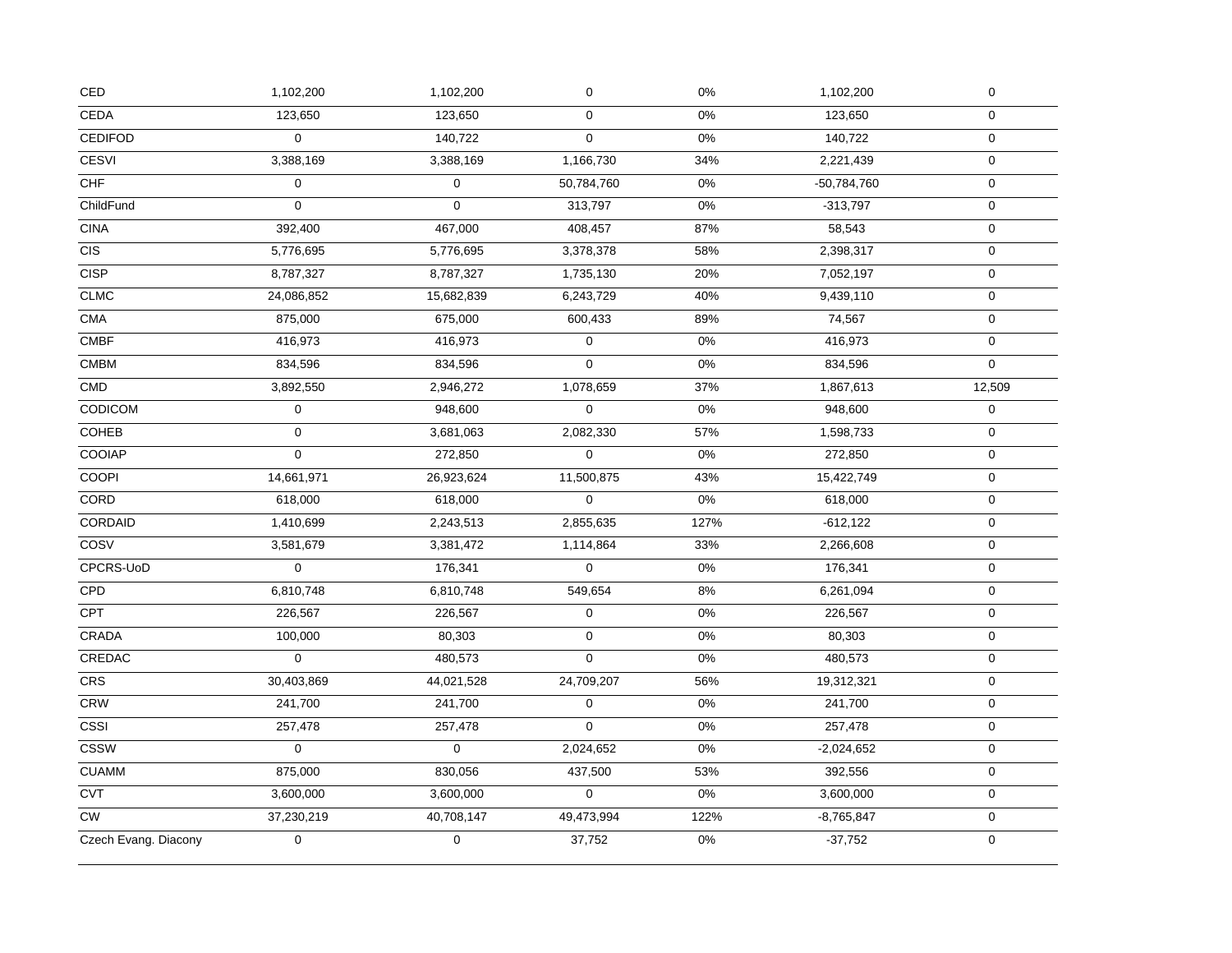| DA                            | 367,000     | 367,000     | $\pmb{0}$   | $0\%$ | 367,000      | $\pmb{0}$        |
|-------------------------------|-------------|-------------|-------------|-------|--------------|------------------|
| <b>DACAAR</b>                 | $\mathbf 0$ | $\mathbf 0$ | 2,662,346   | 0%    | $-2,662,346$ | $\mathbf 0$      |
| DAI                           | 0           | 116,580     | $\mathbf 0$ | 0%    | 116,580      | $\mathbf 0$      |
| <b>DDA</b>                    | 757,178     | 757,178     | $\mathbf 0$ | 0%    | 757,178      | $\pmb{0}$        |
| $\overline{DDG}$              | 912,000     | 912,000     | 197,884     | 22%   | 714,116      | $\mathbf 0$      |
| <b>DEH</b>                    | 595,500     | 595,500     | 0           | 0%    | 595,500      | $\boldsymbol{0}$ |
| <b>DEPROSC Nepal</b>          | $\mathbf 0$ | $\pmb{0}$   | $\pmb{0}$   | 0%    | $\mathbf 0$  | $\pmb{0}$        |
| DF                            | 357,000     | 357,000     | $\pmb{0}$   | $0\%$ | 357,000      | $\pmb{0}$        |
| DFI                           | 1,480,400   | 1,480,400   | $\pmb{0}$   | 0%    | 1,480,400    | $\pmb{0}$        |
| Diakonie<br>Katastrophenhilfe | $\mathbf 0$ | $\mathbf 0$ | 2,295,327   | 0%    | $-2,295,327$ | $\pmb{0}$        |
| <b>DICAC</b>                  | 582,250     | 582,250     | $\mathbf 0$ | 0%    | 582,250      | $\boldsymbol{0}$ |
| Dijlata Al Khair              | $\mathbf 0$ | 60,340      | $\pmb{0}$   | $0\%$ | 60,340       | $\pmb{0}$        |
| $\mathsf{DOC}$                | $\mathsf 0$ | 290,500     | $\pmb{0}$   | $0\%$ | 290,500      | $\pmb{0}$        |
| Don Bosco Mondo<br>Prokur     | 297,750     | 297,750     | $\pmb{0}$   | 0%    | 297,750      | $\boldsymbol{0}$ |
| <b>DORD</b>                   | 296,000     | $\mathsf 0$ | $\pmb{0}$   | 0%    | $\mathbf 0$  | $\mathbf 0$      |
| <b>DOT</b>                    | 300,000     | $\mathbf 0$ | $\pmb{0}$   | 0%    | $\Omega$     | $\mathbf 0$      |
| <b>DOVY</b>                   | $\mathbf 0$ | 161,400     | $\pmb{0}$   | 0%    | 161,400      | 30,000           |
| <b>DPSSF</b>                  | 139,100     | 139,100     | $\mathsf 0$ | $0\%$ | 139,100      | $\pmb{0}$        |
| DRC                           | 169,097,206 | 165,633,976 | 101,358,174 | 61%   | 64,275,802   | $\pmb{0}$        |
| <b>DWHH</b>                   | 1,704,285   | 1,704,285   | 7,396,515   | 434%  | $-5,692,230$ | $\pmb{0}$        |
| <b>DWR</b>                    | $\mathbf 0$ | 450,000     | $\mathsf 0$ | 0%    | 450,000      | $\mathbf 0$      |
| EA                            | 335,000     | 335,000     | $\pmb{0}$   | 0%    | 335,000      | $\pmb{0}$        |
| Eau Vive                      | 1,444,706   | 1,444,706   | $\pmb{0}$   | $0\%$ | 1,444,706    | $\boldsymbol{0}$ |
| <b>ECHELLE</b>                | $\mathbf 0$ | 293,792     | 0           | $0\%$ | 293,792      | $\mathbf 0$      |
| EducAid                       | 497,600     | 497,600     | 246,956     | 50%   | 250,644      | $\pmb{0}$        |
| EM                            | $\mathbf 0$ | 193,600     | $\mathbf 0$ | 0%    | 193,600      | 0                |
| EMC - NSF                     | $\mathbf 0$ | $\mathbf 0$ | 11,974      | 0%    | $-11,974$    | $\mathbf 0$      |
| <b>EMERGENCY</b>              | 2,003,339   | 7,010,934   | 2,738,207   | 39%   | 4,272,727    | $\pmb{0}$        |
| Epages                        | $\mathsf 0$ | 14,000      | $\pmb{0}$   | $0\%$ | 14,000       | $\mathbf 0$      |
| <b>EPHRC</b>                  | 666,369     | 666,369     | 0           | $0\%$ | 666,369      | $\pmb{0}$        |
| ERC                           | $\pmb{0}$   | $\pmb{0}$   | 139,080     | 0%    | $-139,080$   | $\Omega$         |
| ERF (OCHA)                    | $\mathsf 0$ | $\Omega$    | 128,370,531 | 0%    | -128,370,531 | 34,953,063       |
| <b>ESDC</b>                   | $\mathsf 0$ | 273,855     | 273,855     | 100%  | $\mathbf 0$  | $\mathbf 0$      |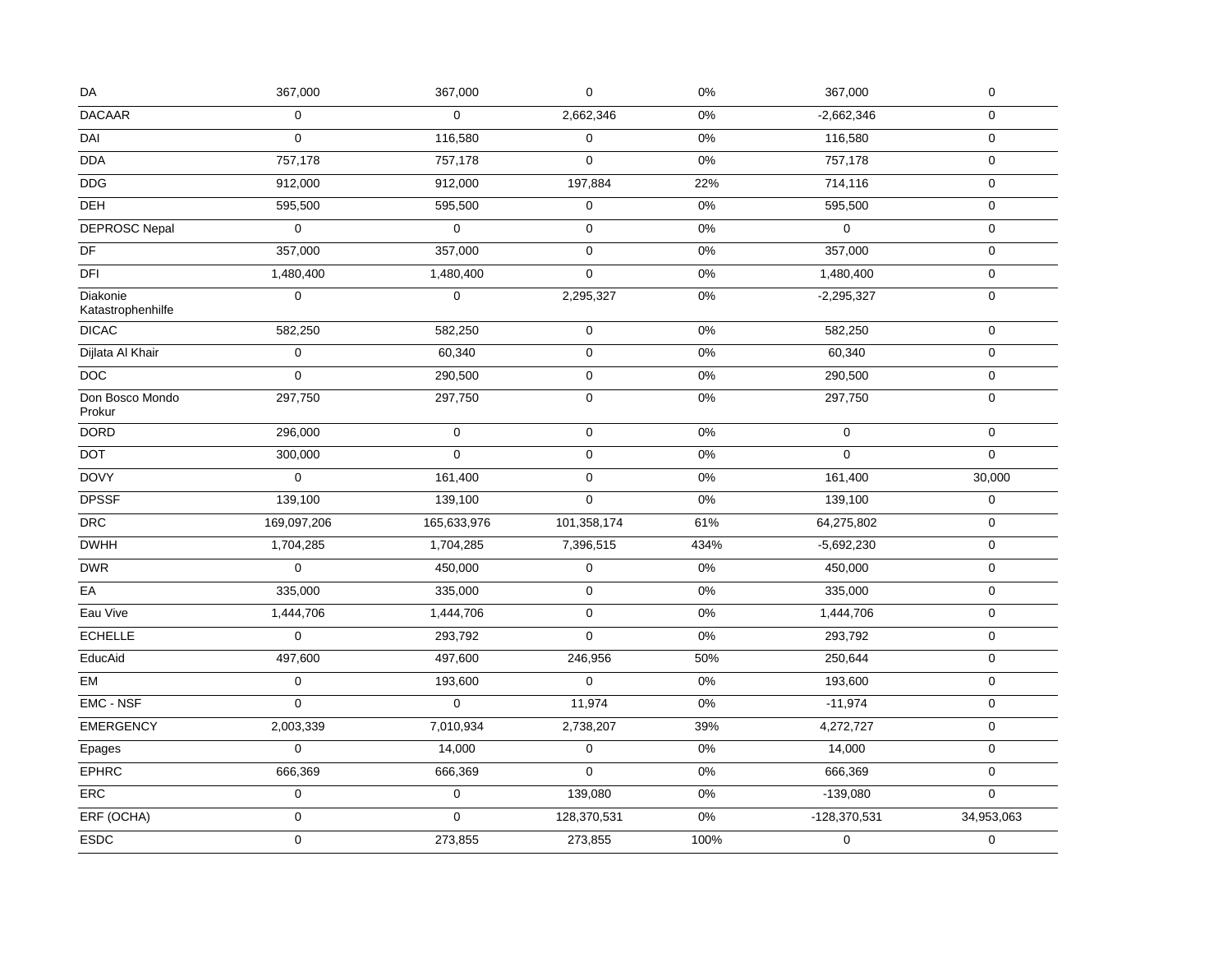| FAI                 | 187,326             | 187,326     | $\pmb{0}$    | $0\%$  | 187,326       | $\pmb{0}$        |
|---------------------|---------------------|-------------|--------------|--------|---------------|------------------|
| <b>FAIRMED</b>      | 131,197             | 131,197     | $\mathbf 0$  | $0\%$  | 131,197       | $\mathbf 0$      |
| <b>FAMEC</b>        | $\pmb{0}$           | 150,000     | 0            | $0\%$  | 150,000       | $\mathbf 0$      |
| <b>FAO</b>          | 574,591,929         | 561,655,451 | 194,662,629  | 35%    | 366,992,822   | 20,964           |
| FAR                 | 4,505,692           | 4,505,692   | $\mathbf{0}$ | 0%     | 4,505,692     | $\mathbf 0$      |
| <b>FCDI</b>         | 931,957             | 931,957     | 272,277      | 29%    | 659,680       | $\mathbf 0$      |
| <b>FENPS</b>        | 451,400             | 451,400     | 289,999      | 64%    | 161,401       | $\pmb{0}$        |
| <b>FEWS NET</b>     | $\pmb{0}$           | $\pmb{0}$   | 1,000,000    | $0\%$  | $-1,000,000$  | $\pmb{0}$        |
| FH                  | 1,281,005           | 981,005     | 860,000      | 88%    | 121,005       | $\pmb{0}$        |
| Fida                | $\mathbf 0$         | $\mathbf 0$ | 785,634      | $0\%$  | $-785,634$    | 0                |
| FilmAid             | 245,275             | 245,275     | $\pmb{0}$    | 0%     | 245,275       | 0                |
| <b>FLDA</b>         | 273,989             | 91,598      | $\mathsf 0$  | 0%     | 91,598        | $\pmb{0}$        |
| <b>FLRF</b>         | $\mathsf{O}\xspace$ | $\mathbf 0$ | 108,342      | $0\%$  | $-108,342$    | $\mathbf 0$      |
| <b>FOCSIV</b>       | $\mathbf 0$         | 296,000     | 0            | 0%     | 296,000       | $\mathbf 0$      |
| <b>FPDO</b>         | 3,692,441           | 3,692,441   | 871,564      | 24%    | 2,820,877     | $\pmb{0}$        |
| <b>FPSC</b>         | 3,185,466           | 3,185,466   | 1,692,786    | 53%    | 1,492,680     | $\mathbf 0$      |
| France RC           | 6,588,320           | 7,622,182   | 2,416,652    | 32%    | 5,205,530     | $\boldsymbol{0}$ |
| <b>FRET</b>         | 4,729,500           | 4,729,500   | 650,000      | 14%    | 4,079,500     | $\pmb{0}$        |
| <b>FSD</b>          | $\pmb{0}$           | 402,224     | 580,763      | 144%   | $-178,539$    | $\pmb{0}$        |
| <b>FUAD</b>         | 0                   | 352,000     | $\mathbf 0$  | $0\%$  | 352,000       | $\pmb{0}$        |
| FYF                 | 480,000             | 228,000     | 203,214      | 89%    | 24,786        | $\pmb{0}$        |
| GAH                 | 2,185,000           | 2,185,000   | 361,117      | 17%    | 1,823,883     | $\mathbf 0$      |
| <b>GAPAFOT</b>      | 0                   | 1,020,000   | $\pmb{0}$    | 0%     | 1,020,000     | $\pmb{0}$        |
| <b>GARDL</b>        | 164,407             | 164,407     | $\mathbf 0$  | $0\%$  | 164,407       | $\mathbf 0$      |
| <b>GCMHP</b>        | 192,000             | 192,000     | 0            | 0%     | 192,000       | $\mathbf 0$      |
| GDAP                | $\mathbf 0$         | 177,464     | $\mathbf 0$  | $0\%$  | 177,464       | $\pmb{0}$        |
| <b>GEWDO</b>        | 300,000             | 300,000     | 147,520      | 49%    | 152,480       | 0                |
| GF                  | 0                   | $\mathbf 0$ | 149,998      | 0%     | $-149,998$    | $\mathbf 0$      |
| GFO                 | 1,186,800           | 1,186,800   | 70,524       | $6\%$  | 1,116,276     | $\pmb{0}$        |
| GH                  | 250,000             | 250,000     | $\pmb{0}$    | 0%     | 250,000       | $\pmb{0}$        |
| GHF                 | 5,136,802           | 5,136,802   | 0            | $0\%$  | 5,136,802     | $\pmb{0}$        |
| GIZ                 | 200,000             | 200,000     | 20,655,486   | 10328% | $-20,455,486$ | $\pmb{0}$        |
| <b>Global Medic</b> | $\overline{0}$      | $\mathbf 0$ | 640,512      | 0%     | $-640,512$    | $\boldsymbol{0}$ |
| GOAL                | 22,341,189          | 22,456,543  | 18,893,483   | 84%    | 3,563,060     | $\mathbf 0$      |
|                     |                     |             |              |        |               |                  |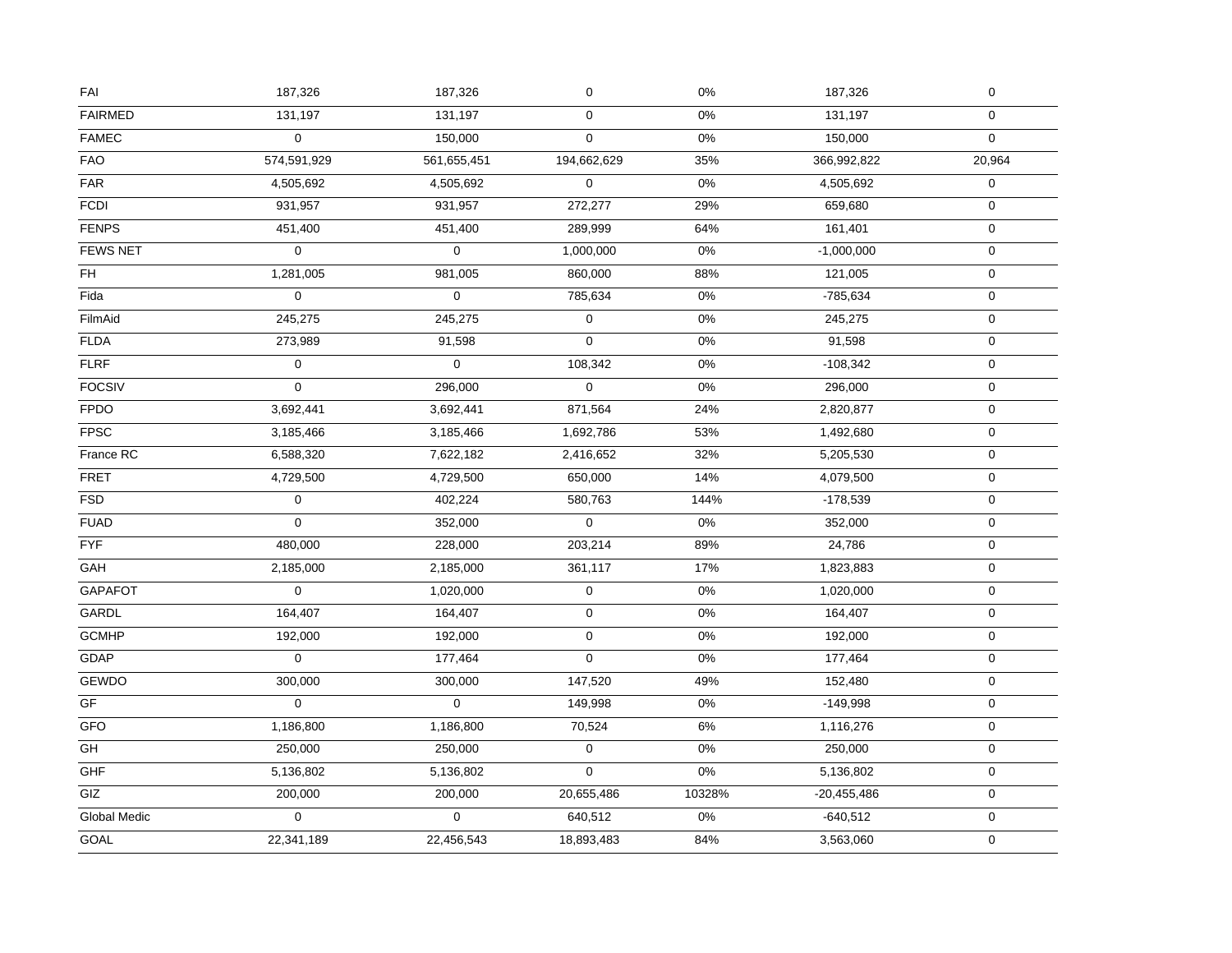| Good Neighbours Inc           | 0                | 1,600,910   | 0           | 0%  | 1,600,910    | 0                   |  |
|-------------------------------|------------------|-------------|-------------|-----|--------------|---------------------|--|
| <b>GPBC</b>                   | 600,000          | 600,000     | 0           | 0%  | 600,000      | $\mathbf 0$         |  |
| <b>GRT</b>                    | 2,288,071        | 2,288,071   | $\pmb{0}$   | 0%  | 2,288,071    | $\mathbf 0$         |  |
| <b>GVC</b>                    | 11,023,595       | 11,023,595  | 1,113,759   | 10% | 9,909,836    | $\mathbf 0$         |  |
| GYO                           | $\mathbf 0$      | 150,060     | 0           | 0%  | 150,060      | 0                   |  |
| <b>HAARAN</b>                 | 240,200          | 240,200     | $\mathbf 0$ | 0%  | 240,200      | $\mathbf 0$         |  |
| HAD                           | 1,866,179        | 1,866,179   | 676,955     | 36% | 1,189,224    | $\mathsf{O}\xspace$ |  |
| HAI                           | 396,700          | 396,700     | $\mathbf 0$ | 0%  | 396,700      | $\mathbf 0$         |  |
| HaMoked                       | 350,000          | 350,000     | $\mathbf 0$ | 0%  | 350,000      | $\mathbf 0$         |  |
| Hand in Hand Appeal,<br>Syria | 1,684,620        | 1,684,620   | $\mathbf 0$ | 0%  | 1,684,620    | $\mathbf 0$         |  |
| HAO                           | 343,470          | 343,470     | 0           | 0%  | 343,470      | $\mathbf 0$         |  |
| <b>HAPEN</b>                  | 372,000          | 372,000     | $\pmb{0}$   | 0%  | 372,000      | 0                   |  |
| <b>HCO</b>                    | 916,000          | 488,303     | 369,655     | 76% | 118,648      | $\mathbf 0$         |  |
| <b>Heal Africa</b>            | $\mathbf 0$      | $\mathbf 0$ | 275,000     | 0%  | $-275,000$   | $\mathbf 0$         |  |
| HealthNet TPO                 | $\mathbf 0$      | $\mathbf 0$ | 822,610     | 0%  | $-822,610$   | 0                   |  |
| HELP e.V.                     | 2,219,691        | 3,265,244   | 1,674,006   | 51% | 1,591,238    | $\mathbf 0$         |  |
| HelpAge                       | 5,686,291        | 5,346,587   | 678,938     | 13% | 4,667,649    | 0                   |  |
| HelpAge International         | 750,000          | 750,000     | 12,000      | 2%  | 738,000      | $\mathsf{O}\xspace$ |  |
| <b>HELVETAS</b>               | $\boldsymbol{0}$ | 203,700     | $\pmb{0}$   | 0%  | 203,700      | $\mathbf 0$         |  |
| <b>HeRY</b>                   | 638,520          | 638,520     | $\mathbf 0$ | 0%  | 638,520      | 0                   |  |
| <b>HFHI</b>                   | $\pmb{0}$        | 1,630,000   | 0           | 0%  | 1,630,000    | $\mathbf 0$         |  |
| HI                            | 28,817,545       | 29,994,158  | 20,743,415  | 69% | 9,250,743    | $\mathbf 0$         |  |
| HI USA                        | 0                | 0           | 1,724,483   | 0%  | $-1,724,483$ | 0                   |  |
| <b>HIA</b>                    | $\mathbf 0$      | $\mathbf 0$ | 517,502     | 0%  | $-517,502$   | $\mathbf 0$         |  |
| <b>HIJRA</b>                  | 285,000          | 285,000     | $\pmb{0}$   | 0%  | 285,000      | $\mathbf 0$         |  |
| <b>HINNA</b>                  | 456,817          | 456,817     | 0           | 0%  | 456,817      | $\mathbf 0$         |  |
| <b>HLSS</b>                   | 2,100,000        | 1,257,474   | 746,577     | 59% | 510,897      | 0                   |  |
| <b>HRDO</b>                   | 590,000          | 590,000     | 0           | 0%  | 590,000      | $\mathbf 0$         |  |
| <b>HRF</b>                    | 498,520          | 498,520     | $\mathbf 0$ | 0%  | 498,520      | 0                   |  |
| HT                            | 0                | $\mathbf 0$ | 4,487,585   | 0%  | $-4,487,585$ | 0                   |  |
| <b>HTN</b>                    | $\boldsymbol{0}$ | 577,000     | $\mathbf 0$ | 0%  | 577,000      | $\mathbf 0$         |  |
| <b>HWA</b>                    | 690,000          | 503,000     | 0           | 0%  | 503,000      | $\mathsf{O}\xspace$ |  |
| <b>HWC</b>                    | 128,370          | 128,370     | 0           | 0%  | 128,370      | 0                   |  |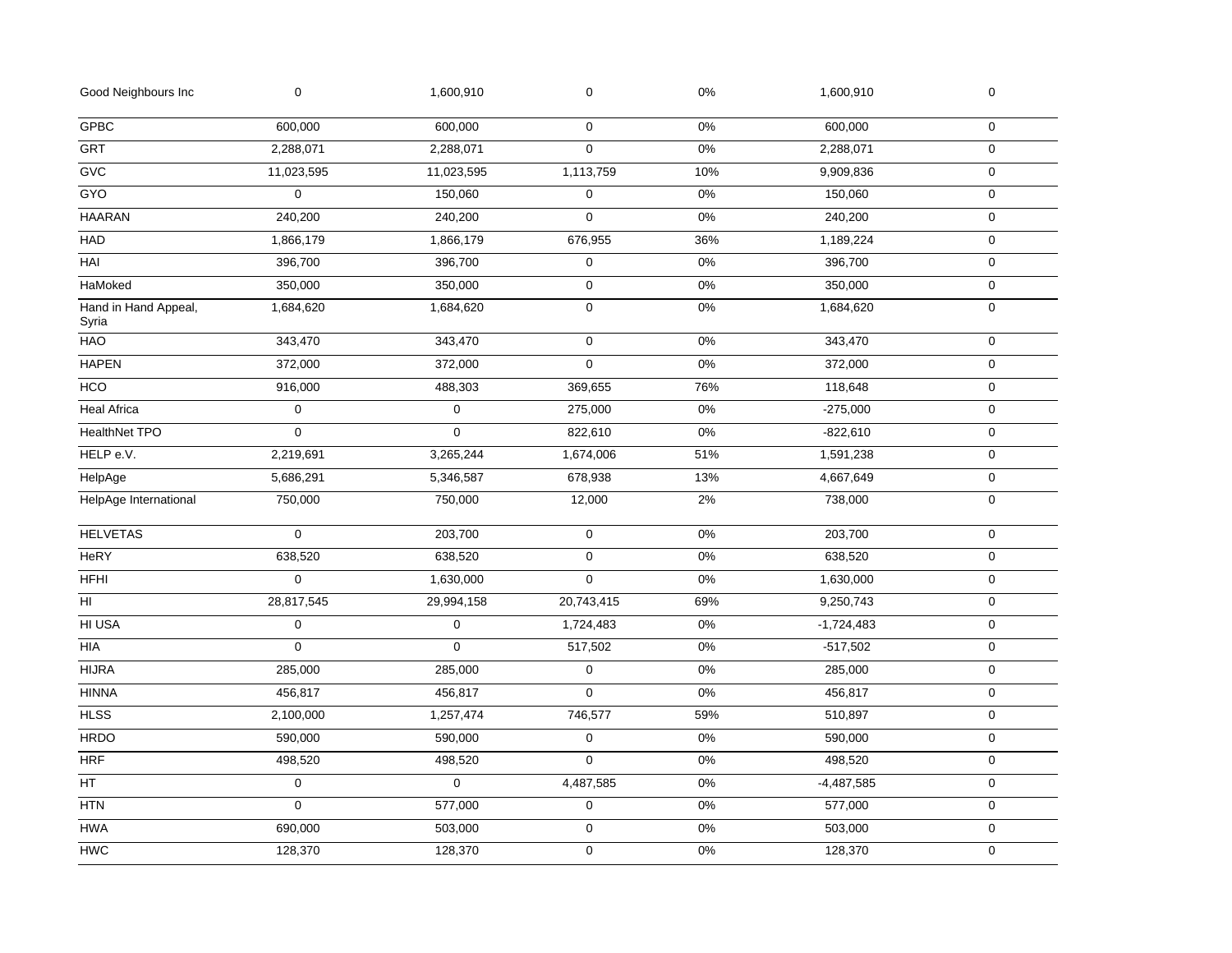| <b>IAS</b><br>4,542,841<br>2,542,841<br>536,568<br>21%<br>2,006,273<br>$\mathbf 0$<br><b>IBIS</b><br>579,010<br>579,010<br>331,058<br>57%<br>247,952<br>$\pmb{0}$<br><b>ICMC</b><br>2,761,248<br>2,761,248<br>3,163,061<br>115%<br>$-401,813$<br>$\pmb{0}$<br><b>ICSC</b><br>$\mathbf 0$<br>$0\%$<br>1,949,995<br>1,949,995<br>1,949,995<br>$\pmb{0}$<br><b>IDCO</b><br>460,000<br>0<br>0%<br>460,000<br>460,000<br>$\mathbf 0$<br><b>IDEAL</b><br>$\mathbf 0$<br>$\mathbf 0$<br>$0\%$<br>$\pmb{0}$<br>724,679<br>724,679<br>$\pmb{0}$<br><b>IEDA Relief</b><br>10,274,306<br>10,274,306<br>2,355,000<br>23%<br>7,919,306<br>$\mathbf 0$<br>IEU<br>663,743<br>200,000<br>0%<br>200,000<br>$\pmb{0}$<br>$\overline{\mathbb{F}}$<br>$\mathbf 0$<br>750,002<br>$\pmb{0}$<br>$0\%$<br>750,002<br>$\pmb{0}$<br><b>IFRC</b><br>2,912,685<br>2,912,685<br>$\mathbf 0$<br>0%<br>2,912,685<br>$\pmb{0}$<br>IHH-Humanitarian<br>$\mathbf 0$<br>0%<br>$\mathbf 0$<br>2,450,000<br>2,450,000<br>2,450,000<br>Relief Foundation,<br>Turkey<br>$\ensuremath{\mathsf{IHR}}$<br>6,293,621<br>6,293,621<br>$\mathbf 0$<br>0%<br>6,293,621<br>$\mathbf 0$<br><b>ILAF</b><br>$\pmb{0}$<br>0%<br>$\mathbf 0$<br>500,000<br>500,000<br>500,000<br>$\mathsf 0$<br>ILO<br>0%<br>36,150,000<br>36,850,000<br>36,850,000<br>500,000<br><b>IMC</b><br>56,741,972<br>47,210,027<br>65,158,450<br>138%<br>$-17,948,423$<br>$\pmb{0}$<br><b>IMC UK</b><br>5,400,465<br>6,584,613<br>17,185,366<br>261%<br>$-10,600,753$<br>$\pmb{0}$<br><b>iMMAP</b><br>$\mathbf 0$<br>$\mathbf 0$<br>$0\%$<br>2,112,032<br>$-2,112,032$<br>$\pmb{0}$<br>1,095,975<br>$\mathbf 0$<br>$0\%$<br>$\pmb{0}$<br><b>IMS</b><br>1,355,450<br>1,355,450<br>IN<br>672,038<br>100%<br>2,962<br>$\mathbf 0$<br>675,000<br>675,000<br>$\mathbf 0$<br>$\mathbf 0$<br>0%<br><b>INSO</b><br>2,862,585<br>$-2,862,585$<br>$\pmb{0}$<br><b>INTERSOS</b><br>42,015,670<br>31,359,198<br>$\mathbf 0$<br>13,628,237<br>43%<br>17,730,961 | IA | 620,000 | 620,000 | $\mathbf 0$ | $0\%$ | 620,000 | $\pmb{0}$ |  |
|-------------------------------------------------------------------------------------------------------------------------------------------------------------------------------------------------------------------------------------------------------------------------------------------------------------------------------------------------------------------------------------------------------------------------------------------------------------------------------------------------------------------------------------------------------------------------------------------------------------------------------------------------------------------------------------------------------------------------------------------------------------------------------------------------------------------------------------------------------------------------------------------------------------------------------------------------------------------------------------------------------------------------------------------------------------------------------------------------------------------------------------------------------------------------------------------------------------------------------------------------------------------------------------------------------------------------------------------------------------------------------------------------------------------------------------------------------------------------------------------------------------------------------------------------------------------------------------------------------------------------------------------------------------------------------------------------------------------------------------------------------------------------------------------------------------------------------------------------------------------------------------------------------------------------------------------------------------------------|----|---------|---------|-------------|-------|---------|-----------|--|
|                                                                                                                                                                                                                                                                                                                                                                                                                                                                                                                                                                                                                                                                                                                                                                                                                                                                                                                                                                                                                                                                                                                                                                                                                                                                                                                                                                                                                                                                                                                                                                                                                                                                                                                                                                                                                                                                                                                                                                         |    |         |         |             |       |         |           |  |
|                                                                                                                                                                                                                                                                                                                                                                                                                                                                                                                                                                                                                                                                                                                                                                                                                                                                                                                                                                                                                                                                                                                                                                                                                                                                                                                                                                                                                                                                                                                                                                                                                                                                                                                                                                                                                                                                                                                                                                         |    |         |         |             |       |         |           |  |
|                                                                                                                                                                                                                                                                                                                                                                                                                                                                                                                                                                                                                                                                                                                                                                                                                                                                                                                                                                                                                                                                                                                                                                                                                                                                                                                                                                                                                                                                                                                                                                                                                                                                                                                                                                                                                                                                                                                                                                         |    |         |         |             |       |         |           |  |
|                                                                                                                                                                                                                                                                                                                                                                                                                                                                                                                                                                                                                                                                                                                                                                                                                                                                                                                                                                                                                                                                                                                                                                                                                                                                                                                                                                                                                                                                                                                                                                                                                                                                                                                                                                                                                                                                                                                                                                         |    |         |         |             |       |         |           |  |
|                                                                                                                                                                                                                                                                                                                                                                                                                                                                                                                                                                                                                                                                                                                                                                                                                                                                                                                                                                                                                                                                                                                                                                                                                                                                                                                                                                                                                                                                                                                                                                                                                                                                                                                                                                                                                                                                                                                                                                         |    |         |         |             |       |         |           |  |
|                                                                                                                                                                                                                                                                                                                                                                                                                                                                                                                                                                                                                                                                                                                                                                                                                                                                                                                                                                                                                                                                                                                                                                                                                                                                                                                                                                                                                                                                                                                                                                                                                                                                                                                                                                                                                                                                                                                                                                         |    |         |         |             |       |         |           |  |
|                                                                                                                                                                                                                                                                                                                                                                                                                                                                                                                                                                                                                                                                                                                                                                                                                                                                                                                                                                                                                                                                                                                                                                                                                                                                                                                                                                                                                                                                                                                                                                                                                                                                                                                                                                                                                                                                                                                                                                         |    |         |         |             |       |         |           |  |
|                                                                                                                                                                                                                                                                                                                                                                                                                                                                                                                                                                                                                                                                                                                                                                                                                                                                                                                                                                                                                                                                                                                                                                                                                                                                                                                                                                                                                                                                                                                                                                                                                                                                                                                                                                                                                                                                                                                                                                         |    |         |         |             |       |         |           |  |
|                                                                                                                                                                                                                                                                                                                                                                                                                                                                                                                                                                                                                                                                                                                                                                                                                                                                                                                                                                                                                                                                                                                                                                                                                                                                                                                                                                                                                                                                                                                                                                                                                                                                                                                                                                                                                                                                                                                                                                         |    |         |         |             |       |         |           |  |
|                                                                                                                                                                                                                                                                                                                                                                                                                                                                                                                                                                                                                                                                                                                                                                                                                                                                                                                                                                                                                                                                                                                                                                                                                                                                                                                                                                                                                                                                                                                                                                                                                                                                                                                                                                                                                                                                                                                                                                         |    |         |         |             |       |         |           |  |
|                                                                                                                                                                                                                                                                                                                                                                                                                                                                                                                                                                                                                                                                                                                                                                                                                                                                                                                                                                                                                                                                                                                                                                                                                                                                                                                                                                                                                                                                                                                                                                                                                                                                                                                                                                                                                                                                                                                                                                         |    |         |         |             |       |         |           |  |
|                                                                                                                                                                                                                                                                                                                                                                                                                                                                                                                                                                                                                                                                                                                                                                                                                                                                                                                                                                                                                                                                                                                                                                                                                                                                                                                                                                                                                                                                                                                                                                                                                                                                                                                                                                                                                                                                                                                                                                         |    |         |         |             |       |         |           |  |
|                                                                                                                                                                                                                                                                                                                                                                                                                                                                                                                                                                                                                                                                                                                                                                                                                                                                                                                                                                                                                                                                                                                                                                                                                                                                                                                                                                                                                                                                                                                                                                                                                                                                                                                                                                                                                                                                                                                                                                         |    |         |         |             |       |         |           |  |
|                                                                                                                                                                                                                                                                                                                                                                                                                                                                                                                                                                                                                                                                                                                                                                                                                                                                                                                                                                                                                                                                                                                                                                                                                                                                                                                                                                                                                                                                                                                                                                                                                                                                                                                                                                                                                                                                                                                                                                         |    |         |         |             |       |         |           |  |
|                                                                                                                                                                                                                                                                                                                                                                                                                                                                                                                                                                                                                                                                                                                                                                                                                                                                                                                                                                                                                                                                                                                                                                                                                                                                                                                                                                                                                                                                                                                                                                                                                                                                                                                                                                                                                                                                                                                                                                         |    |         |         |             |       |         |           |  |
|                                                                                                                                                                                                                                                                                                                                                                                                                                                                                                                                                                                                                                                                                                                                                                                                                                                                                                                                                                                                                                                                                                                                                                                                                                                                                                                                                                                                                                                                                                                                                                                                                                                                                                                                                                                                                                                                                                                                                                         |    |         |         |             |       |         |           |  |
|                                                                                                                                                                                                                                                                                                                                                                                                                                                                                                                                                                                                                                                                                                                                                                                                                                                                                                                                                                                                                                                                                                                                                                                                                                                                                                                                                                                                                                                                                                                                                                                                                                                                                                                                                                                                                                                                                                                                                                         |    |         |         |             |       |         |           |  |
|                                                                                                                                                                                                                                                                                                                                                                                                                                                                                                                                                                                                                                                                                                                                                                                                                                                                                                                                                                                                                                                                                                                                                                                                                                                                                                                                                                                                                                                                                                                                                                                                                                                                                                                                                                                                                                                                                                                                                                         |    |         |         |             |       |         |           |  |
|                                                                                                                                                                                                                                                                                                                                                                                                                                                                                                                                                                                                                                                                                                                                                                                                                                                                                                                                                                                                                                                                                                                                                                                                                                                                                                                                                                                                                                                                                                                                                                                                                                                                                                                                                                                                                                                                                                                                                                         |    |         |         |             |       |         |           |  |
|                                                                                                                                                                                                                                                                                                                                                                                                                                                                                                                                                                                                                                                                                                                                                                                                                                                                                                                                                                                                                                                                                                                                                                                                                                                                                                                                                                                                                                                                                                                                                                                                                                                                                                                                                                                                                                                                                                                                                                         |    |         |         |             |       |         |           |  |
|                                                                                                                                                                                                                                                                                                                                                                                                                                                                                                                                                                                                                                                                                                                                                                                                                                                                                                                                                                                                                                                                                                                                                                                                                                                                                                                                                                                                                                                                                                                                                                                                                                                                                                                                                                                                                                                                                                                                                                         |    |         |         |             |       |         |           |  |
| <b>IOCC</b><br>$\mathbf 0$<br>0%<br>$\overline{5,}103,000$<br>$\mathbf 0$<br>8,943,000<br>5,103,000                                                                                                                                                                                                                                                                                                                                                                                                                                                                                                                                                                                                                                                                                                                                                                                                                                                                                                                                                                                                                                                                                                                                                                                                                                                                                                                                                                                                                                                                                                                                                                                                                                                                                                                                                                                                                                                                     |    |         |         |             |       |         |           |  |
| <b>IOM</b><br>630, 181, 194<br>339,219,402<br>23,310,000<br>640,120,382<br>54%<br>290,961,792                                                                                                                                                                                                                                                                                                                                                                                                                                                                                                                                                                                                                                                                                                                                                                                                                                                                                                                                                                                                                                                                                                                                                                                                                                                                                                                                                                                                                                                                                                                                                                                                                                                                                                                                                                                                                                                                           |    |         |         |             |       |         |           |  |
| <b>IPCS</b><br>$\mathbf{0}$<br>90,000<br>90,000<br>0%<br>90,000<br>$\mathbf 0$                                                                                                                                                                                                                                                                                                                                                                                                                                                                                                                                                                                                                                                                                                                                                                                                                                                                                                                                                                                                                                                                                                                                                                                                                                                                                                                                                                                                                                                                                                                                                                                                                                                                                                                                                                                                                                                                                          |    |         |         |             |       |         |           |  |
| <b>IRC</b><br>79,936,708<br>78,056,771<br>76,717,056<br>96%<br>3,219,652<br>$\mathbf 0$                                                                                                                                                                                                                                                                                                                                                                                                                                                                                                                                                                                                                                                                                                                                                                                                                                                                                                                                                                                                                                                                                                                                                                                                                                                                                                                                                                                                                                                                                                                                                                                                                                                                                                                                                                                                                                                                                 |    |         |         |             |       |         |           |  |
| <b>IRD</b><br>1,938,252<br>22%<br>6,991,963<br>$\mathbf 0$<br>8,930,215<br>8,930,215                                                                                                                                                                                                                                                                                                                                                                                                                                                                                                                                                                                                                                                                                                                                                                                                                                                                                                                                                                                                                                                                                                                                                                                                                                                                                                                                                                                                                                                                                                                                                                                                                                                                                                                                                                                                                                                                                    |    |         |         |             |       |         |           |  |
| $\mathbf{0}$<br>$\mathsf 0$<br><b>IRDO</b><br>340,250<br>340,250<br>0%<br>340,250                                                                                                                                                                                                                                                                                                                                                                                                                                                                                                                                                                                                                                                                                                                                                                                                                                                                                                                                                                                                                                                                                                                                                                                                                                                                                                                                                                                                                                                                                                                                                                                                                                                                                                                                                                                                                                                                                       |    |         |         |             |       |         |           |  |
| <b>IRW</b><br>18,620,660<br>18,907,217<br>17,815,005<br>94%<br>1,092,212<br>$\pmb{0}$                                                                                                                                                                                                                                                                                                                                                                                                                                                                                                                                                                                                                                                                                                                                                                                                                                                                                                                                                                                                                                                                                                                                                                                                                                                                                                                                                                                                                                                                                                                                                                                                                                                                                                                                                                                                                                                                                   |    |         |         |             |       |         |           |  |
| <b>ISDR</b> de Mbaiki<br>$\mathbf 0$<br>$\mathbf 0$<br>$0\%$<br>47,000<br>47,000<br>$\pmb{0}$                                                                                                                                                                                                                                                                                                                                                                                                                                                                                                                                                                                                                                                                                                                                                                                                                                                                                                                                                                                                                                                                                                                                                                                                                                                                                                                                                                                                                                                                                                                                                                                                                                                                                                                                                                                                                                                                           |    |         |         |             |       |         |           |  |
| $\pmb{0}$<br>IsraAID<br>248,350<br>623,192<br>50,000<br>8%<br>573,192                                                                                                                                                                                                                                                                                                                                                                                                                                                                                                                                                                                                                                                                                                                                                                                                                                                                                                                                                                                                                                                                                                                                                                                                                                                                                                                                                                                                                                                                                                                                                                                                                                                                                                                                                                                                                                                                                                   |    |         |         |             |       |         |           |  |
| $\mathbf 0$<br>0%<br>Jahalin<br>199,983<br>199,983<br>199,983<br>$\mathbf 0$                                                                                                                                                                                                                                                                                                                                                                                                                                                                                                                                                                                                                                                                                                                                                                                                                                                                                                                                                                                                                                                                                                                                                                                                                                                                                                                                                                                                                                                                                                                                                                                                                                                                                                                                                                                                                                                                                            |    |         |         |             |       |         |           |  |
| $\mathbf 0$<br><b>JAM</b> International<br>916,547<br>524,065<br>330,756<br>63%<br>193,309                                                                                                                                                                                                                                                                                                                                                                                                                                                                                                                                                                                                                                                                                                                                                                                                                                                                                                                                                                                                                                                                                                                                                                                                                                                                                                                                                                                                                                                                                                                                                                                                                                                                                                                                                                                                                                                                              |    |         |         |             |       |         |           |  |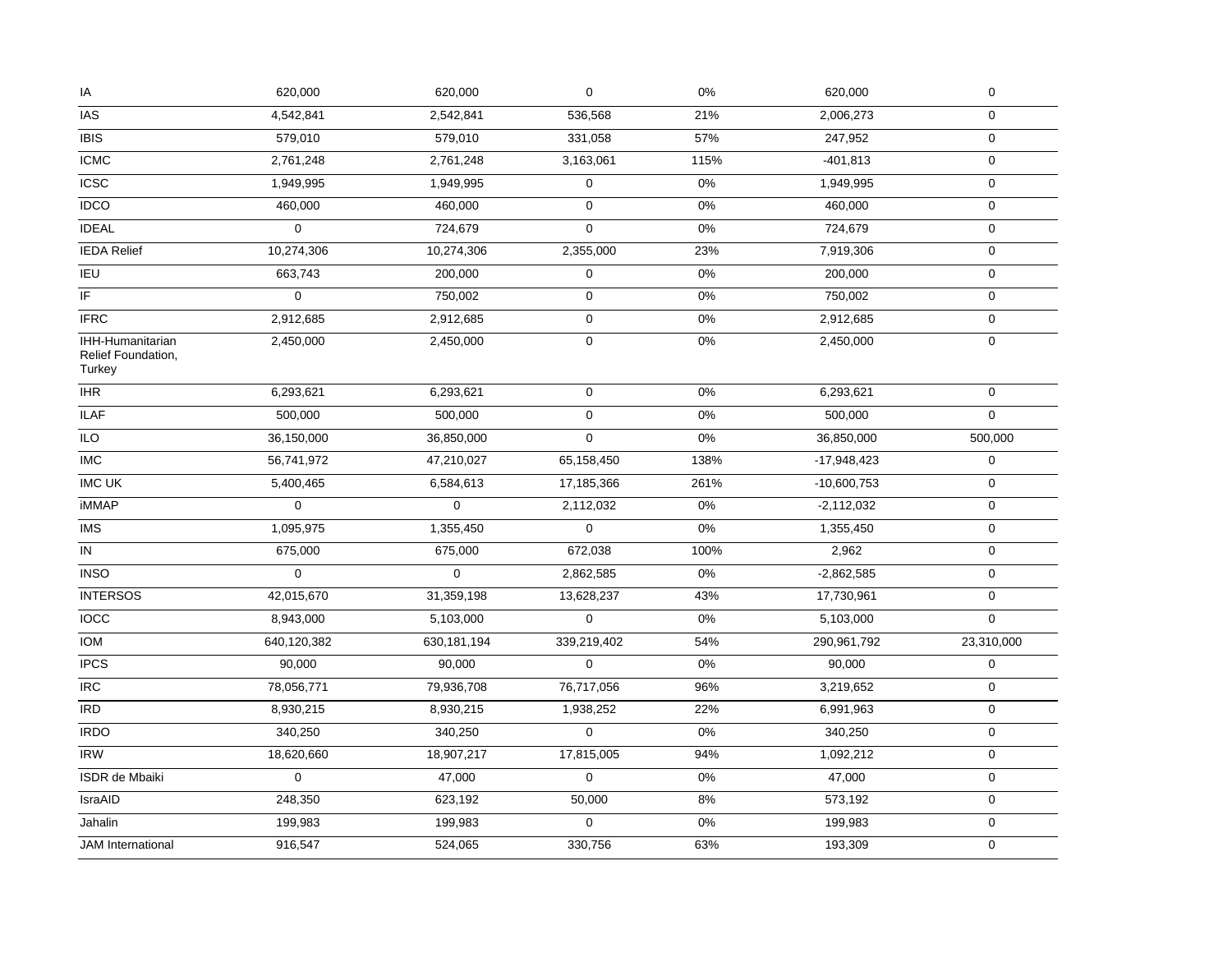| <b>JASMAR</b>      | 807,643             | 807,643     | 99,010         | 12%   | 708,633      | $\mathsf{O}\xspace$ |  |
|--------------------|---------------------|-------------|----------------|-------|--------------|---------------------|--|
| <b>JCC</b>         | 1,197,400           | 1,197,400   | 0              | 0%    | 1,197,400    | $\pmb{0}$           |  |
| <b>JDO</b>         | 279,100             | 279,100     | 0              | 0%    | 279,100      | $\pmb{0}$           |  |
| JEN                | 1,453,698           | 2,154,073   | 4,253,320      | 197%  | $-2,099,247$ | $\pmb{0}$           |  |
| <b>JHAS</b>        | 5,681,640           | 6,378,210   | 250,038        | $4\%$ | 6,128,172    | $\mathsf{O}\xspace$ |  |
| <b>JICA</b>        | 250,000             | 250,000     | 0              | 0%    | 250,000      | $\pmb{0}$           |  |
| <b>JMCO</b>        | 734,000             | 734,000     | 0              | $0\%$ | 734,000      | $\mathsf{O}\xspace$ |  |
| <b>JRS</b>         | 60,000              | 60,000      | 0              | $0\%$ | 60,000       | $\mathbf 0$         |  |
| <b>JUH</b>         | 498,536             | 498,536     | 2,011,017      | 403%  | $-1,512,481$ | $\mathsf 0$         |  |
| <b>JUPEDEC</b>     | $\boldsymbol{0}$    | 4,025,670   | 0              | 0%    | 4,025,670    | $\pmb{0}$           |  |
| JVC                | 70,000              | 70,000      | 74,030         | 106%  | $-4,030$     | $\mathsf{O}\xspace$ |  |
| <b>KADER</b>       | 1,600,000           | 1,600,000   | $\overline{0}$ | 0%    | 1,600,000    | $\pmb{0}$           |  |
| <b>KBC</b>         | $\boldsymbol{0}$    | $\mathbf 0$ | 218,054        | $0\%$ | $-218,054$   | $\mathbf 0$         |  |
| <b>KCSAMA</b>      | 400,000             | 1,090,000   | 0              | $0\%$ | 1,090,000    | $\pmb{0}$           |  |
| <b>KFW</b>         | 3,000,000           | 3,000,000   | 0              | $0\%$ | 3,000,000    | $\mathsf{O}\xspace$ |  |
| KHI                | 850,000             | 455,303     | 199,000        | 44%   | 256,303      | $\mathbf 0$         |  |
| <b>KIRDARC</b>     | $\mathsf{O}\xspace$ | 1,050,000   | 0              | 0%    | 1,050,000    | $\mathbf 0$         |  |
| <b>KISIMA</b>      | 390,000             | 390,000     | 0              | 0%    | 390,000      | $\mathbf 0$         |  |
| <b>KNDO</b>        | 260,000             | 260,000     | 0              | $0\%$ | 260,000      | $\mathbf 0$         |  |
| KnK                | 454,400             | 454,400     | 2,028,931      | 447%  | $-1,574,531$ | $\pmb{0}$           |  |
| Komitee Cap Anamur | $\boldsymbol{0}$    | 515,000     | $\pmb{0}$      | $0\%$ | 515,000      | $\mathbf 0$         |  |
| <b>KPHF</b>        | 1,339,638           | 1,339,638   | 173,267        | 13%   | 1,166,371    | $\pmb{0}$           |  |
| <b>KSCS</b>        | 658,809             | 658,809     | 0              | 0%    | 658,809      | $\mathbf 0$         |  |
| <b>KTY</b>         | $\mathbf 0$         | 476,191     | 0              | 0%    | 476,191      | $\mathbf 0$         |  |
| <b>KURDS</b>       | 12,000,000          | 12,000,000  | 0              | 0%    | 12,000,000   | $\mathbf 0$         |  |
| <b>KYCCB</b>       | 360,000             | 360,000     | 0              | 0%    | 360,000      | $\mathbf 0$         |  |
| Labena             | 655,000             | 655,000     | 384,973        | 59%   | 270,027      | $\mathbf 0$         |  |
| Lana               | $\pmb{0}$           | 200,000     | 0              | $0\%$ | 200,000      | $\pmb{0}$           |  |
| LAO                | 185,000             | 185,000     | 0              | 0%    | 185,000      | $\mathsf 0$         |  |
| <b>LCED</b>        | 393,000             | 235,863     | 128,050        | 54%   | 107,813      | $\mathbf 0$         |  |
| Leb Relief         | 1,676,170           | 1,676,170   | 0              | $0\%$ | 1,676,170    | $\pmb{0}$           |  |
| <b>LIFA</b>        | $\mathbf 0$         | 260,000     | 0              | 0%    | 260,000      | $\mathsf{O}\xspace$ |  |
| <b>LIZADEEL</b>    | 0                   | $\pmb{0}$   | 240,000        | 0%    | $-240,000$   | $\mathbf 0$         |  |
| Lumanti            | $\pmb{0}$           | 900,000     | 0              | 0%    | 900,000      | $\mathbf 0$         |  |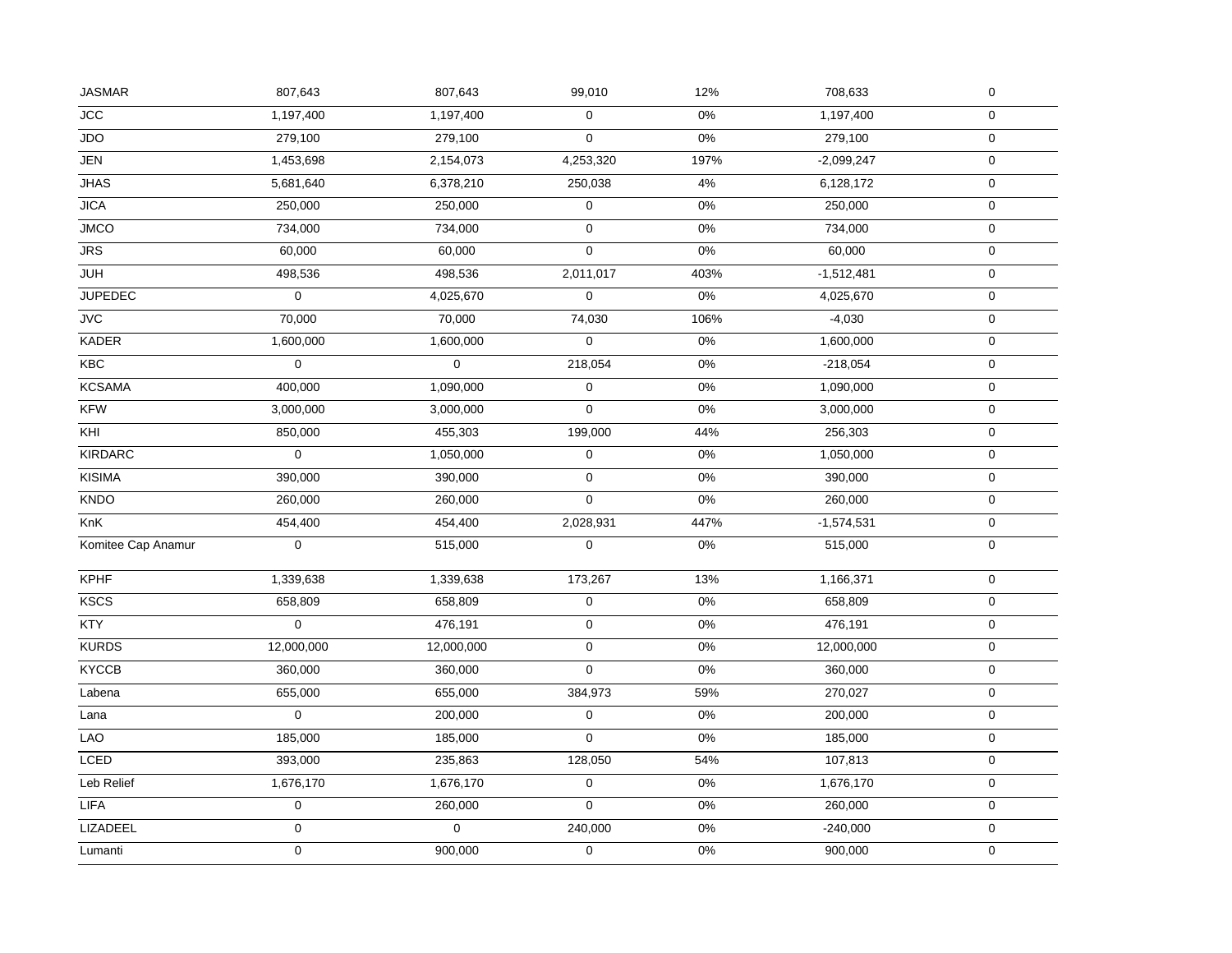| Luxembourg RC                        | 550,000     | 550,000             | 0                   | 0%    | 550,000       | $\mathbf 0$ |
|--------------------------------------|-------------|---------------------|---------------------|-------|---------------|-------------|
| <b>LWF</b>                           | 8,656,715   | 8,656,715           | 3,227,880           | 37%   | 5,428,835     | 0           |
| <b>MADERA</b>                        | $\mathbf 0$ | $\mathbf 0$         | 111,856             | 0%    | $-111,856$    | $\mathbf 0$ |
| <b>MAF</b>                           | $\mathbf 0$ | $\mathbf 0$         | 951,246             | 0%    | $-951,246$    | $\mathbf 0$ |
| <b>MAG</b>                           | 5,196,261   | 7,201,222           | 1,700,598           | 24%   | 5,500,624     | $\mathbf 0$ |
| Makassed                             | 324,935     | 322,095             | 1,106,729           | 344%  | $-784,634$    | $\mathbf 0$ |
| Makhzoumi Foundation                 | 2,971,258   | 509,348             | 199,876             | 39%   | 309,472       | $\mathbf 0$ |
| Malteser International               | $\mathbf 0$ | $\mathbf 0$         | 1,558,718           | 0%    | $-1,558,718$  | $\mathbf 0$ |
| <b>MAP</b>                           | 2,355,505   | 2,275,505           | 1,060,250           | 47%   | 1,215,255     | $\mathbf 0$ |
| Mauritanian RC                       | 2,578,450   | 1,723,450           | $\boldsymbol{0}$    | 0%    | 1,723,450     | $\mathbf 0$ |
| MC Scotland                          | 1,978,682   | 1,978,682           | 708,494             | 36%   | 1,270,188     | $\mathbf 0$ |
| <b>MCC</b>                           | $\mathbf 0$ | $\mathbf 0$         | 800,641             | 0%    | $-800,641$    | $\mathbf 0$ |
| <b>MCPA</b>                          | $\mathbf 0$ | $\mathbf 0$         | 349,989             | 0%    | $-349,989$    | $\mathbf 0$ |
| <b>MDA</b>                           | $\mathbf 0$ | 3,100,248           | 462,663             | 15%   | 2,637,585     | $\mathbf 0$ |
| MDC                                  | 1,002,298   | 1,002,298           | $\mathbf 0$         | 0%    | 1,002,298     | $\mathbf 0$ |
| <b>MDM</b>                           | $\mathbf 0$ | $\mathbf 0$         | 1,042,546           | 0%    | $-1,042,546$  | $\mathbf 0$ |
| MDM - Belgium                        | 4,802,049   | 4,802,049           | 2,012,322           | 42%   | 2,789,727     | $\pmb{0}$   |
| <b>MDM France</b>                    | 6,420,478   | 8,044,693           | 5,459,186           | 68%   | 2,585,507     | $\mathbf 0$ |
| ME                                   | 3,750,000   | 2,098,852           | 1,558,438           | 74%   | 540,414       | $\mathbf 0$ |
| <b>MECI</b>                          | 169,000     | 169,000             | 14,095              | 8%    | 154,905       | $\mathbf 0$ |
| <b>MEDAIR</b>                        | 43,635,465  | 39,071,957          | 37,428,421          | 96%   | 1,643,536     | $\mathbf 0$ |
| <b>Medical Santo</b>                 | $\mathbf 0$ | 184,277             | $\mathsf{O}\xspace$ | 0%    | 184,277       | $\mathbf 0$ |
| Medico International                 | 972,000     | 972,000             | 1,028,722           | 106%  | $-56,722$     | $\mathbf 0$ |
| Medicus Mundi                        | 170,928     | 1,109,461           | 937,161             | 84%   | 172,300       | $\mathbf 0$ |
| <b>MERCY - USA</b>                   | 251,000     | 251,000             | $\Omega$            | 0%    | 251,000       | $\Omega$    |
| Mercy Corps                          | 47,171,032  | 51,271,620          | 63,102,374          | 123%  | $-11,830,754$ | 4,027,182   |
| Mercy-USA for Aid and<br>Development | 1,876,345   | 1,876,345           | 1,798,473           | 96%   | 77,872        | $\mathbf 0$ |
| <b>MERI</b>                          | 199,917     | 49,917              | 0                   | 0%    | 49,917        | $\mathbf 0$ |
| <b>MHAA</b>                          | $\mathbf 0$ | 0                   | 256,910             | 0%    | $-256,910$    | $\mathbf 0$ |
| <b>MHDO</b>                          | $\mathbf 0$ | $\mathbf{0}$        | 43,930              | 0%    | $-43,930$     | 43,000      |
| MHI                                  | 566,500     | 566,500             | $\mathbf{0}$        | 0%    | 566,500       | $\mathbf 0$ |
| MI                                   | 500,000     | 500,000             | 6,249,700           | 1250% | $-5,749,700$  | 0           |
| Mission Ost - DNK                    | $\mathsf 0$ | $\mathsf{O}\xspace$ | 22,046              | 0%    | $-22,046$     | $\mathbf 0$ |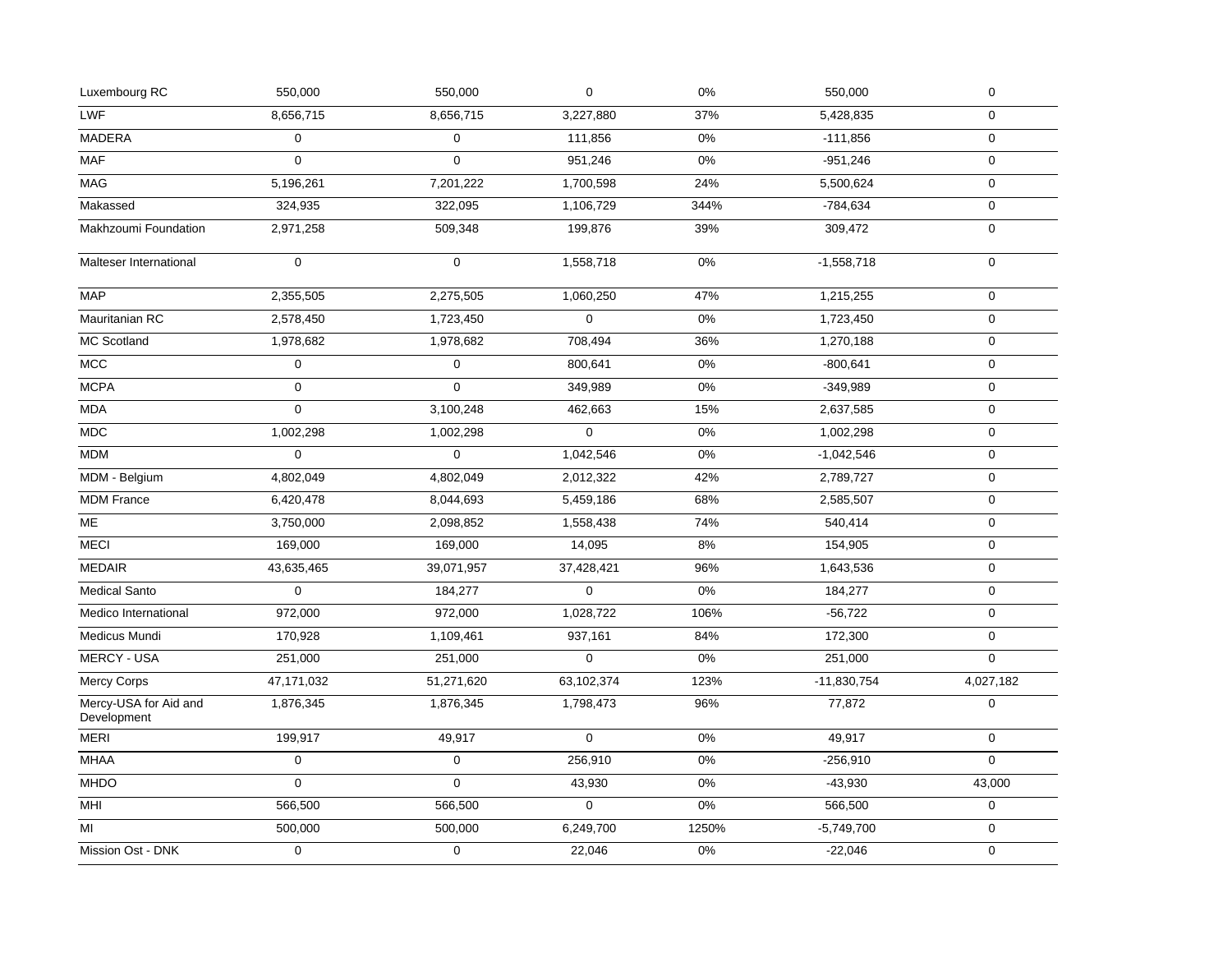| <b>MOE</b>                              | $\mathbf 0$      | 246,000          | $\pmb{0}$    | 0%    | 246,000      | $\pmb{0}$        |
|-----------------------------------------|------------------|------------------|--------------|-------|--------------|------------------|
| <b>MPDL</b>                             | 390,000          | 390,000          | 174,186      | 45%   | 215,814      | $\boldsymbol{0}$ |
| <b>MRCA</b>                             | $\boldsymbol{0}$ | $\mathbf 0$      | 449,836      | $0\%$ | $-449,836$   | $\boldsymbol{0}$ |
| MSF - Netherlands                       | $\mathbf 0$      | $\mathbf 0$      | 541,712      | 0%    | $-541,712$   | $\mathbf 0$      |
| Mubadiroon                              | 1,256,000        | 1,256,000        | 0            | 0%    | 1,256,000    | $\boldsymbol{0}$ |
| Mulrany International                   | 800,000          | $\Omega$         | $\mathbf{0}$ | 0%    | $\Omega$     | $\mathbf 0$      |
| Muslim Aid                              | $\mathbf 0$      | 1,390,000        | 0            | 0%    | 1,390,000    | $\mathbf 0$      |
| <b>NAC</b>                              | $\mathbf 0$      | $\mathbf 0$      | 437,381      | 0%    | $-437,381$   | $\boldsymbol{0}$ |
| <b>NADA</b>                             | 862,401          | 862,401          | $\pmb{0}$    | 0%    | 862,401      | $\pmb{0}$        |
| NCA+partners                            | 304,697          | 304,697          | 0            | 0%    | 304,697      | $\mathbf 0$      |
| <b>NCCI</b>                             | 277,996          | 277,996          | $\mathbf 0$  | 0%    | 277,996      | $\boldsymbol{0}$ |
| <b>NCCK</b>                             | 3,034,642        | 3,034,642        | $\mathbf 0$  | 0%    | 3,034,642    | $\mathbf 0$      |
| $NCE-N$                                 | $\boldsymbol{0}$ | 40,810           | $\mathbf 0$  | 0%    | 40,810       | $\mathbf 0$      |
| <b>NDA</b>                              | $\mathbf 0$      | 150,870          | 167,785      | 111%  | $-16,915$    | $\mathbf 0$      |
| <b>NDO</b>                              | $\boldsymbol{0}$ | 172,000          | $\mathbf 0$  | 0%    | 172,000      | $\boldsymbol{0}$ |
| <b>NDUs</b>                             | 994,500          | 994,500          | 99,010       | 10%   | 895,490      | $\mathbf 0$      |
| <b>NECC</b>                             | 287,830          | 287,830          | 0            | $0\%$ | 287,830      | $\mathbf 0$      |
| <b>NEF</b>                              | 5,520,000        | 5,520,000        | $\mathbf 0$  | 0%    | 5,520,000    | $\boldsymbol{0}$ |
| <b>NFDHR</b>                            | $\mathbf 0$      | $\mathbf 0$      | 1,889,656    | 0%    | $-1,889,656$ | $\mathbf 0$      |
| <b>NGO FORUM</b>                        | 1,485,000        | 1,485,000        | 356,394      | 24%   | 1,128,606    | $\mathbf 0$      |
| NGO Free Ukraine                        | $\boldsymbol{0}$ | $\boldsymbol{0}$ | 81,613       | 0%    | $-81,613$    | $\mathbf 0$      |
| NGO Mondo                               | $\pmb{0}$        | $\mathbf 0$      | 56,117       | 0%    | $-56,117$    | $\pmb{0}$        |
| <b>NGO Ukrainian Cultural</b><br>Center | $\boldsymbol{0}$ | $\mathbf 0$      | 134,626      | 0%    | $-134,626$   | $\mathbf 0$      |
| <b>NGOs</b>                             | 40,976,749       | 40,976,749       | 7,554,726    | 18%   | 33,422,023   | $\mathsf 0$      |
| <b>NICCOD</b>                           | 1,001,300        | 1,001,300        | 3,169,293    | 317%  | $-2,167,993$ | $\mathbf 0$      |
| <b>NIDAA</b>                            | 1,873,010        | 1,873,010        | 538,124      | 29%   | 1,334,886    | $\mathbf 0$      |
| <b>NIDO</b>                             | 990,000          | 990,000          | $\mathbf 0$  | 0%    | 990,000      | $\mathbf 0$      |
| Nile Hope                               | 4,992,020        | 4,134,923        | 3,003,697    | 73%   | 1,131,226    | $\pmb{0}$        |
| <b>NOHS</b>                             | 50,000           | 50,000           | $\mathsf 0$  | 0%    | 50,000       | $\mathbf 0$      |
| NORD Nuba                               | 436,000          | 436,000          | 0            | $0\%$ | 436,000      | $\mathbf 0$      |
| Nova - NOVACT                           | 322,001          | 322,001          | 395,721      | 123%  | $-73,720$    | $\boldsymbol{0}$ |
| NPA                                     | 3,079,499        | 2,729,609        | 2,060,194    | 75%   | 669,415      | $\mathbf 0$      |
| <b>NPP</b>                              | 6,580,000        | 5,000,000        | 3,128,186    | 63%   | 1,871,814    | 0                |
| <b>NRC</b>                              | 216,430,068      | 179,634,416      | 186,023,830  | 104%  | $-6,389,414$ | 609,756          |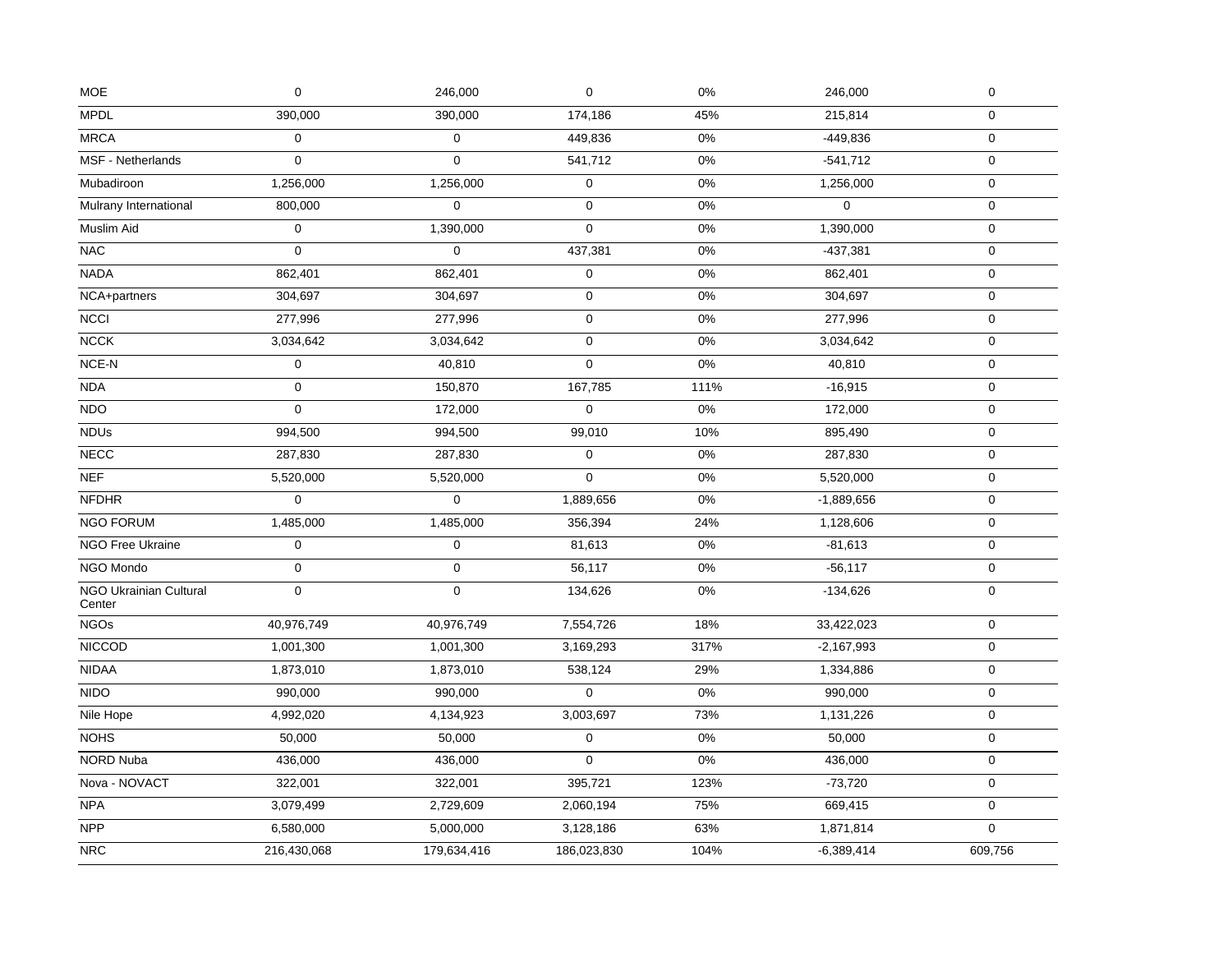| <b>NSET</b>                         | $\mathbf 0$         | 1,255,004   | $\pmb{0}$   | 0%    | 1,255,004    | $\pmb{0}$        |
|-------------------------------------|---------------------|-------------|-------------|-------|--------------|------------------|
| <b>NYU CGA</b>                      | $\mathbf 0$         | 105,726     | $\mathbf 0$ | 0%    | 105,726      | $\mathbf 0$      |
| OAPC                                | $\mathsf{O}\xspace$ | 30,388      | $\mathsf 0$ | $0\%$ | 30,388       | $\mathbf 0$      |
| <b>OCDR</b>                         | $\mathbf 0$         | 62,015      | $\mathbf 0$ | 0%    | 62,015       | $\Omega$         |
| <b>OCHA</b>                         | 109,980,945         | 109,622,335 | 93,338,667  | 85%   | 16,283,668   | 1,265,467        |
| <b>ODE</b>                          | 3,229,620           | 3,229,620   | $\mathbf 0$ | 0%    | 3,229,620    | $\mathbf{0}$     |
| <b>OHCHR</b>                        | 2,802,051           | 3,132,712   | 2,532,520   | 81%   | 600,192      | 530,000          |
| OHD                                 | 627,000             | 627,000     | $\mathbf 0$ | 0%    | 627,000      | 0                |
| <b>OKTK</b>                         | $\mathsf 0$         | 50,000      | $\mathsf 0$ | 0%    | 50,000       | $\mathbf 0$      |
| ONFR/FC                             | $\mathbf 0$         | 96,000      | $\mathsf 0$ | 0%    | 96,000       | $\mathbf 0$      |
| ONG - D/APS                         | 521,901             | 521,901     | $\pmb{0}$   | $0\%$ | 521,901      | $\mathbf 0$      |
| ONG Moundi APSD                     | 96,622              | 96,622      | $\mathsf 0$ | $0\%$ | 96,622       | $\mathbf 0$      |
| <b>ORCD</b>                         | $\Omega$            | $\mathbf 0$ | 382.419     | 0%    | $-382,419$   | $\mathbf 0$      |
| ORPADEC                             | 1,300,000           | $\mathbf 0$ | $\mathbf 0$ | 0%    | $\mathbf 0$  | $\mathbf 0$      |
| OSIL                                | 280,360             | $\Omega$    | $\Omega$    | 0%    | $\Omega$     | $\mathbf 0$      |
| OVERSEAS-Onlus                      | 565,000             | 565,000     | 249,952     | 44%   | 315,048      | $\mathbf 0$      |
| <b>OXFAM</b>                        | 49,491,139          | 49,345,850  | 41,872,545  | 85%   | 7,473,305    | $\mathbf 0$      |
| <b>OXFAM America</b>                | 4,131,100           | 4,131,100   | 393,777     | 10%   | 3,737,323    | $\mathbf 0$      |
| <b>OXFAM Australia</b>              | $\mathbf 0$         | 433,923     | $\mathbf 0$ | 0%    | 433,923      | $\mathbf 0$      |
| <b>OXFAM Belgium</b>                | $\mathbf 0$         | $\mathbf 0$ | 1,290,685   | 0%    | $-1,290,685$ | $\mathbf 0$      |
| <b>OXFAM GB</b>                     | 28,439,731          | 52,008,792  | 51,500,635  | 99%   | 508,157      | 612,240          |
| Oxfam Intermon                      | 22,754,577          | 29,174,221  | 19,477,995  | 67%   | 9,696,226    | 0                |
| <b>OXFAM Ireland</b>                | $\mathbf 0$         | $\mathbf 0$ | 780,833     | 0%    | $-780,833$   | $\mathbf 0$      |
| Oxfam Italia                        | 3,935,490           | 3,935,490   | 3,248,703   | 83%   | 686,787      | $\mathbf 0$      |
| <b>OXFAM Netherlands</b><br>(NOVIB) | 5,752,243           | 5,752,243   | 2,563,714   | 45%   | 3,188,529    | $\mathbf 0$      |
| <b>OXFAM Quebec</b>                 | $\mathbf 0$         | $\mathbf 0$ | 2,255,146   | 0%    | $-2,255,146$ | $\mathbf 0$      |
| PA (formerly ITDG)                  | 1,868,200           | 1,868,200   | 5,901,880   | 316%  | $-4,033,680$ | $\mathbf 0$      |
| Pact Inc.                           | 2,500,000           | 2,500,000   | $\mathbf 0$ | 0%    | 2,500,000    | $\mathbf 0$      |
| PAH                                 | 4,991,078           | 5,512,119   | 5,939,857   | 108%  | $-427,738$   | 0                |
| PAHO (WHO)                          | 1,100,000           | 1,100,000   | $\mathbf 0$ | 0%    | 1,100,000    | $\pmb{0}$        |
| <b>PANCARE</b>                      | 1,071,981           | 1,071,981   | $\mathsf 0$ | 0%    | 1,071,981    | $\boldsymbol{0}$ |
| PAO                                 | 2,290,000           | 2,290,000   | $\mathbf 0$ | 0%    | 2,290,000    | $\mathbf 0$      |
| PartnerAid                          | $\mathsf{O}\xspace$ | $\mathbf 0$ | 794,265     | $0\%$ | $-794,265$   | $\mathbf{0}$     |
| Partnership Nepal                   | $\mathbf 0$         | $\mathbf 0$ | $\mathsf 0$ | 0%    | 0            | $\mathbf 0$      |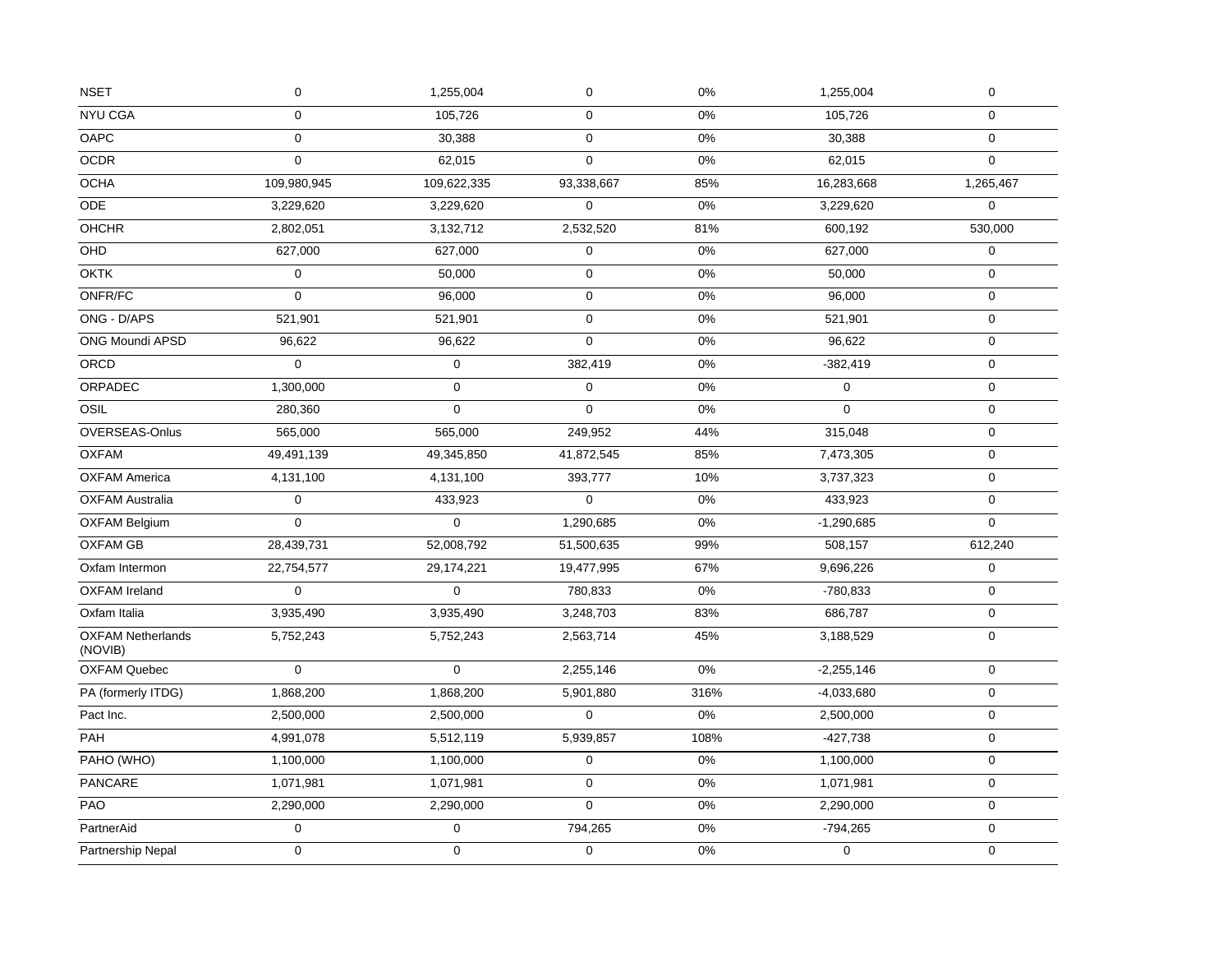| <b>PASOS</b>         | 702,790          | 702,790             | 0           | 0%    | 702,790      | $\pmb{0}$        |
|----------------------|------------------|---------------------|-------------|-------|--------------|------------------|
| <b>PBA</b>           | 853,800          | 853,800             | 244,722     | 29%   | 609,078      | $\mathbf 0$      |
| PCO                  | 1,320,410        | 800,000             | 368,482     | 46%   | 431,518      | $\pmb{0}$        |
| <b>PCPM</b>          | 20,779,293       | 7,589,123           | 549,956     | 7%    | 7,039,167    | $\mathbf 0$      |
| PFA                  | 251,878          | 251,878             | $\mathbf 0$ | 0%    | 251,878      | $\mathbf 0$      |
| PHC                  | 5,505,000        | 5,505,000           | 249,958     | 5%    | 5,255,042    | $\mathbf 0$      |
| PHG                  | 246,100          | 246,100             | 0           | $0\%$ | 246,100      | $\pmb{0}$        |
| PIN                  | 795,750          | 4,885,250           | 6,997,714   | 143%  | $-2,112,464$ | $\pmb{0}$        |
| Plan                 | 21,453,170       | 25, 182, 318        | 11,194,791  | 44%   | 13,987,527   | $\mathbf 0$      |
| Plan Ireland         | $\mathbf 0$      | $\mathsf{O}\xspace$ | 54,645      | $0\%$ | $-54,645$    | $\mathbf 0$      |
| Plan Mali            | 7,674,439        | 7,674,439           | 0           | $0\%$ | 7,674,439    | $\boldsymbol{0}$ |
| Plan Niger           | 755,218          | 755,218             | $\pmb{0}$   | $0\%$ | 755,218      | $\boldsymbol{0}$ |
| Plan Sudan           | 166,240          | 166,240             | $\mathbf 0$ | $0\%$ | 166,240      | $\pmb{0}$        |
| Plan Sweden          | $\boldsymbol{0}$ | $\mathbf 0$         | 288,091     | $0\%$ | $-288,091$   | 0                |
| <b>PNRM</b>          | 0                | 1,986,352           | 46,266      | 2%    | 1,940,086    | $\mathbf 0$      |
| <b>PODR</b>          | 172,100          | 172,100             | 0           | $0\%$ | 172,100      | $\boldsymbol{0}$ |
| Pour une Syrie libre | 2,542,120        | 2,542,120           | $\mathbf 0$ | $0\%$ | 2,542,120    | $\pmb{0}$        |
| PPSSP                | $\pmb{0}$        | $\mathbf 0$         | 380,000     | 0%    | $-380,000$   | $\pmb{0}$        |
| PSI                  | 587,136          | 587,136             | $\mathsf 0$ | $0\%$ | 587,136      | $\boldsymbol{0}$ |
| $\overline{PU}$      | 18,727,251       | 18,727,251          | 3,814,870   | 20%   | 14,912,381   | $\pmb{0}$        |
| PU-AMI               | 24,848,687       | 28,911,434          | 24,434,151  | 85%   | 4,477,283    | $\mathbf 0$      |
| PWJ                  | 3,100,000        | 4,452,440           | 1,233,705   | 28%   | 3,218,735    | $\pmb{0}$        |
| Qandil               | 16,628,232       | 17,052,591          | $\Omega$    | 0%    | 17,052,591   | $\mathbf 0$      |
| Qatar RC             | 3,360,000        | 3,360,000           | 2,835,970   | 84%   | 524,030      | $\mathbf 0$      |
| Questscope           | 1,500,700        | 1,500,700           | 0           | $0\%$ | 1,500,700    | $\mathbf 0$      |
| RA                   | 129,047          | 129,047             | $\mathbf 0$ | $0\%$ | 129,047      | $\mathbf 0$      |
| RAJS/BF              | 66,729           | 66,729              | 0           | 0%    | 66,729       | 0                |
| <b>RAWA</b>          | 2,033,950        | 2,033,950           | 0           | 0%    | 2,033,950    | $\mathbf 0$      |
| <b>RCDI</b>          | 487,341          | 487,341             | $\mathbf 0$ | 0%    | 487,341      | $\pmb{0}$        |
| <b>RCK</b>           | 79,800           | 79,800              | $\mathbf 0$ | $0\%$ | 79,800       | $\mathbf 0$      |
| <b>RCSO</b>          | 125,000          | 368,000             | 0           | $0\%$ | 368,000      | $\mathbf 0$      |
| <b>RDN</b>           | 113,900          | 1,195,819           | 53,405      | 4%    | 1,142,414    | $\pmb{0}$        |
| <b>REACH</b>         | 0                | 226,760             | 253,928     | 112%  | $-27,168$    | $\boldsymbol{0}$ |
| RedR UK              | 846,370          | 846,370             | $\pmb{0}$   | $0\%$ | 846,370      | $\mathbf 0$      |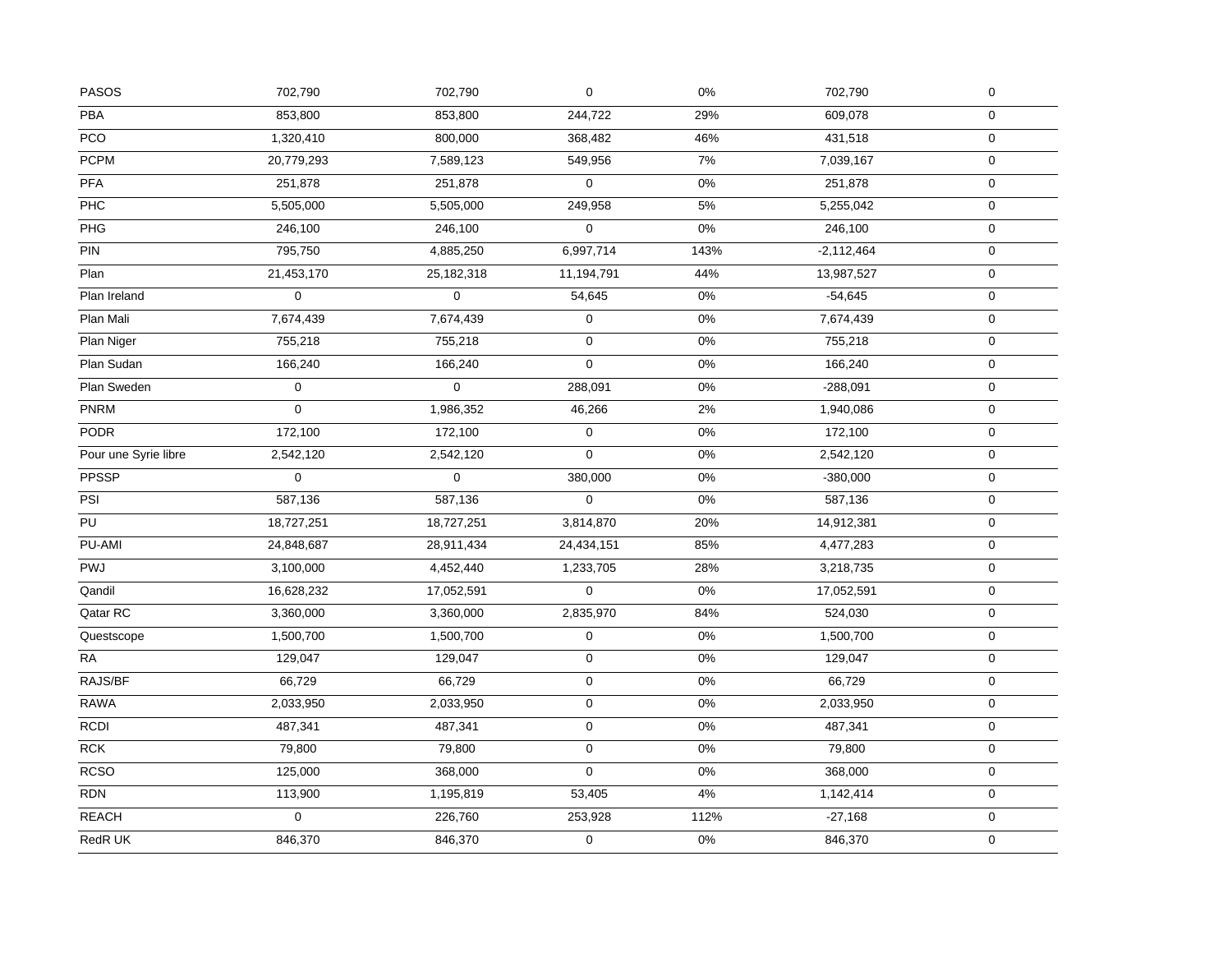| <b>REMOD</b><br>0<br>3,779,356<br>0%<br>3,779,356<br>$\mathbf 0$<br>$\mathbf 0$<br><b>RHA</b><br>1,429,741<br>0<br>$\mathbf 0$<br>0%<br>$-1,429,741$<br>$\mathbf 0$<br>421,008<br>421,008<br>$\Omega$<br>0%<br>$\pmb{0}$<br>421,008<br>850,000<br>272,249<br>32%<br>850,000<br>577,751<br>$\mathbf 0$<br>34,024,238<br>59%<br>32,478,382<br>19,019,353<br>13,459,029<br>$\mathbf 0$<br>$\mathbf 0$<br>61%<br>1,226,006<br>746,090<br>479,916<br>$\pmb{0}$<br>0<br>$0\%$<br>$\boldsymbol{0}$<br>150,060<br>150,060<br>150,060<br>685,221<br>685,221<br>14%<br>586,220<br>99,001<br>$\mathbf 0$<br>$0\%$<br>104,000<br>104,000<br>$\mathbf 0$<br>104,000<br>$\pmb{0}$<br>0%<br>135,000<br>$\mathbf 0$<br>135,000<br>135,000<br>0<br>0<br>42%<br>$\boldsymbol{0}$<br>362,500<br>150,849<br>211,651<br><b>RUCODO</b><br>351,355<br>351,355<br>0<br>$0\%$<br>$\boldsymbol{0}$<br>351,355<br><b>RUDI</b><br>400,000<br>197,000<br>50%<br>99,008<br>97,992<br>$\mathbf 0$<br>250,000<br>250,000<br>248,020<br>99%<br>1,980<br>$\pmb{0}$<br>0%<br>413,068<br>413,068<br>0<br>413,068<br>$\mathbf 0$<br><b>SAADO</b><br>715,320<br>$\pmb{0}$<br>0%<br>$\mathbf 0$<br>715,320<br>715,320<br>$\boldsymbol{0}$<br>$\mathbf 0$<br>0%<br>$\pmb{0}$<br>202,028<br>202,028<br>1,350,052<br>1,350,052<br>$\mathbf 0$<br>0%<br>1,350,052<br>$\mathbf 0$<br>$\mathbf 0$<br>0%<br>$\pmb{0}$<br>966,746<br>966,746<br>966,746<br>SAFUK-International<br>$0\%$<br>621,145<br>621,145<br>$\mathbf 0$<br>621,145<br>$\pmb{0}$<br><b>SAG</b><br>0<br>0%<br>$\mathbf 0$<br>1,124,720<br>1,124,720<br>1,124,720<br>370,000<br>$\mathbf 0$<br>0%<br>$\boldsymbol{0}$<br>370,000<br>370,000<br>Sage<br>1,410,364<br>840,000<br>120,577<br>14%<br>$\boldsymbol{0}$<br>719,423<br>Salvation Army<br>248,929<br>$0\%$<br>$\mathbf 0$<br>0<br>248,929<br>$\mathbf 0$<br>SAMA<br>$\overline{426,}100$<br>$\Omega$<br>0%<br>426,100<br>426,100<br>$\mathbf 0$<br>Samaritan's Purse<br>12,048,286<br>62%<br>13,019,238<br>19,415,250<br>7,366,964<br>0<br><b>SAMS</b><br>0<br>0%<br>$\mathbf 0$<br>9,416,204<br>9,416,204<br>9,416,204<br>$\boldsymbol{0}$<br>$\mathbf 0$<br>$\mathbf 0$<br>0%<br>$\mathbf 0$<br>$\mathbf 0$<br>Sawa<br>56,360<br>56,360<br>0<br>0%<br>56,360<br>$\mathbf 0$<br>194,536,407<br>172,955,886<br>74%<br>114,068<br>233,776,120<br>60,820,234<br>108%<br>$\mathbf 0$<br><b>SCA</b><br>150,000<br>127,500<br>137,879<br>$-10,379$<br>$\overline{SCC}$<br>968,489<br>968,489<br>0%<br>$\boldsymbol{0}$<br>0<br>968,489<br>SDRO<br>0<br>0%<br>420,600<br>420,600<br>420,600<br>$\mathbf 0$ | <b>REMCO</b>                 | $\pmb{0}$ | $\mathbf 0$ | $\pmb{0}$ | $0\%$ | $\mathbf 0$ | $\pmb{0}$ |
|---------------------------------------------------------------------------------------------------------------------------------------------------------------------------------------------------------------------------------------------------------------------------------------------------------------------------------------------------------------------------------------------------------------------------------------------------------------------------------------------------------------------------------------------------------------------------------------------------------------------------------------------------------------------------------------------------------------------------------------------------------------------------------------------------------------------------------------------------------------------------------------------------------------------------------------------------------------------------------------------------------------------------------------------------------------------------------------------------------------------------------------------------------------------------------------------------------------------------------------------------------------------------------------------------------------------------------------------------------------------------------------------------------------------------------------------------------------------------------------------------------------------------------------------------------------------------------------------------------------------------------------------------------------------------------------------------------------------------------------------------------------------------------------------------------------------------------------------------------------------------------------------------------------------------------------------------------------------------------------------------------------------------------------------------------------------------------------------------------------------------------------------------------------------------------------------------------------------------------------------------------------------------------------------------------------------------------------------------------------------------------------------------------------------------------------------------------------------------------------------------------------------------------------------------------------------------------|------------------------------|-----------|-------------|-----------|-------|-------------|-----------|
|                                                                                                                                                                                                                                                                                                                                                                                                                                                                                                                                                                                                                                                                                                                                                                                                                                                                                                                                                                                                                                                                                                                                                                                                                                                                                                                                                                                                                                                                                                                                                                                                                                                                                                                                                                                                                                                                                                                                                                                                                                                                                                                                                                                                                                                                                                                                                                                                                                                                                                                                                                                 |                              |           |             |           |       |             |           |
|                                                                                                                                                                                                                                                                                                                                                                                                                                                                                                                                                                                                                                                                                                                                                                                                                                                                                                                                                                                                                                                                                                                                                                                                                                                                                                                                                                                                                                                                                                                                                                                                                                                                                                                                                                                                                                                                                                                                                                                                                                                                                                                                                                                                                                                                                                                                                                                                                                                                                                                                                                                 |                              |           |             |           |       |             |           |
|                                                                                                                                                                                                                                                                                                                                                                                                                                                                                                                                                                                                                                                                                                                                                                                                                                                                                                                                                                                                                                                                                                                                                                                                                                                                                                                                                                                                                                                                                                                                                                                                                                                                                                                                                                                                                                                                                                                                                                                                                                                                                                                                                                                                                                                                                                                                                                                                                                                                                                                                                                                 | <b>RHAS</b>                  |           |             |           |       |             |           |
|                                                                                                                                                                                                                                                                                                                                                                                                                                                                                                                                                                                                                                                                                                                                                                                                                                                                                                                                                                                                                                                                                                                                                                                                                                                                                                                                                                                                                                                                                                                                                                                                                                                                                                                                                                                                                                                                                                                                                                                                                                                                                                                                                                                                                                                                                                                                                                                                                                                                                                                                                                                 | RHF                          |           |             |           |       |             |           |
|                                                                                                                                                                                                                                                                                                                                                                                                                                                                                                                                                                                                                                                                                                                                                                                                                                                                                                                                                                                                                                                                                                                                                                                                                                                                                                                                                                                                                                                                                                                                                                                                                                                                                                                                                                                                                                                                                                                                                                                                                                                                                                                                                                                                                                                                                                                                                                                                                                                                                                                                                                                 | $\overline{RI}$              |           |             |           |       |             |           |
|                                                                                                                                                                                                                                                                                                                                                                                                                                                                                                                                                                                                                                                                                                                                                                                                                                                                                                                                                                                                                                                                                                                                                                                                                                                                                                                                                                                                                                                                                                                                                                                                                                                                                                                                                                                                                                                                                                                                                                                                                                                                                                                                                                                                                                                                                                                                                                                                                                                                                                                                                                                 | <b>RIRP</b>                  |           |             |           |       |             |           |
|                                                                                                                                                                                                                                                                                                                                                                                                                                                                                                                                                                                                                                                                                                                                                                                                                                                                                                                                                                                                                                                                                                                                                                                                                                                                                                                                                                                                                                                                                                                                                                                                                                                                                                                                                                                                                                                                                                                                                                                                                                                                                                                                                                                                                                                                                                                                                                                                                                                                                                                                                                                 | <b>RMARP</b>                 |           |             |           |       |             |           |
|                                                                                                                                                                                                                                                                                                                                                                                                                                                                                                                                                                                                                                                                                                                                                                                                                                                                                                                                                                                                                                                                                                                                                                                                                                                                                                                                                                                                                                                                                                                                                                                                                                                                                                                                                                                                                                                                                                                                                                                                                                                                                                                                                                                                                                                                                                                                                                                                                                                                                                                                                                                 | <b>RODHA</b>                 |           |             |           |       |             |           |
|                                                                                                                                                                                                                                                                                                                                                                                                                                                                                                                                                                                                                                                                                                                                                                                                                                                                                                                                                                                                                                                                                                                                                                                                                                                                                                                                                                                                                                                                                                                                                                                                                                                                                                                                                                                                                                                                                                                                                                                                                                                                                                                                                                                                                                                                                                                                                                                                                                                                                                                                                                                 | <b>ROSA</b>                  |           |             |           |       |             |           |
|                                                                                                                                                                                                                                                                                                                                                                                                                                                                                                                                                                                                                                                                                                                                                                                                                                                                                                                                                                                                                                                                                                                                                                                                                                                                                                                                                                                                                                                                                                                                                                                                                                                                                                                                                                                                                                                                                                                                                                                                                                                                                                                                                                                                                                                                                                                                                                                                                                                                                                                                                                                 | RRP                          |           |             |           |       |             |           |
|                                                                                                                                                                                                                                                                                                                                                                                                                                                                                                                                                                                                                                                                                                                                                                                                                                                                                                                                                                                                                                                                                                                                                                                                                                                                                                                                                                                                                                                                                                                                                                                                                                                                                                                                                                                                                                                                                                                                                                                                                                                                                                                                                                                                                                                                                                                                                                                                                                                                                                                                                                                 | <b>RuCAPD</b>                |           |             |           |       |             |           |
|                                                                                                                                                                                                                                                                                                                                                                                                                                                                                                                                                                                                                                                                                                                                                                                                                                                                                                                                                                                                                                                                                                                                                                                                                                                                                                                                                                                                                                                                                                                                                                                                                                                                                                                                                                                                                                                                                                                                                                                                                                                                                                                                                                                                                                                                                                                                                                                                                                                                                                                                                                                 |                              |           |             |           |       |             |           |
|                                                                                                                                                                                                                                                                                                                                                                                                                                                                                                                                                                                                                                                                                                                                                                                                                                                                                                                                                                                                                                                                                                                                                                                                                                                                                                                                                                                                                                                                                                                                                                                                                                                                                                                                                                                                                                                                                                                                                                                                                                                                                                                                                                                                                                                                                                                                                                                                                                                                                                                                                                                 |                              |           |             |           |       |             |           |
|                                                                                                                                                                                                                                                                                                                                                                                                                                                                                                                                                                                                                                                                                                                                                                                                                                                                                                                                                                                                                                                                                                                                                                                                                                                                                                                                                                                                                                                                                                                                                                                                                                                                                                                                                                                                                                                                                                                                                                                                                                                                                                                                                                                                                                                                                                                                                                                                                                                                                                                                                                                 | <b>RUWASSA</b>               |           |             |           |       |             |           |
|                                                                                                                                                                                                                                                                                                                                                                                                                                                                                                                                                                                                                                                                                                                                                                                                                                                                                                                                                                                                                                                                                                                                                                                                                                                                                                                                                                                                                                                                                                                                                                                                                                                                                                                                                                                                                                                                                                                                                                                                                                                                                                                                                                                                                                                                                                                                                                                                                                                                                                                                                                                 | <b>RWDS</b>                  |           |             |           |       |             |           |
|                                                                                                                                                                                                                                                                                                                                                                                                                                                                                                                                                                                                                                                                                                                                                                                                                                                                                                                                                                                                                                                                                                                                                                                                                                                                                                                                                                                                                                                                                                                                                                                                                                                                                                                                                                                                                                                                                                                                                                                                                                                                                                                                                                                                                                                                                                                                                                                                                                                                                                                                                                                 |                              |           |             |           |       |             |           |
|                                                                                                                                                                                                                                                                                                                                                                                                                                                                                                                                                                                                                                                                                                                                                                                                                                                                                                                                                                                                                                                                                                                                                                                                                                                                                                                                                                                                                                                                                                                                                                                                                                                                                                                                                                                                                                                                                                                                                                                                                                                                                                                                                                                                                                                                                                                                                                                                                                                                                                                                                                                 | <b>SABAH Nepal</b>           |           |             |           |       |             |           |
|                                                                                                                                                                                                                                                                                                                                                                                                                                                                                                                                                                                                                                                                                                                                                                                                                                                                                                                                                                                                                                                                                                                                                                                                                                                                                                                                                                                                                                                                                                                                                                                                                                                                                                                                                                                                                                                                                                                                                                                                                                                                                                                                                                                                                                                                                                                                                                                                                                                                                                                                                                                 | SADO                         |           |             |           |       |             |           |
|                                                                                                                                                                                                                                                                                                                                                                                                                                                                                                                                                                                                                                                                                                                                                                                                                                                                                                                                                                                                                                                                                                                                                                                                                                                                                                                                                                                                                                                                                                                                                                                                                                                                                                                                                                                                                                                                                                                                                                                                                                                                                                                                                                                                                                                                                                                                                                                                                                                                                                                                                                                 | SAF                          |           |             |           |       |             |           |
|                                                                                                                                                                                                                                                                                                                                                                                                                                                                                                                                                                                                                                                                                                                                                                                                                                                                                                                                                                                                                                                                                                                                                                                                                                                                                                                                                                                                                                                                                                                                                                                                                                                                                                                                                                                                                                                                                                                                                                                                                                                                                                                                                                                                                                                                                                                                                                                                                                                                                                                                                                                 |                              |           |             |           |       |             |           |
|                                                                                                                                                                                                                                                                                                                                                                                                                                                                                                                                                                                                                                                                                                                                                                                                                                                                                                                                                                                                                                                                                                                                                                                                                                                                                                                                                                                                                                                                                                                                                                                                                                                                                                                                                                                                                                                                                                                                                                                                                                                                                                                                                                                                                                                                                                                                                                                                                                                                                                                                                                                 |                              |           |             |           |       |             |           |
|                                                                                                                                                                                                                                                                                                                                                                                                                                                                                                                                                                                                                                                                                                                                                                                                                                                                                                                                                                                                                                                                                                                                                                                                                                                                                                                                                                                                                                                                                                                                                                                                                                                                                                                                                                                                                                                                                                                                                                                                                                                                                                                                                                                                                                                                                                                                                                                                                                                                                                                                                                                 |                              |           |             |           |       |             |           |
|                                                                                                                                                                                                                                                                                                                                                                                                                                                                                                                                                                                                                                                                                                                                                                                                                                                                                                                                                                                                                                                                                                                                                                                                                                                                                                                                                                                                                                                                                                                                                                                                                                                                                                                                                                                                                                                                                                                                                                                                                                                                                                                                                                                                                                                                                                                                                                                                                                                                                                                                                                                 | <b>SALF</b>                  |           |             |           |       |             |           |
|                                                                                                                                                                                                                                                                                                                                                                                                                                                                                                                                                                                                                                                                                                                                                                                                                                                                                                                                                                                                                                                                                                                                                                                                                                                                                                                                                                                                                                                                                                                                                                                                                                                                                                                                                                                                                                                                                                                                                                                                                                                                                                                                                                                                                                                                                                                                                                                                                                                                                                                                                                                 |                              |           |             |           |       |             |           |
|                                                                                                                                                                                                                                                                                                                                                                                                                                                                                                                                                                                                                                                                                                                                                                                                                                                                                                                                                                                                                                                                                                                                                                                                                                                                                                                                                                                                                                                                                                                                                                                                                                                                                                                                                                                                                                                                                                                                                                                                                                                                                                                                                                                                                                                                                                                                                                                                                                                                                                                                                                                 |                              |           |             |           |       |             |           |
|                                                                                                                                                                                                                                                                                                                                                                                                                                                                                                                                                                                                                                                                                                                                                                                                                                                                                                                                                                                                                                                                                                                                                                                                                                                                                                                                                                                                                                                                                                                                                                                                                                                                                                                                                                                                                                                                                                                                                                                                                                                                                                                                                                                                                                                                                                                                                                                                                                                                                                                                                                                 |                              |           |             |           |       |             |           |
|                                                                                                                                                                                                                                                                                                                                                                                                                                                                                                                                                                                                                                                                                                                                                                                                                                                                                                                                                                                                                                                                                                                                                                                                                                                                                                                                                                                                                                                                                                                                                                                                                                                                                                                                                                                                                                                                                                                                                                                                                                                                                                                                                                                                                                                                                                                                                                                                                                                                                                                                                                                 |                              |           |             |           |       |             |           |
|                                                                                                                                                                                                                                                                                                                                                                                                                                                                                                                                                                                                                                                                                                                                                                                                                                                                                                                                                                                                                                                                                                                                                                                                                                                                                                                                                                                                                                                                                                                                                                                                                                                                                                                                                                                                                                                                                                                                                                                                                                                                                                                                                                                                                                                                                                                                                                                                                                                                                                                                                                                 | SAPPROS-Nepal                |           |             |           |       |             |           |
|                                                                                                                                                                                                                                                                                                                                                                                                                                                                                                                                                                                                                                                                                                                                                                                                                                                                                                                                                                                                                                                                                                                                                                                                                                                                                                                                                                                                                                                                                                                                                                                                                                                                                                                                                                                                                                                                                                                                                                                                                                                                                                                                                                                                                                                                                                                                                                                                                                                                                                                                                                                 |                              |           |             |           |       |             |           |
|                                                                                                                                                                                                                                                                                                                                                                                                                                                                                                                                                                                                                                                                                                                                                                                                                                                                                                                                                                                                                                                                                                                                                                                                                                                                                                                                                                                                                                                                                                                                                                                                                                                                                                                                                                                                                                                                                                                                                                                                                                                                                                                                                                                                                                                                                                                                                                                                                                                                                                                                                                                 | $\operatorname{\textsf{SC}}$ |           |             |           |       |             |           |
|                                                                                                                                                                                                                                                                                                                                                                                                                                                                                                                                                                                                                                                                                                                                                                                                                                                                                                                                                                                                                                                                                                                                                                                                                                                                                                                                                                                                                                                                                                                                                                                                                                                                                                                                                                                                                                                                                                                                                                                                                                                                                                                                                                                                                                                                                                                                                                                                                                                                                                                                                                                 |                              |           |             |           |       |             |           |
|                                                                                                                                                                                                                                                                                                                                                                                                                                                                                                                                                                                                                                                                                                                                                                                                                                                                                                                                                                                                                                                                                                                                                                                                                                                                                                                                                                                                                                                                                                                                                                                                                                                                                                                                                                                                                                                                                                                                                                                                                                                                                                                                                                                                                                                                                                                                                                                                                                                                                                                                                                                 |                              |           |             |           |       |             |           |
|                                                                                                                                                                                                                                                                                                                                                                                                                                                                                                                                                                                                                                                                                                                                                                                                                                                                                                                                                                                                                                                                                                                                                                                                                                                                                                                                                                                                                                                                                                                                                                                                                                                                                                                                                                                                                                                                                                                                                                                                                                                                                                                                                                                                                                                                                                                                                                                                                                                                                                                                                                                 |                              |           |             |           |       |             |           |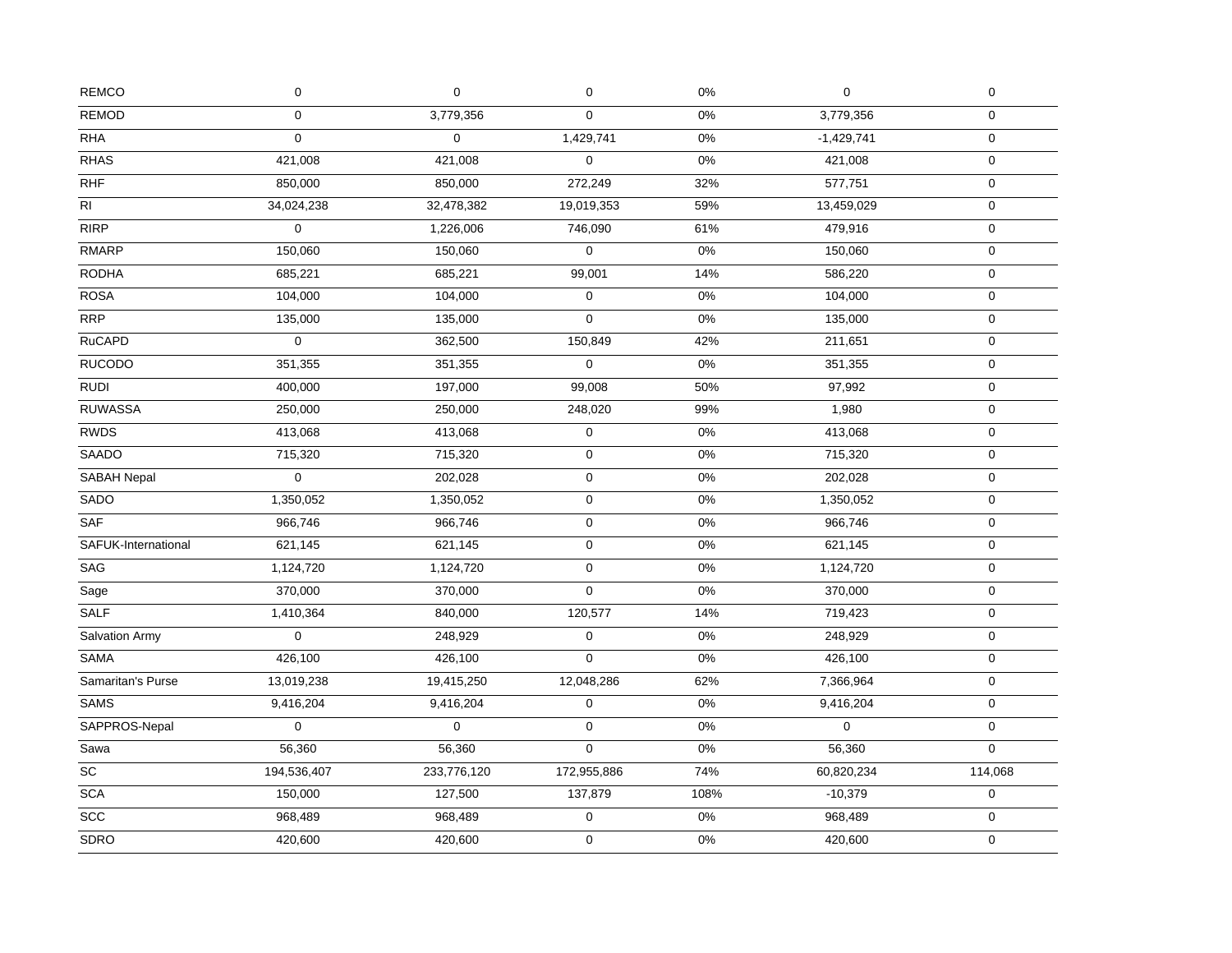| SEAPPI/NEAPPI           | 1,511,853        | 1,511,853   | $\pmb{0}$      | $0\%$ | 1,511,853    | $\pmb{0}$        |
|-------------------------|------------------|-------------|----------------|-------|--------------|------------------|
| <b>SEEMA</b>            | 620,285          | 620,285     | $\mathsf 0$    | 0%    | 620,285      | $\boldsymbol{0}$ |
| <b>SEMA</b>             | 12,503,420       | 12,503,420  | $\mathsf 0$    | $0\%$ | 12,503,420   | $\mathbf 0$      |
| Senegal RC              | 6,705,880        | 6,705,880   | $\mathsf 0$    | $0\%$ | 6,705,880    | $\pmb{0}$        |
| SeraphimGlobal          | 330,000          | 330,000     | $\mathbf 0$    | 0%    | 330,000      | $\mathbf 0$      |
| $\overline{\text{S}F}$  | 2,850,000        | 2,850,000   | $\mathsf 0$    | $0\%$ | 2,850,000    | $\pmb{0}$        |
| <b>SFCG</b>             | 1,280,150        | 1,280,150   | 371,424        | 29%   | 908,726      | $\boldsymbol{0}$ |
| SGJ                     | 555,250          | 555,250     | 0              | 0%    | 555,250      | $\boldsymbol{0}$ |
| <b>SHPDO</b>            | 808,500          | 808,500     | $\pmb{0}$      | 0%    | 808,500      | $\pmb{0}$        |
| <b>SIBRO</b>            | 2,540,668        | 2,540,668   | $\mathsf 0$    | 0%    | 2,540,668    | $\pmb{0}$        |
| <b>SICO</b>             | 365,000          | 365,000     | 0              | 0%    | 365,000      | $\pmb{0}$        |
| <b>SID</b>              | 351,418          | 351,418     | $\mathbf 0$    | $0\%$ | 351,418      | $\boldsymbol{0}$ |
| SIF                     | 9,706,922        | 8,227,732   | 324,306        | 4%    | 7,903,426    | $\pmb{0}$        |
| Sign of Hope            | 330,076          | 200,000     | 297,762        | 149%  | $-97,762$    | $\boldsymbol{0}$ |
| <b>SKMA</b>             | $\overline{0}$   | 1,056,000   | $\Omega$       | 0%    | 1,056,000    | $\boldsymbol{0}$ |
| <b>SMC</b>              | 700,000          | 355,000     | 517,115        | 146%  | $-162, 115$  | $\pmb{0}$        |
| ${\sf SN}$              | $\mathbf 0$      | $\mathbf 0$ | $\mathsf 0$    | $0\%$ | $\mathbf 0$  | $\mathbf 0$      |
| SNV                     | $\mathbf 0$      | 0           | $\mathbf 0$    | $0\%$ | $\mathbf 0$  | $\mathbf 0$      |
| Solidar                 | 3,020,200        | 3,020,200   | 1,064,804      | 35%   | 1,955,396    | $\boldsymbol{0}$ |
| Solidarités             | 35, 117, 259     | 30,734,179  | 35,162,058     | 114%  | $-4,427,879$ | $\pmb{0}$        |
| SomaliAid               | 235,135          | 235,135     | $\pmb{0}$      | 0%    | 235,135      | $\mathbf 0$      |
| <b>SOMTRAG</b>          | 489,344          | 489,344     | $\overline{0}$ | 0%    | 489,344      | $\pmb{0}$        |
| <b>SORC</b>             | 681,965          | 681,965     | 148,359        | 22%   | 533,606      | $\pmb{0}$        |
| <b>SORDES</b>           | 235,500          | 235,500     | $\pmb{0}$      | 0%    | 235,500      | $\mathbf 0$      |
| SOS Sahel International | 883,400          | 883,400     | $\mathbf 0$    | 0%    | 883,400      | $\mathbf 0$      |
| SOS VE                  | 301,000          | 301,000     | $\mathsf 0$    | 0%    | 301,000      | $\mathbf 0$      |
| SOS-A                   | $\mathbf 0$      | 285,000     | $\mathbf 0$    | 0%    | 285,000      | $\boldsymbol{0}$ |
| SOUL                    | $\mathbf 0$      | $\mathbf 0$ | 341,577        | 0%    | $-341,577$   | $\boldsymbol{0}$ |
| Southern Aid            | 729,000          | 729,000     | 0              | 0%    | 729,000      | $\pmb{0}$        |
| SOYDA                   | 1,372,712        | 1,372,712   | 159,576        | 12%   | 1,213,136    | $\pmb{0}$        |
| <b>SPEDP</b>            | 3,482,970        | 950,000     | 469,330        | 49%   | 480,670      | $\pmb{0}$        |
| <b>SPRO</b>             | $\boldsymbol{0}$ | 171,500     | $\mathsf 0$    | $0\%$ | 171,500      | $\boldsymbol{0}$ |
| SRDO                    | 257,000          | 257,000     | $\mathsf 0$    | $0\%$ | 257,000      | $\pmb{0}$        |
| <b>SRN</b>              | 1,514,000        | 1,514,000   | 0              | $0\%$ | 1,514,000    | $\mathbf 0$      |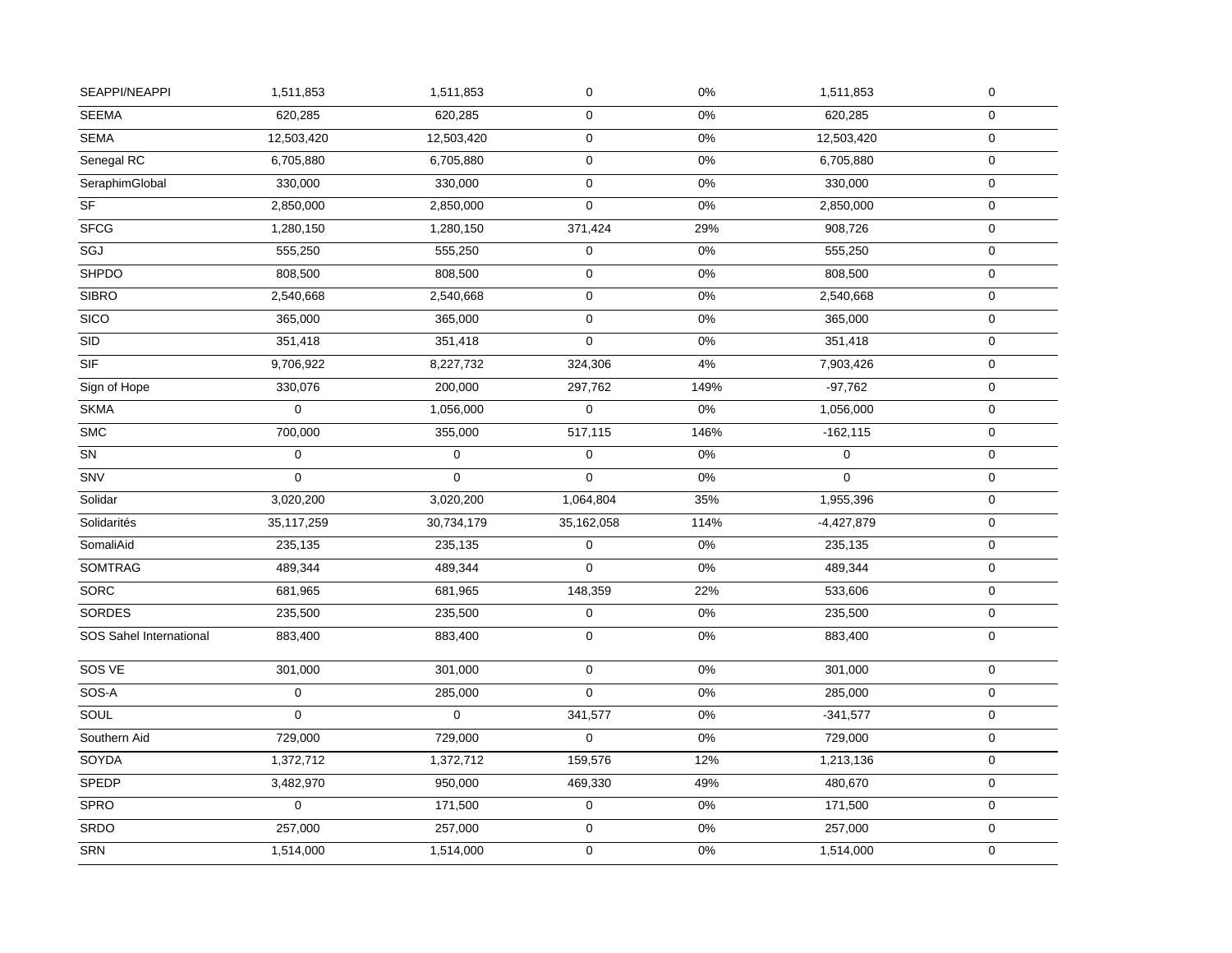| <b>SSDHA</b>                                          | 451,500       | 451,500       | $\pmb{0}$   | $0\%$ | 451,500       | $\pmb{0}$           |
|-------------------------------------------------------|---------------|---------------|-------------|-------|---------------|---------------------|
| SSGID                                                 | 150,000       | 513,303       | $\pmb{0}$   | 0%    | 513,303       | $\mathsf{O}\xspace$ |
| SSOPO                                                 | 304,600       | $\mathbf 0$   | $\mathbf 0$ | $0\%$ | $\mathbf 0$   | $\mathbf 0$         |
| <b>SSSD</b>                                           | 13,711,000    | 13,711,000    | $\mathbf 0$ | $0\%$ | 13,711,000    | $\mathbf 0$         |
| <b>SSUDA</b>                                          | 150,000       | $\Omega$      | $\Omega$    | 0%    | $\Omega$      | $\mathbf 0$         |
| Sudan RC                                              | 3,371,145     | 3,371,145     | 324,076     | 10%   | 3,047,069     | $\pmb{0}$           |
| SWGU                                                  | 900,000       | 900,000       | $\mathsf 0$ | $0\%$ | 900,000       | 0                   |
| SWISSO - Kalmo                                        | 1,121,750     | 1,121,750     | 550,000     | 49%   | 571,750       | $\pmb{0}$           |
| <b>SYFS</b>                                           | 567,500       | 567,500       | 247,500     | 44%   | 320,000       | $\mathsf{O}\xspace$ |
| <b>SYPD</b>                                           | 1,700,000     | 1,700,000     | 349,909     | 21%   | 1,350,091     | $\pmb{0}$           |
| Tabitha (AJFD)                                        | $\mathbf 0$   | $\mathbf 0$   | $\mathbf 0$ | $0\%$ | $\mathbf 0$   | $\mathbf 0$         |
| <b>TAKE</b>                                           | 359,999       | 359,999       | $\mathbf 0$ | $0\%$ | 359,999       | $\pmb{0}$           |
| Tamayouz                                              | 600,110       | 600,110       | $\mathbf 0$ | 0%    | 600,110       | $\mathbf 0$         |
| TdH                                                   | 3,907,215     | 2,754,915     | 1,603,046   | 58%   | 1,151,869     | $\pmb{0}$           |
| $TdH - IT$                                            | 5,127,722     | 3,691,840     | 1,368,803   | 37%   | 2,323,037     | $\pmb{0}$           |
| $TdH - L$                                             | 2,687,555     | 2,760,935     | 886,422     | 32%   | 1,874,513     | 0                   |
| <b>TDO</b>                                            | 651,509       | 651,509       | $\pmb{0}$   | $0\%$ | 651,509       | $\pmb{0}$           |
| <b>TDP</b>                                            | 247,875       | 247,875       | $\mathbf 0$ | 0%    | 247,875       | 0                   |
| <b>TEARFUND</b>                                       | 11,567,397    | 16,938,138    | 17,038,939  | 101%  | $-100,801$    | $\pmb{0}$           |
| <b>TGH</b>                                            | 3,741,463     | 11,616,670    | 6,571,093   | 57%   | 5,045,577     | $\mathsf{O}\xspace$ |
| <b>THESO</b>                                          | 1,450,000     | 1,022,318     | 2,286,196   | 224%  | $-1,263,878$  | $\mathbf 0$         |
| <b>THFY</b>                                           | $\Omega$      | $\Omega$      | 702,648     | $0\%$ | $-702,648$    | $\mathbf 0$         |
| <b>TICE</b>                                           | 865,280       | 865,280       | $\pmb{0}$   | $0\%$ | 865,280       | $\pmb{0}$           |
| Toastmasters                                          | 30,000        | $\mathbf 0$   | $\mathsf 0$ | $0\%$ | $\pmb{0}$     | $\pmb{0}$           |
| <b>TOD</b>                                            | 2,011,006     | 2,011,006     | 288,126     | 14%   | 1,722,880     | $\pmb{0}$           |
| <b>TOHD</b>                                           | 962,760       | 962,760       | 73,536      | 8%    | 889,224       | $\mathbf 0$         |
| Trocaire                                              | $\mathbf 0$   | $\mathbf 0$   | 4,907,210   | $0\%$ | $-4,907,210$  | 0                   |
| <b>UAOEV</b>                                          | $\mathbf 0$   | 162,446       | $\mathbf 0$ | $0\%$ | 162,446       | $\mathbf 0$         |
| <b>UAWC</b>                                           | 1,763,000     | 1,763,000     | 248,903     | 14%   | 1,514,097     | $\pmb{0}$           |
| <b>UHWC</b>                                           | 66,000        | 66,000        | 249,758     | 378%  | $-183,758$    | $\mathbf 0$         |
| <b>UN Agencies</b>                                    | 11,500,000    | 11,500,000    | $\mathsf 0$ | $0\%$ | 11,500,000    | $\mathbf 0$         |
| UN Agencies and<br>NGOs (details not yet<br>provided) | 2,635,501,570 | 3,148,219,312 | 638,462     | 0%    | 3,147,580,850 | 3,998,106           |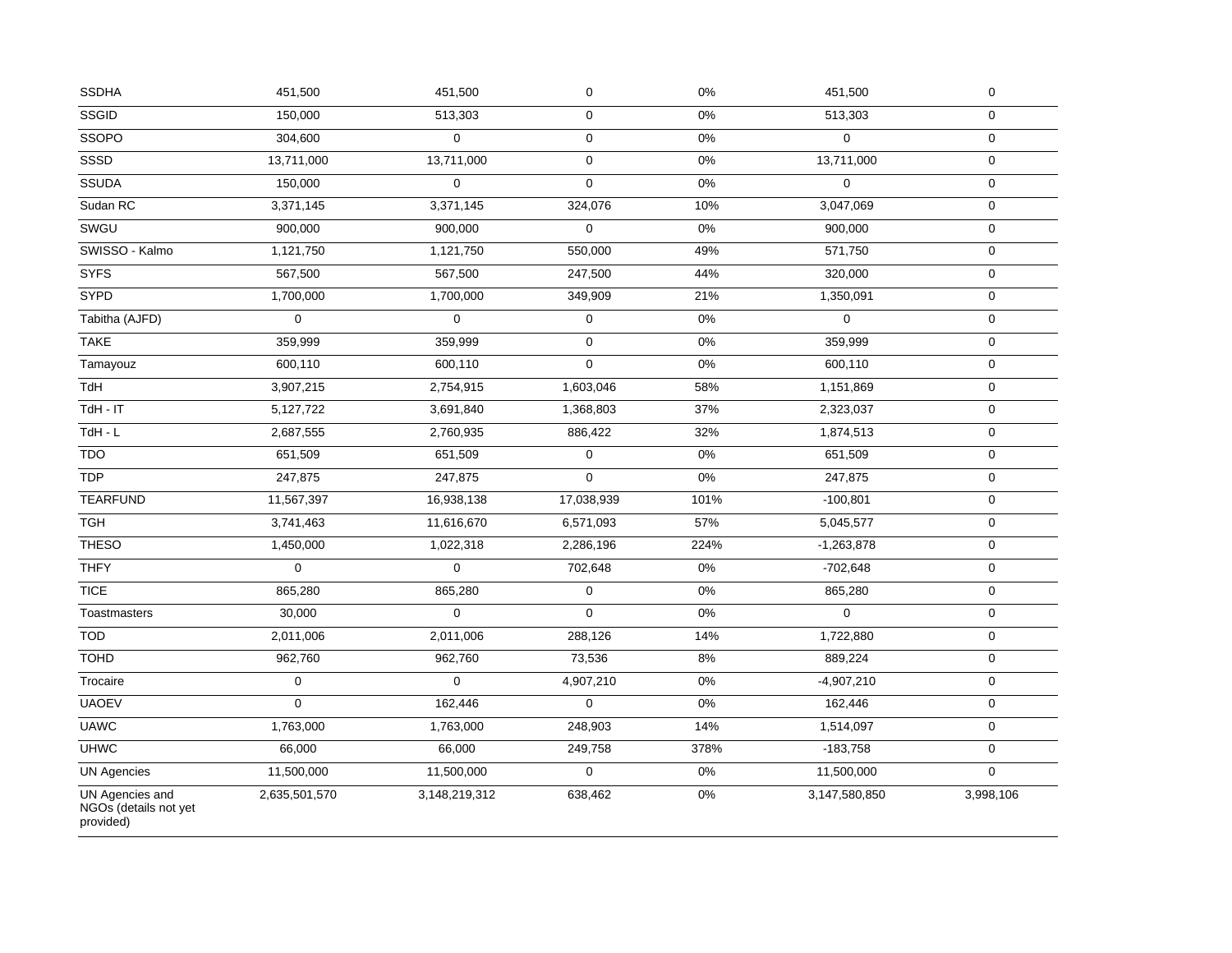| UN Agencies, NGOs<br>and/or Red Cross      | 702,738,894   | 265,044,894   | 28,449,033    | 11%   | 236,595,861   | 2,442,301        |
|--------------------------------------------|---------------|---------------|---------------|-------|---------------|------------------|
| <b>UN Resident</b><br>Coordinator's Office | 1,505,500     | 1,505,500     | 2,471,344     | 164%  | $-965,844$    | $\mathbf 0$      |
| <b>UN Women</b>                            | 15,103,059    | 16,483,147    | 5,925,411     | 36%   | 10,557,736    | $\Omega$         |
| <b>UNAIDS</b>                              | 1,300,000     | 1,300,000     | $\mathbf{0}$  | 0%    | 1,300,000     | $\mathbf 0$      |
| <b>UNCDF</b>                               | $\Omega$      | 558,400       | $\Omega$      | 0%    | 558,400       | $\Omega$         |
| <b>UNDP</b>                                | 595,218,059   | 552,124,862   | 163,334,896   | 30%   | 388,789,966   | 1,544,020        |
| <b>UNDSS</b>                               | 19,274,309    | 18,184,309    | 2,616,599     | 14%   | 15,567,710    | $\pmb{0}$        |
| <b>UNESCO</b>                              | 36,246,669    | 42,763,275    | 12,500,000    | 29%   | 30,263,275    | $\Omega$         |
| <b>UNFPA</b>                               | 144,332,973   | 161,264,871   | 82,418,807    | 51%   | 78,846,064    | 14,240,000       |
| <b>UN-HABITAT</b>                          | 85,194,541    | 102,065,545   | 23,538,882    | 23%   | 78,526,663    | $\mathbf 0$      |
| <b>UNHCR</b>                               | 2,909,153,802 | 2,968,602,511 | 1,815,863,012 | 61%   | 1,152,739,499 | $\mathbf 0$      |
| <b>UNICEF</b>                              | 1,775,445,528 | 1,857,680,776 | 1,578,546,079 | 85%   | 279,134,697   | 6,850,000        |
| <b>UNIDO</b>                               | 24,086,692    | 23,711,889    | 2,051,561     | $9\%$ | 21,660,328    | $\mathbf 0$      |
| <b>UNKEA</b>                               | 3,764,975     | 2,200,368     | 1,159,727     | 53%   | 1,040,641     | $\mathbf 0$      |
| <b>UNMAS</b>                               | 15,835,706    | 18,250,333    | 9,978,902     | 55%   | 8,271,431     | $\mathbf 0$      |
| <b>UNODC</b>                               | 1,535,000     | 1,535,000     | 1,535,000     | 100%  | $\mathbf 0$   | $\boldsymbol{0}$ |
| <b>UNOPS</b>                               | 171,076,652   | 105,639,750   | 18,313,265    | 17%   | 87,326,485    | $\boldsymbol{0}$ |
| <b>UNRWA</b>                               | 746,922,595   | 746,000,227   | 496,310,518   | 67%   | 249,689,709   | $\mathbf 0$      |
| <b>UPO</b>                                 | 2,261,000     | 2,261,000     | 975,437       | 43%   | 1,285,563     | $\mathbf 0$      |
| UPP                                        | 3,153,128     | 2,824,162     | $\mathbf 0$   | 0%    | 2,824,162     | $\mathbf 0$      |
| <b>URDA</b>                                | 11,631,200    | 7,932,766     | $\mathbf 0$   | 0%    | 7,932,766     | $\mathbf 0$      |
| <b>Various Recipients</b>                  | 699,066,324   | 699,066,324   | 186,672,615   | 27%   | 512,393,709   | $\mathbf 0$      |
| $\overline{VCO}$                           | 350,200       | 350,200       | 256,847       | 73%   | 93,353        | $\mathbf 0$      |
| VDT                                        | 213,000       | 0             | 0             | $0\%$ | $\Omega$      | $\mathbf 0$      |
| VHI                                        | $\mathbf 0$   | 0             | 585,397       | 0%    | $-585,397$    | $\boldsymbol{0}$ |
| VOP-Fam.                                   | $\Omega$      | 268,000       | $\pmb{0}$     | 0%    | 268,000       | $\boldsymbol{0}$ |
| <b>VP</b>                                  | 894,343       | 2,274,499     | 1,179,777     | 52%   | 1,094,722     | $\boldsymbol{0}$ |
| VSF (Germany)                              | 4,159,357     | 3,900,382     | 618,599       | 16%   | 3,281,783     | $\boldsymbol{0}$ |
| VSF (Switzerland)                          | 2,200,659     | 2,590,309     | 4,771,803     | 184%  | $-2,181,494$  | $\mathbf 0$      |
| <b>VSO</b>                                 | $\mathbf 0$   | 238,294       | $\pmb{0}$     | 0%    | 238,294       | $\pmb{0}$        |
| <b>WAO</b>                                 | 403,770       | 403,770       | $\mathsf 0$   | 0%    | 403,770       | $\mathbf 0$      |
| <b>WAP</b>                                 | $\mathbf 0$   | 300,000       | 0             | 0%    | 300,000       | $\boldsymbol{0}$ |
| War Child                                  | 6,333,000     | 4,029,100     | 112,038       | 3%    | 3,917,062     | $\mathbf 0$      |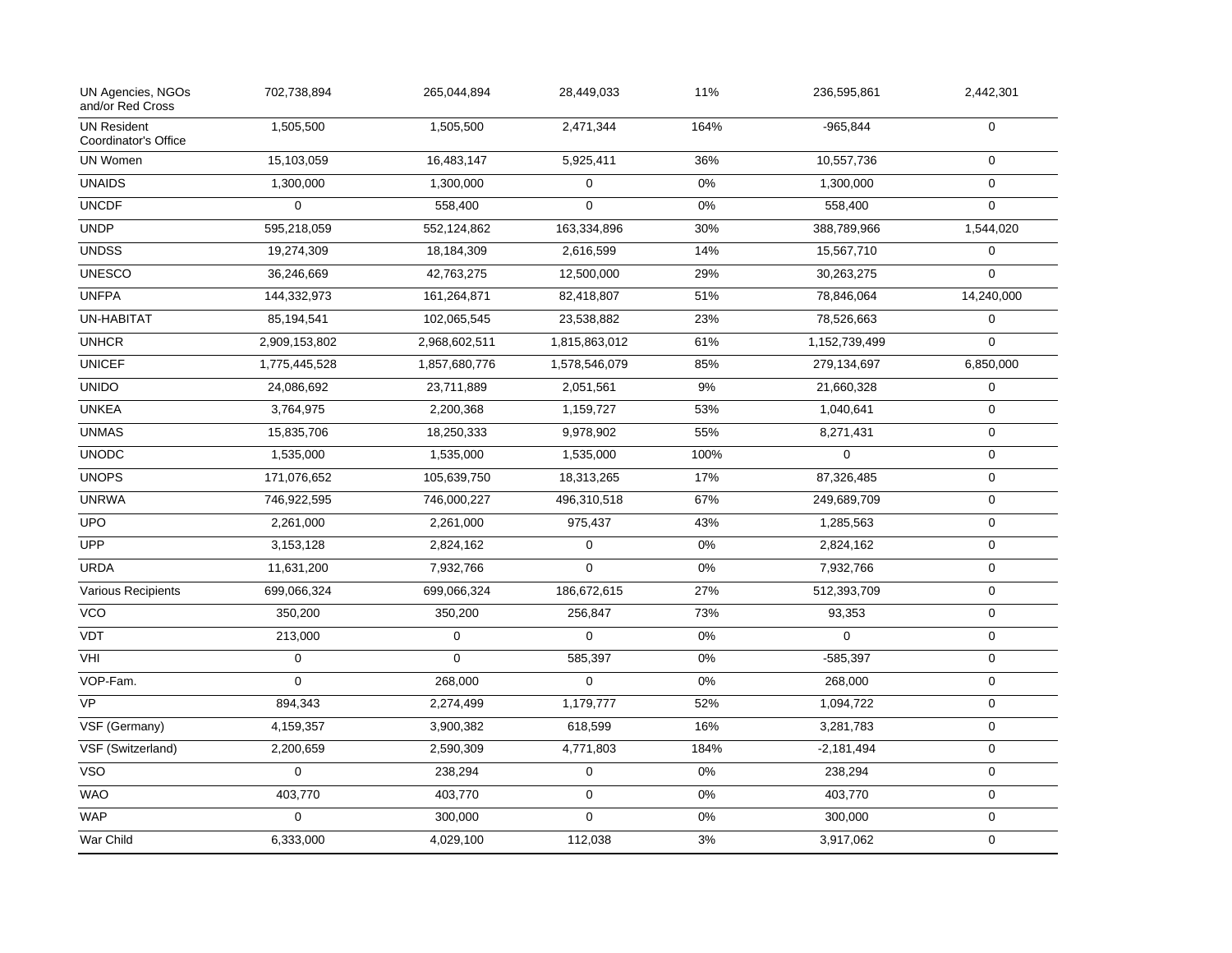| <b>WASDA</b><br>385,480<br>385,480<br>0<br>$0\%$<br>$\mathbf 0$<br>385,480<br>$\mathbf 0$<br>568,800<br>568,800<br>0%<br>568,800<br>$\mathbf 0$<br>WaterAid<br>$\mathbf 0$<br>4,408,000<br>467,289<br>11%<br>3,940,711<br>$\mathbf 0$<br>$\pmb{0}$<br>$0\%$<br>1,746,480<br>1,816,480<br>1,816,480<br>$\mathbf 0$<br>265,283<br>244,438<br>92%<br>265,283<br>20,845<br>$\boldsymbol{0}$<br><b>WCO</b><br>0%<br>0<br>0<br>360,500<br>$-360,500$<br>$\boldsymbol{0}$<br>0<br>$\mathbf 0$<br>$0\%$<br>$\mathbf 0$<br>1,617,788<br>1,617,788<br>$\mathbf 0$<br>$0\%$<br>We Effect<br>3,350,000<br>3,350,000<br>3,350,000<br>116,293<br>WeWorld<br>0<br>$0\%$<br>$\pmb{0}$<br>97,920<br>$\mathbf 0$<br>97,920<br><b>WFP</b><br>4,295,242,037<br>83%<br>726,043,433<br>451,864,379<br>4,274,784,096<br>3,569,198,604<br>438,454,573<br>194,790,191<br>54%<br>165,291,474<br>11,717,195<br>360,081,665<br>0%<br>444,500<br>$\mathbf 0$<br>$\pmb{0}$<br>444,500<br>444,500<br>$\pmb{0}$<br>$0\%$<br>0<br>$\mathbf 0$<br><b>WHR</b><br>18,400<br>18,400<br>$\pmb{0}$<br>2,265,253<br>2,265,253<br>$0\%$<br>2,265,253<br>$\mathbf 0$<br><b>WOREC</b><br>0<br>23,600<br>$\mathbf 0$<br>0%<br>23,600<br>$\mathbf 0$<br>World Relief<br>2,872,209<br>7,433,129<br>223%<br>$-4,104,608$<br>$\mathbf 0$<br>3,328,521<br>112%<br>$\mathbf 0$<br><b>World Vision Vanuatu</b><br>2,095,600<br>2,095,600<br>2,340,022<br>$-244,422$<br>$\mathbf 0$<br>0%<br>$\mathbf 0$<br>2,191,318<br>360,500<br>360,500<br>$\mathbf 0$<br>$\mathbf 0$<br>$0\%$<br>269,360<br>269,360<br>$\boldsymbol{0}$<br>952,464<br>952,464<br>382,484<br>40%<br>569,980<br>$\boldsymbol{0}$<br>342,267<br>$\pmb{0}$<br>$0\%$<br>171,134<br>$\mathbf 0$<br>171,134<br>$\mathbf{0}$<br>3,763,747<br>$\mathbf 0$<br>0%<br>3,763,747<br>$\mathbf 0$<br>WV Chad<br>$0\%$<br>984,082<br>984,082<br>$\mathbf 0$<br>984,082<br>$\boldsymbol{0}$<br>$\mathbf 0$<br>0%<br>$\mathbf 0$<br><b>WV Senegal</b><br>574,064<br>574,064<br>574,064<br><b>WV South Sudan</b><br>22,974,903<br>95%<br>$\mathbf 0$<br>24,399,819<br>24,249,578<br>1,274,675<br>30%<br><b>WVI</b><br>71,795,057<br>68,568,834<br>20,848,897<br>47,719,937<br>$\boldsymbol{0}$<br>$\mathsf{O}\xspace$<br>0<br>416,333<br>$0\%$<br>$-416,333$<br>$\mathbf 0$<br>$\Omega$<br>$\Omega$<br>0%<br>365,487<br>$-365,487$<br>$\mathbf 0$<br>41%<br>13,917,830<br>13,917,830<br>$\mathbf 0$<br>5,724,258<br>8,193,572<br>$\mathbf 0$<br>$\pmb{0}$<br>0%<br>$\mathbf 0$<br>228,885<br>228,885<br>$\mathbf 0$<br>$0\%$<br>301,500<br>301,500<br>301,500<br>$\boldsymbol{0}$<br>332,000<br>$0\%$<br>$-332,000$<br>0<br>0<br>$\boldsymbol{0}$<br>670,863<br>$\pmb{0}$<br>$0\%$<br>670,863<br>$\mathbf 0$<br>670,863 | <b>WARDI</b>    | 2,138,000 | 2,138,000 | 839,312 | 39% | 1,298,688 | $\boldsymbol{0}$ |
|-----------------------------------------------------------------------------------------------------------------------------------------------------------------------------------------------------------------------------------------------------------------------------------------------------------------------------------------------------------------------------------------------------------------------------------------------------------------------------------------------------------------------------------------------------------------------------------------------------------------------------------------------------------------------------------------------------------------------------------------------------------------------------------------------------------------------------------------------------------------------------------------------------------------------------------------------------------------------------------------------------------------------------------------------------------------------------------------------------------------------------------------------------------------------------------------------------------------------------------------------------------------------------------------------------------------------------------------------------------------------------------------------------------------------------------------------------------------------------------------------------------------------------------------------------------------------------------------------------------------------------------------------------------------------------------------------------------------------------------------------------------------------------------------------------------------------------------------------------------------------------------------------------------------------------------------------------------------------------------------------------------------------------------------------------------------------------------------------------------------------------------------------------------------------------------------------------------------------------------------------------------------------------------------------------------------------------------------------------------------------------------------------------------------------------------------------------------------------------------------------------------------------------------------------------------------------------------------------------------------------------------------------------------------------------------------------------------------------|-----------------|-----------|-----------|---------|-----|-----------|------------------|
|                                                                                                                                                                                                                                                                                                                                                                                                                                                                                                                                                                                                                                                                                                                                                                                                                                                                                                                                                                                                                                                                                                                                                                                                                                                                                                                                                                                                                                                                                                                                                                                                                                                                                                                                                                                                                                                                                                                                                                                                                                                                                                                                                                                                                                                                                                                                                                                                                                                                                                                                                                                                                                                                                                                       |                 |           |           |         |     |           |                  |
|                                                                                                                                                                                                                                                                                                                                                                                                                                                                                                                                                                                                                                                                                                                                                                                                                                                                                                                                                                                                                                                                                                                                                                                                                                                                                                                                                                                                                                                                                                                                                                                                                                                                                                                                                                                                                                                                                                                                                                                                                                                                                                                                                                                                                                                                                                                                                                                                                                                                                                                                                                                                                                                                                                                       |                 |           |           |         |     |           |                  |
|                                                                                                                                                                                                                                                                                                                                                                                                                                                                                                                                                                                                                                                                                                                                                                                                                                                                                                                                                                                                                                                                                                                                                                                                                                                                                                                                                                                                                                                                                                                                                                                                                                                                                                                                                                                                                                                                                                                                                                                                                                                                                                                                                                                                                                                                                                                                                                                                                                                                                                                                                                                                                                                                                                                       | $\overline{WC}$ |           |           |         |     |           |                  |
|                                                                                                                                                                                                                                                                                                                                                                                                                                                                                                                                                                                                                                                                                                                                                                                                                                                                                                                                                                                                                                                                                                                                                                                                                                                                                                                                                                                                                                                                                                                                                                                                                                                                                                                                                                                                                                                                                                                                                                                                                                                                                                                                                                                                                                                                                                                                                                                                                                                                                                                                                                                                                                                                                                                       | <b>WCDO</b>     |           |           |         |     |           |                  |
|                                                                                                                                                                                                                                                                                                                                                                                                                                                                                                                                                                                                                                                                                                                                                                                                                                                                                                                                                                                                                                                                                                                                                                                                                                                                                                                                                                                                                                                                                                                                                                                                                                                                                                                                                                                                                                                                                                                                                                                                                                                                                                                                                                                                                                                                                                                                                                                                                                                                                                                                                                                                                                                                                                                       | <b>WCH</b>      |           |           |         |     |           |                  |
|                                                                                                                                                                                                                                                                                                                                                                                                                                                                                                                                                                                                                                                                                                                                                                                                                                                                                                                                                                                                                                                                                                                                                                                                                                                                                                                                                                                                                                                                                                                                                                                                                                                                                                                                                                                                                                                                                                                                                                                                                                                                                                                                                                                                                                                                                                                                                                                                                                                                                                                                                                                                                                                                                                                       |                 |           |           |         |     |           |                  |
|                                                                                                                                                                                                                                                                                                                                                                                                                                                                                                                                                                                                                                                                                                                                                                                                                                                                                                                                                                                                                                                                                                                                                                                                                                                                                                                                                                                                                                                                                                                                                                                                                                                                                                                                                                                                                                                                                                                                                                                                                                                                                                                                                                                                                                                                                                                                                                                                                                                                                                                                                                                                                                                                                                                       | WE              |           |           |         |     |           |                  |
|                                                                                                                                                                                                                                                                                                                                                                                                                                                                                                                                                                                                                                                                                                                                                                                                                                                                                                                                                                                                                                                                                                                                                                                                                                                                                                                                                                                                                                                                                                                                                                                                                                                                                                                                                                                                                                                                                                                                                                                                                                                                                                                                                                                                                                                                                                                                                                                                                                                                                                                                                                                                                                                                                                                       |                 |           |           |         |     |           |                  |
|                                                                                                                                                                                                                                                                                                                                                                                                                                                                                                                                                                                                                                                                                                                                                                                                                                                                                                                                                                                                                                                                                                                                                                                                                                                                                                                                                                                                                                                                                                                                                                                                                                                                                                                                                                                                                                                                                                                                                                                                                                                                                                                                                                                                                                                                                                                                                                                                                                                                                                                                                                                                                                                                                                                       |                 |           |           |         |     |           |                  |
|                                                                                                                                                                                                                                                                                                                                                                                                                                                                                                                                                                                                                                                                                                                                                                                                                                                                                                                                                                                                                                                                                                                                                                                                                                                                                                                                                                                                                                                                                                                                                                                                                                                                                                                                                                                                                                                                                                                                                                                                                                                                                                                                                                                                                                                                                                                                                                                                                                                                                                                                                                                                                                                                                                                       |                 |           |           |         |     |           |                  |
|                                                                                                                                                                                                                                                                                                                                                                                                                                                                                                                                                                                                                                                                                                                                                                                                                                                                                                                                                                                                                                                                                                                                                                                                                                                                                                                                                                                                                                                                                                                                                                                                                                                                                                                                                                                                                                                                                                                                                                                                                                                                                                                                                                                                                                                                                                                                                                                                                                                                                                                                                                                                                                                                                                                       | <b>WHO</b>      |           |           |         |     |           |                  |
|                                                                                                                                                                                                                                                                                                                                                                                                                                                                                                                                                                                                                                                                                                                                                                                                                                                                                                                                                                                                                                                                                                                                                                                                                                                                                                                                                                                                                                                                                                                                                                                                                                                                                                                                                                                                                                                                                                                                                                                                                                                                                                                                                                                                                                                                                                                                                                                                                                                                                                                                                                                                                                                                                                                       | WHOD            |           |           |         |     |           |                  |
|                                                                                                                                                                                                                                                                                                                                                                                                                                                                                                                                                                                                                                                                                                                                                                                                                                                                                                                                                                                                                                                                                                                                                                                                                                                                                                                                                                                                                                                                                                                                                                                                                                                                                                                                                                                                                                                                                                                                                                                                                                                                                                                                                                                                                                                                                                                                                                                                                                                                                                                                                                                                                                                                                                                       |                 |           |           |         |     |           |                  |
|                                                                                                                                                                                                                                                                                                                                                                                                                                                                                                                                                                                                                                                                                                                                                                                                                                                                                                                                                                                                                                                                                                                                                                                                                                                                                                                                                                                                                                                                                                                                                                                                                                                                                                                                                                                                                                                                                                                                                                                                                                                                                                                                                                                                                                                                                                                                                                                                                                                                                                                                                                                                                                                                                                                       | <b>WOCCA</b>    |           |           |         |     |           |                  |
|                                                                                                                                                                                                                                                                                                                                                                                                                                                                                                                                                                                                                                                                                                                                                                                                                                                                                                                                                                                                                                                                                                                                                                                                                                                                                                                                                                                                                                                                                                                                                                                                                                                                                                                                                                                                                                                                                                                                                                                                                                                                                                                                                                                                                                                                                                                                                                                                                                                                                                                                                                                                                                                                                                                       |                 |           |           |         |     |           |                  |
|                                                                                                                                                                                                                                                                                                                                                                                                                                                                                                                                                                                                                                                                                                                                                                                                                                                                                                                                                                                                                                                                                                                                                                                                                                                                                                                                                                                                                                                                                                                                                                                                                                                                                                                                                                                                                                                                                                                                                                                                                                                                                                                                                                                                                                                                                                                                                                                                                                                                                                                                                                                                                                                                                                                       |                 |           |           |         |     |           |                  |
|                                                                                                                                                                                                                                                                                                                                                                                                                                                                                                                                                                                                                                                                                                                                                                                                                                                                                                                                                                                                                                                                                                                                                                                                                                                                                                                                                                                                                                                                                                                                                                                                                                                                                                                                                                                                                                                                                                                                                                                                                                                                                                                                                                                                                                                                                                                                                                                                                                                                                                                                                                                                                                                                                                                       |                 |           |           |         |     |           |                  |
|                                                                                                                                                                                                                                                                                                                                                                                                                                                                                                                                                                                                                                                                                                                                                                                                                                                                                                                                                                                                                                                                                                                                                                                                                                                                                                                                                                                                                                                                                                                                                                                                                                                                                                                                                                                                                                                                                                                                                                                                                                                                                                                                                                                                                                                                                                                                                                                                                                                                                                                                                                                                                                                                                                                       | <b>WRF</b>      |           |           |         |     |           |                  |
|                                                                                                                                                                                                                                                                                                                                                                                                                                                                                                                                                                                                                                                                                                                                                                                                                                                                                                                                                                                                                                                                                                                                                                                                                                                                                                                                                                                                                                                                                                                                                                                                                                                                                                                                                                                                                                                                                                                                                                                                                                                                                                                                                                                                                                                                                                                                                                                                                                                                                                                                                                                                                                                                                                                       | <b>WRO</b>      |           |           |         |     |           |                  |
|                                                                                                                                                                                                                                                                                                                                                                                                                                                                                                                                                                                                                                                                                                                                                                                                                                                                                                                                                                                                                                                                                                                                                                                                                                                                                                                                                                                                                                                                                                                                                                                                                                                                                                                                                                                                                                                                                                                                                                                                                                                                                                                                                                                                                                                                                                                                                                                                                                                                                                                                                                                                                                                                                                                       | <b>WRRS</b>     |           |           |         |     |           |                  |
|                                                                                                                                                                                                                                                                                                                                                                                                                                                                                                                                                                                                                                                                                                                                                                                                                                                                                                                                                                                                                                                                                                                                                                                                                                                                                                                                                                                                                                                                                                                                                                                                                                                                                                                                                                                                                                                                                                                                                                                                                                                                                                                                                                                                                                                                                                                                                                                                                                                                                                                                                                                                                                                                                                                       | WTI             |           |           |         |     |           |                  |
|                                                                                                                                                                                                                                                                                                                                                                                                                                                                                                                                                                                                                                                                                                                                                                                                                                                                                                                                                                                                                                                                                                                                                                                                                                                                                                                                                                                                                                                                                                                                                                                                                                                                                                                                                                                                                                                                                                                                                                                                                                                                                                                                                                                                                                                                                                                                                                                                                                                                                                                                                                                                                                                                                                                       | <b>WV CAR</b>   |           |           |         |     |           |                  |
|                                                                                                                                                                                                                                                                                                                                                                                                                                                                                                                                                                                                                                                                                                                                                                                                                                                                                                                                                                                                                                                                                                                                                                                                                                                                                                                                                                                                                                                                                                                                                                                                                                                                                                                                                                                                                                                                                                                                                                                                                                                                                                                                                                                                                                                                                                                                                                                                                                                                                                                                                                                                                                                                                                                       |                 |           |           |         |     |           |                  |
|                                                                                                                                                                                                                                                                                                                                                                                                                                                                                                                                                                                                                                                                                                                                                                                                                                                                                                                                                                                                                                                                                                                                                                                                                                                                                                                                                                                                                                                                                                                                                                                                                                                                                                                                                                                                                                                                                                                                                                                                                                                                                                                                                                                                                                                                                                                                                                                                                                                                                                                                                                                                                                                                                                                       |                 |           |           |         |     |           |                  |
|                                                                                                                                                                                                                                                                                                                                                                                                                                                                                                                                                                                                                                                                                                                                                                                                                                                                                                                                                                                                                                                                                                                                                                                                                                                                                                                                                                                                                                                                                                                                                                                                                                                                                                                                                                                                                                                                                                                                                                                                                                                                                                                                                                                                                                                                                                                                                                                                                                                                                                                                                                                                                                                                                                                       |                 |           |           |         |     |           |                  |
|                                                                                                                                                                                                                                                                                                                                                                                                                                                                                                                                                                                                                                                                                                                                                                                                                                                                                                                                                                                                                                                                                                                                                                                                                                                                                                                                                                                                                                                                                                                                                                                                                                                                                                                                                                                                                                                                                                                                                                                                                                                                                                                                                                                                                                                                                                                                                                                                                                                                                                                                                                                                                                                                                                                       |                 |           |           |         |     |           |                  |
|                                                                                                                                                                                                                                                                                                                                                                                                                                                                                                                                                                                                                                                                                                                                                                                                                                                                                                                                                                                                                                                                                                                                                                                                                                                                                                                                                                                                                                                                                                                                                                                                                                                                                                                                                                                                                                                                                                                                                                                                                                                                                                                                                                                                                                                                                                                                                                                                                                                                                                                                                                                                                                                                                                                       | WVI (Canada)    |           |           |         |     |           |                  |
|                                                                                                                                                                                                                                                                                                                                                                                                                                                                                                                                                                                                                                                                                                                                                                                                                                                                                                                                                                                                                                                                                                                                                                                                                                                                                                                                                                                                                                                                                                                                                                                                                                                                                                                                                                                                                                                                                                                                                                                                                                                                                                                                                                                                                                                                                                                                                                                                                                                                                                                                                                                                                                                                                                                       | WVI (Germany)   |           |           |         |     |           |                  |
|                                                                                                                                                                                                                                                                                                                                                                                                                                                                                                                                                                                                                                                                                                                                                                                                                                                                                                                                                                                                                                                                                                                                                                                                                                                                                                                                                                                                                                                                                                                                                                                                                                                                                                                                                                                                                                                                                                                                                                                                                                                                                                                                                                                                                                                                                                                                                                                                                                                                                                                                                                                                                                                                                                                       | <b>WVS</b>      |           |           |         |     |           |                  |
|                                                                                                                                                                                                                                                                                                                                                                                                                                                                                                                                                                                                                                                                                                                                                                                                                                                                                                                                                                                                                                                                                                                                                                                                                                                                                                                                                                                                                                                                                                                                                                                                                                                                                                                                                                                                                                                                                                                                                                                                                                                                                                                                                                                                                                                                                                                                                                                                                                                                                                                                                                                                                                                                                                                       | <b>YAO</b>      |           |           |         |     |           |                  |
|                                                                                                                                                                                                                                                                                                                                                                                                                                                                                                                                                                                                                                                                                                                                                                                                                                                                                                                                                                                                                                                                                                                                                                                                                                                                                                                                                                                                                                                                                                                                                                                                                                                                                                                                                                                                                                                                                                                                                                                                                                                                                                                                                                                                                                                                                                                                                                                                                                                                                                                                                                                                                                                                                                                       | <b>YCDO</b>     |           |           |         |     |           |                  |
|                                                                                                                                                                                                                                                                                                                                                                                                                                                                                                                                                                                                                                                                                                                                                                                                                                                                                                                                                                                                                                                                                                                                                                                                                                                                                                                                                                                                                                                                                                                                                                                                                                                                                                                                                                                                                                                                                                                                                                                                                                                                                                                                                                                                                                                                                                                                                                                                                                                                                                                                                                                                                                                                                                                       | <b>YFCA</b>     |           |           |         |     |           |                  |
|                                                                                                                                                                                                                                                                                                                                                                                                                                                                                                                                                                                                                                                                                                                                                                                                                                                                                                                                                                                                                                                                                                                                                                                                                                                                                                                                                                                                                                                                                                                                                                                                                                                                                                                                                                                                                                                                                                                                                                                                                                                                                                                                                                                                                                                                                                                                                                                                                                                                                                                                                                                                                                                                                                                       | <b>YMCA</b>     |           |           |         |     |           |                  |